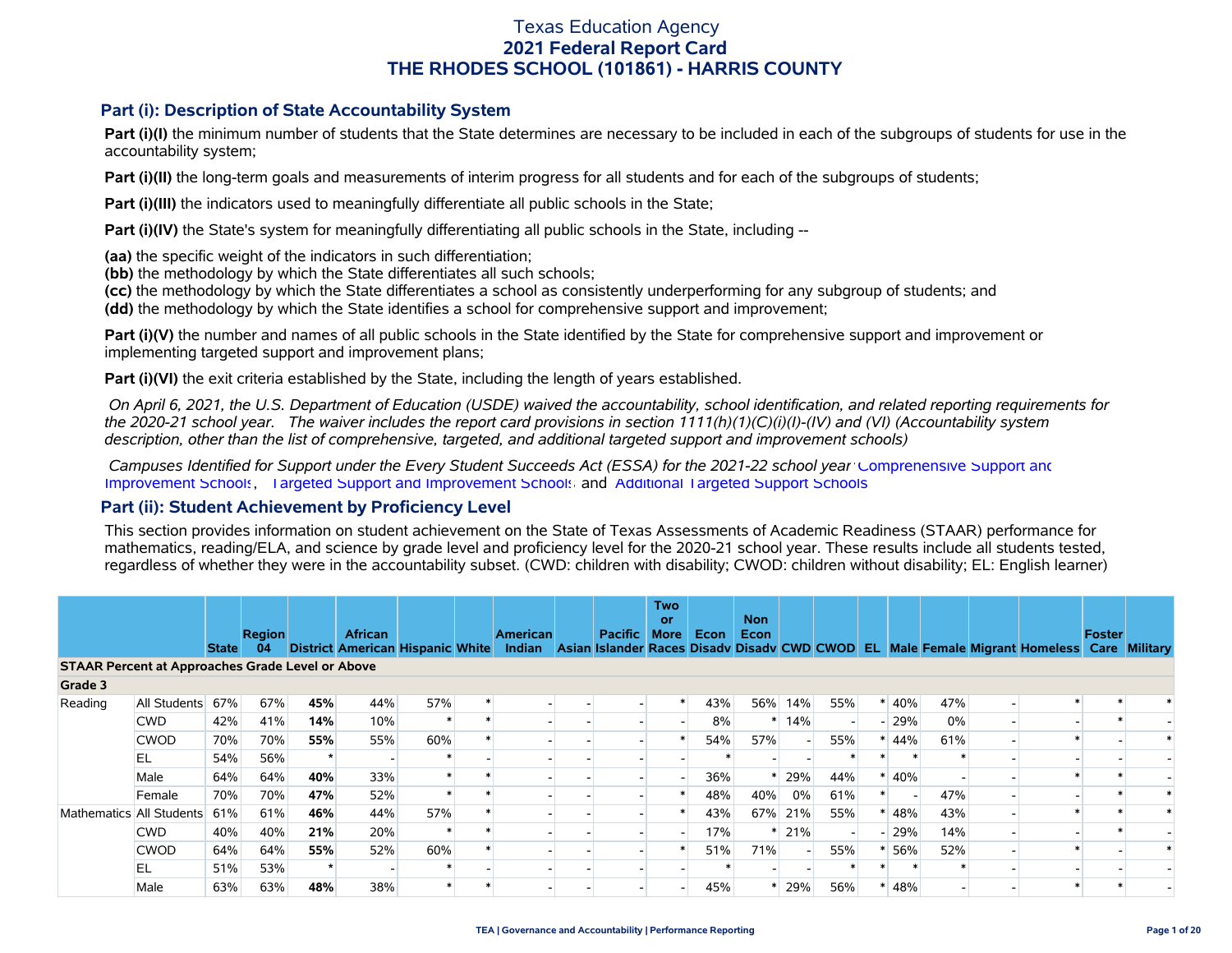|                    |                          |              |               |                |                          |                          |         |                 |                          |                          | Two<br>or |        | <b>Non</b>               |                          |                          |                          |                          |                          |                          |                                                                                                                                   |               |        |
|--------------------|--------------------------|--------------|---------------|----------------|--------------------------|--------------------------|---------|-----------------|--------------------------|--------------------------|-----------|--------|--------------------------|--------------------------|--------------------------|--------------------------|--------------------------|--------------------------|--------------------------|-----------------------------------------------------------------------------------------------------------------------------------|---------------|--------|
|                    |                          |              | <b>Region</b> |                | <b>African</b>           |                          |         | <b>American</b> |                          | Pacific More Econ        |           |        | Econ                     |                          |                          |                          |                          |                          |                          |                                                                                                                                   | <b>Foster</b> |        |
|                    |                          | <b>State</b> | 04            |                |                          |                          |         |                 |                          |                          |           |        |                          |                          |                          |                          |                          |                          |                          | District American Hispanic White Indian Asian Islander Races Disady Disady CWD CWOD EL Male Female Migrant Homeless Care Military |               |        |
| Mathematics Female |                          | 59%          | 59%           | 43%            | 48%                      | $\ast$                   |         |                 |                          | $\sim$                   | $\ast$    | 40%    |                          | 60% 14%                  | 52%                      | $\pmb{\ast}$             | $\sim$                   | 43%                      | $\overline{\phantom{a}}$ | $\overline{a}$                                                                                                                    | $\ast$        |        |
| Grade 4            |                          |              |               |                |                          |                          |         |                 |                          |                          |           |        |                          |                          |                          |                          |                          |                          |                          |                                                                                                                                   |               |        |
| Reading            | All Students             | 62%          | 63%           | 47%            | 43%                      | 50%                      |         |                 |                          | $\sim$                   | $\ast$    | 43%    | 75%                      | 36%                      | 49%                      |                          | $-48%$                   | 46%                      | $\overline{a}$           | $\ast$                                                                                                                            |               |        |
|                    | <b>CWD</b>               | 34%          | 34%           | 36%            | 30%                      |                          |         |                 |                          |                          |           | 25%    | *                        | 36%                      | $\overline{a}$           |                          | $-20%$                   | 50%                      |                          |                                                                                                                                   |               |        |
|                    | <b>CWOD</b>              | 66%          | 67%           | 49%            | 46%                      | 50%                      | $\ast$  |                 |                          |                          | $\ast$    | 46%    | 80%                      | $\sim$                   | 49%                      |                          | $-55%$                   | 45%                      |                          | $\ast$                                                                                                                            | $\ast$        |        |
|                    | EL.                      | 48%          | 49%           |                |                          |                          |         |                 |                          |                          |           |        |                          |                          |                          |                          |                          |                          |                          |                                                                                                                                   |               |        |
|                    | Male                     | 59%          | 59%           | 48%            | 41%                      | 60%                      |         |                 |                          |                          | $\ast$    | 43%    | $\ast$                   | 20%                      | 55%                      |                          | $-48%$                   | $\overline{\phantom{a}}$ |                          |                                                                                                                                   |               |        |
|                    | Female                   | 66%          | 66%           | 46%            | 43%                      | 40%                      |         |                 |                          |                          | $\ast$    | 42%    | $\ast$                   | 50%                      | 45%                      | $\overline{a}$           |                          | 46%                      |                          | $\ast$                                                                                                                            |               |        |
|                    | Mathematics All Students | 58%          | 59%           | 32%            | 32%                      | 20%                      | $\ast$  |                 |                          |                          | $\ast$    | 28%    | 63%                      | 9%                       | 37%                      |                          | $-44%$                   | 24%                      |                          | $\ast$                                                                                                                            |               |        |
|                    | <b>CWD</b>               | 35%          | 35%           | 9%             | 0%                       | $\overline{\phantom{a}}$ |         |                 |                          |                          |           | 0%     | $\ast$                   | 9%                       | $\blacksquare$           |                          | $-20%$                   | 0%                       |                          |                                                                                                                                   |               |        |
|                    | <b>CWOD</b>              | 62%          | 62%           | 37%            | 41%                      | 20%                      |         |                 |                          | $\blacksquare$           |           | 33%    | 80%                      | $\overline{\phantom{a}}$ | 37%                      |                          | $-50%$                   | 29%                      |                          | *                                                                                                                                 |               |        |
|                    | EL                       | 46%          | 47%           | $\overline{a}$ | $\overline{\phantom{a}}$ | $\overline{a}$           |         |                 |                          |                          |           |        | $\overline{\phantom{a}}$ |                          |                          | нH                       |                          | $\overline{a}$           |                          |                                                                                                                                   |               |        |
|                    | Male                     | 61%          | 61%           | 44%            | 41%                      | 40%                      |         |                 |                          | $\sim$                   |           | 38%    | $\ast$                   | 20%                      | 50%                      |                          | $-44%$                   | $\sim$                   |                          |                                                                                                                                   |               |        |
|                    | Female                   | 56%          | 56%           | 24%            | 27%                      | 0%                       | $\ast$  |                 |                          | $\sim$                   | $\ast$    | 21%    | $\ast$                   | 0%                       | 29%                      | $\overline{a}$           |                          | 24%                      |                          | $\ast$                                                                                                                            | $\ast$        |        |
| Grade 5            |                          |              |               |                |                          |                          |         |                 |                          |                          |           |        |                          |                          |                          |                          |                          |                          |                          |                                                                                                                                   |               |        |
| Reading            | All Students             | 72%          | 72%           | 70%            | 69%                      | 60%                      | $\ast$  |                 | $\overline{\phantom{a}}$ | $\overline{a}$           | ∗         | 66%    | 100%                     | 50%                      | 77%                      |                          | $-63%$                   | 79%                      | $\blacksquare$           | $\ast$                                                                                                                            |               | $\ast$ |
|                    | <b>CWD</b>               | 41%          | 41%           | 50%            | 50%                      | $\ast$                   | $\ast$  |                 |                          | $\overline{a}$           |           | 50%    |                          | 50%                      | $\overline{a}$           |                          | $-40%$                   | 57%                      |                          | $\ast$                                                                                                                            | $\ast$        |        |
|                    | <b>CWOD</b>              | 77%          | 76%           | 77%            | 75%                      | $\ast$                   |         |                 |                          |                          | *         | 73%    | 100%                     | $\overline{a}$           | 77%                      |                          | $-68%$                   | 92%                      |                          | $\ast$                                                                                                                            |               | $\ast$ |
|                    | EL.                      | 61%          | 58%           | $\blacksquare$ |                          |                          |         |                 |                          |                          |           |        | $\overline{\phantom{a}}$ | $\overline{a}$           | $\overline{a}$           | $\overline{a}$           | $\overline{\phantom{a}}$ | $\overline{a}$           |                          |                                                                                                                                   |               |        |
|                    | Male                     | 69%          | 68%           | 63%            | 64%                      | $\ast$                   |         |                 |                          | $\blacksquare$           |           | 57%    |                          | $* 40%$                  | 68%                      |                          | $-63%$                   | $\overline{\phantom{a}}$ |                          |                                                                                                                                   |               |        |
|                    | Female                   | 76%          | 76%           | 79%            | 79%                      | $\ast$                   | $\star$ |                 |                          | $\overline{a}$           |           | 76%    |                          | * 57%                    | 92%                      | $\Box$                   | $\sim$                   | 79%                      |                          | $\ast$                                                                                                                            |               |        |
|                    | Mathematics All Students | 69%          | 69%           | 47%            | 44%                      | 60%                      |         |                 |                          | $\overline{\phantom{a}}$ |           | 42%    | 80%                      | 50%                      | 45%                      |                          | $-46%$                   | 47%                      |                          | $\ast$                                                                                                                            |               | $\ast$ |
|                    | <b>CWD</b>               | 47%          | 47%           | 50%            | 50%                      | $\ast$                   | $\ast$  |                 |                          |                          |           | 50%    |                          | 50%                      | $\sim$                   |                          | $-60%$                   | 43%                      |                          | $\ast$                                                                                                                            | $\ast$        |        |
|                    | <b>CWOD</b>              | 73%          | 72%           | 45%            | 43%                      | $\ast$                   |         |                 |                          |                          | $\ast$    | 38%    | 80%                      |                          | 45%                      |                          | $-42%$                   | 50%                      |                          | $\ast$                                                                                                                            |               | $\ast$ |
|                    | EL.                      | 59%          | 58%           | $\blacksquare$ |                          |                          |         |                 |                          | $\blacksquare$           |           |        | $\overline{\phantom{a}}$ | $\overline{a}$           | $\overline{\phantom{a}}$ | $\overline{a}$           | $\overline{\phantom{a}}$ | $\overline{\phantom{a}}$ |                          |                                                                                                                                   |               |        |
|                    | Male                     | 70%          | 69%           | 46%            | 50%                      | $\ast$                   |         |                 |                          |                          | $\ast$    | 38%    | $\ast$                   | 60%                      | 42%                      |                          | $-46%$                   | $\overline{\phantom{a}}$ |                          |                                                                                                                                   |               | $\ast$ |
|                    | Female                   | 69%          | 69%           | 47%            | 36%                      | $\ast$                   |         |                 |                          |                          |           | 47%    |                          | $* 43%$                  | 50%                      | $-$                      |                          | 47%                      |                          |                                                                                                                                   |               |        |
| Science            | All Students             | 61%          | 61%           | 38%            | 31%                      | 60%                      |         |                 |                          |                          | $\ast$    | 32%    |                          | 80% 18%                  | 45%                      |                          | $-33%$                   | 44%                      |                          | $\ast$                                                                                                                            |               |        |
|                    | <b>CWD</b>               | 36%          | 38%           | 18%            | 0%                       | $\ast$                   |         |                 |                          |                          |           | 18%    |                          | $-18%$                   | $\sim$                   | $\blacksquare$           | 0%                       | 33%                      |                          |                                                                                                                                   |               |        |
|                    | <b>CWOD</b>              | 65%          | 64%           | 45%            | 39%                      | $\ast$                   |         |                 |                          |                          |           | 38%    | 80%                      | $\sim$                   | 45%                      |                          | $-42%$                   | 50%                      |                          | $\ast$                                                                                                                            |               | $\ast$ |
|                    | EL                       | 43%          | 42%           |                |                          |                          |         |                 |                          |                          |           |        |                          |                          |                          |                          | $\overline{\phantom{0}}$ | $\overline{\phantom{0}}$ |                          |                                                                                                                                   |               |        |
|                    | Male                     | 63%          | 63%           | 33%            | 32%                      | $\ast$                   |         |                 |                          | $\sim$                   | $\ast$    | 24%    | $\ast$                   | 0%                       | 42%                      |                          | $-33%$                   | $\overline{a}$           |                          |                                                                                                                                   |               | $\ast$ |
|                    | Female                   | 59%          | 59%           | 44%            | 31%                      | $\ast$                   | $\ast$  |                 |                          |                          |           | 44%    |                          | $* 33%$                  | 50%                      | $-$                      |                          | 44%                      |                          | $\ast$                                                                                                                            | $\ast$        | $\ast$ |
| Grade 6            |                          |              |               |                |                          |                          |         |                 |                          |                          |           |        |                          |                          |                          |                          |                          |                          |                          |                                                                                                                                   |               |        |
| Reading            | All Students             | 62%          | 63%           | 73%            | 67%                      | 80%                      |         |                 | $\ast$                   |                          |           | 67%    | $\ast$                   | $\ast$                   | 76%                      |                          | * 69%                    | 78%                      |                          |                                                                                                                                   |               | $\ast$ |
|                    | <b>CWD</b>               | 29%          | 31%           | $\star$        | $\ast$                   |                          |         |                 |                          |                          |           | $\ast$ |                          | $\ast$                   |                          | $\overline{\phantom{a}}$ | $\ast$                   | $\overline{\phantom{a}}$ |                          |                                                                                                                                   |               |        |
|                    | <b>CWOD</b>              | 66%          | 67%           | 76%            | 71%                      | 80%                      |         |                 | $\ast$                   | $\overline{a}$           | $\ast$    | 71%    | $\ast$                   |                          | 76%                      |                          | * 75%                    | 78%                      |                          |                                                                                                                                   |               |        |
|                    | EL.                      | 40%          | 38%           | $\star$        |                          | $\ast$                   |         |                 |                          |                          |           |        | $\overline{\phantom{a}}$ |                          |                          | $\ast$                   |                          | $\overline{\phantom{a}}$ |                          |                                                                                                                                   |               |        |
|                    | Male                     | 58%          | 59%           | 69%            | 67%                      | $\ast$                   |         |                 |                          | $\overline{a}$           |           | 64%    | $\ast$                   | $\ast$                   | 75%                      |                          | $* 69%$                  | $\sim$                   |                          |                                                                                                                                   |               | $\ast$ |
|                    | Female                   | 65%          | 67%           | 78%            | 67%                      | $\ast$                   |         |                 | $\ast$                   |                          |           | 71%    | $\ast$                   |                          | 78%                      | $\overline{a}$           |                          | 78%                      |                          |                                                                                                                                   | $\ast$        |        |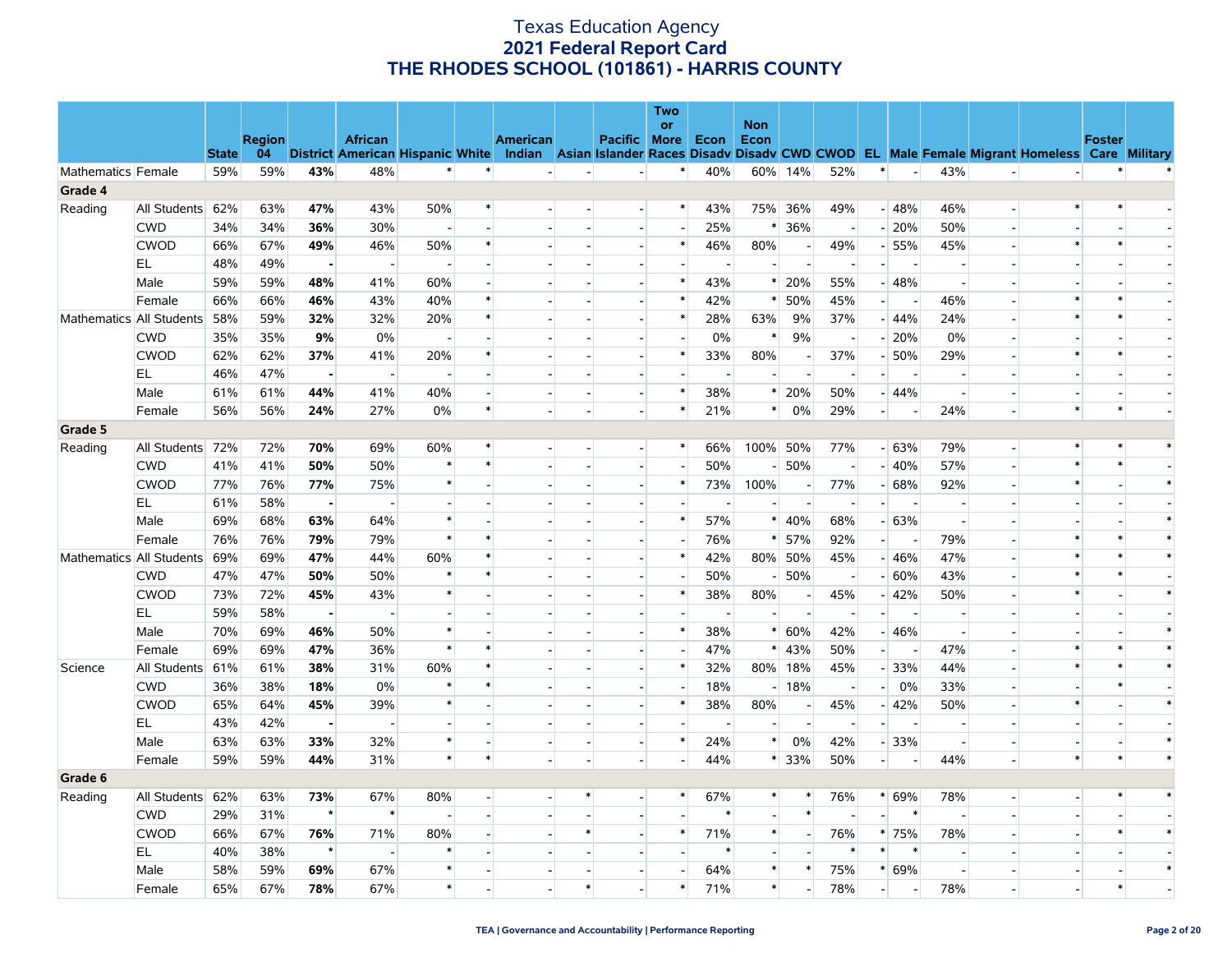|         |                                                    |              |                     |                |                          |                |                          |                          |        |                          | <b>Two</b>               |        |                          |                          |                          |                          |                          |                          |                          |                                                                                                                                   |               |        |
|---------|----------------------------------------------------|--------------|---------------------|----------------|--------------------------|----------------|--------------------------|--------------------------|--------|--------------------------|--------------------------|--------|--------------------------|--------------------------|--------------------------|--------------------------|--------------------------|--------------------------|--------------------------|-----------------------------------------------------------------------------------------------------------------------------------|---------------|--------|
|         |                                                    |              |                     |                |                          |                |                          |                          |        |                          | <b>or</b>                |        | <b>Non</b>               |                          |                          |                          |                          |                          |                          |                                                                                                                                   |               |        |
|         |                                                    | <b>State</b> | <b>Region</b><br>04 |                | <b>African</b>           |                |                          | <b>American</b>          |        | <b>Pacific More Econ</b> |                          |        | Econ                     |                          |                          |                          |                          |                          |                          | District American Hispanic White Indian Asian Islander Races Disadv Disadv CWD CWOD EL Male Female Migrant Homeless Care Military | <b>Foster</b> |        |
|         | Mathematics All Students                           | 67%          | 67%                 | 86%            | 80%                      | 100%           |                          |                          |        |                          | $\ast$                   | 89%    | $\ast$                   | $\ast$                   | 86%                      |                          | * 85%                    | 89%                      |                          |                                                                                                                                   |               |        |
|         | <b>CWD</b>                                         | 40%          | 42%                 | $\star$        | $\ast$                   |                |                          |                          |        |                          |                          | $\ast$ |                          | $\ast$                   |                          | $\overline{\phantom{a}}$ | $\ast$                   | $\overline{\phantom{a}}$ |                          |                                                                                                                                   |               |        |
|         | <b>CWOD</b>                                        | 70%          | 71%                 | 86%            | 79%                      | 100%           | $\overline{\phantom{a}}$ |                          |        | $\overline{\phantom{a}}$ | $\ast$                   | 88%    | $\ast$                   | $\overline{\phantom{a}}$ | 86%                      |                          | * 83%                    | 89%                      |                          | $\sim$                                                                                                                            |               |        |
|         | EL                                                 | 51%          | 50%                 | $\star$        | $\blacksquare$           | $\ast$         |                          |                          |        | $\overline{a}$           |                          | $\ast$ | $\overline{\phantom{a}}$ |                          | $\ast$                   | $\ast$                   | $\ast$                   | $\overline{a}$           |                          |                                                                                                                                   |               |        |
|         | Male                                               | 68%          | 68%                 | 85%            | 78%                      | $\ast$         |                          |                          |        | $\overline{\phantom{a}}$ | $\overline{\phantom{a}}$ | 91%    | $\ast$                   | $\ast$                   | 83%                      |                          | $* 85%$                  | $\blacksquare$           |                          | $\overline{\phantom{a}}$                                                                                                          |               | $\ast$ |
|         | Female                                             | 66%          | 66%                 | 89%            | 83%                      | $\ast$         |                          |                          | $\ast$ | $\overline{a}$           | $\ast$                   | 86%    | $\ast$                   | $\overline{a}$           | 89%                      | $\overline{a}$           | $\overline{\phantom{a}}$ | 89%                      | $\overline{\phantom{a}}$ | $\overline{a}$                                                                                                                    | $\ast$        |        |
| Grade 7 |                                                    |              |                     |                |                          |                |                          |                          |        |                          |                          |        |                          |                          |                          |                          |                          |                          |                          |                                                                                                                                   |               |        |
| Reading | All Students                                       | 69%          | 70%                 | 75%            | 73%                      | $\ast$         |                          | $\blacksquare$           |        | $\overline{\phantom{a}}$ | ш.                       | 69%    | $\ast$                   | $\ast$                   | 83%                      |                          | $-75%$                   | 75%                      | $\sim$                   | $\overline{\phantom{a}}$                                                                                                          |               |        |
|         | <b>CWD</b>                                         | 34%          | 36%                 | $\star$        | $\ast$                   |                |                          |                          |        |                          |                          | $\ast$ |                          | $\ast$                   |                          |                          | $\ast$                   | $\ast$                   |                          |                                                                                                                                   |               |        |
|         | <b>CWOD</b>                                        | 73%          | 74%                 | 83%            | 82%                      | $\ast$         |                          |                          |        | $\overline{\phantom{a}}$ | $\overline{a}$           | 78%    | $\ast$                   | $\blacksquare$           | 83%                      |                          | $-183%$                  | 83%                      |                          | $\overline{\phantom{a}}$                                                                                                          |               |        |
|         | EL.                                                | 46%          | 44%                 | $\blacksquare$ | $\overline{\phantom{a}}$ |                |                          |                          |        |                          |                          |        | $\overline{\phantom{a}}$ |                          |                          |                          | $\overline{a}$           | $\overline{a}$           |                          |                                                                                                                                   |               |        |
|         | Male                                               | 64%          | 66%                 | 75%            | 75%                      |                |                          |                          |        | $\overline{\phantom{a}}$ | $\overline{\phantom{a}}$ | 67%    | $\ast$                   | $\ast$                   | 83%                      |                          | $-75%$                   | $\overline{\phantom{a}}$ |                          | $\overline{\phantom{a}}$                                                                                                          |               |        |
|         | Female                                             | 73%          | 74%                 | 75%            | 71%                      | $\ast$         |                          |                          |        |                          |                          | 71%    | $\ast$                   | $\ast$                   | 83%                      | $\overline{a}$           |                          | 75%                      |                          |                                                                                                                                   |               |        |
|         | Mathematics All Students                           | 55%          | 56%                 | 41%            | 43%                      | ∗              |                          |                          |        | $\blacksquare$           |                          | 36%    | $\ast$                   | 20%                      | 50%                      |                          | $-50%$                   | 33%                      |                          | $\blacksquare$                                                                                                                    |               |        |
|         | <b>CWD</b>                                         | 31%          | 32%                 | 20%            | $\ast$                   |                |                          |                          |        | $\overline{a}$           |                          | 20%    | $\overline{\phantom{a}}$ | 20%                      | $\overline{\phantom{a}}$ | $\overline{a}$           | $\ast$                   | $\ast$                   |                          | $\sim$                                                                                                                            |               |        |
|         | <b>CWOD</b>                                        | 58%          | 59%                 | 50%            | 50%                      | $\ast$         |                          |                          |        | $\blacksquare$           |                          | 44%    | $\ast$                   |                          | 50%                      |                          | $-60%$                   | 43%                      |                          | $\blacksquare$                                                                                                                    |               |        |
|         | EL                                                 | 34%          | 35%                 | $\blacksquare$ | $\blacksquare$           | $\overline{a}$ |                          |                          |        | $\overline{a}$           |                          |        | u.                       | $\overline{a}$           |                          | $\overline{\phantom{a}}$ | $\overline{\phantom{a}}$ | $\overline{\phantom{a}}$ |                          | $\overline{\phantom{a}}$                                                                                                          |               |        |
|         | Male                                               | 54%          | 56%                 | 50%            | 57%                      | $\blacksquare$ |                          | $\overline{\phantom{a}}$ |        | $\overline{\phantom{a}}$ |                          | 33%    | $\ast$                   | $\ast$                   | 60%                      |                          | $-50%$                   | $\overline{\phantom{a}}$ | $\overline{\phantom{a}}$ | $\overline{\phantom{a}}$                                                                                                          |               |        |
|         | Female                                             | 55%          | 56%                 | 33%            | 29%                      | $\ast$         |                          | $\overline{a}$           |        | $\overline{\phantom{a}}$ | $\ast$                   | 38%    | $\ast$                   | $\ast$                   | 43%                      | $\overline{a}$           | $\overline{a}$           | 33%                      | $\overline{\phantom{a}}$ | $\overline{a}$                                                                                                                    |               |        |
| Grade 8 |                                                    |              |                     |                |                          |                |                          |                          |        |                          |                          |        |                          |                          |                          |                          |                          |                          |                          |                                                                                                                                   |               |        |
| Reading | All Students                                       | 73%          | 73%                 | 100%           | 100%                     | $\ast$         |                          |                          |        | $\sim$                   | $\overline{a}$           | 100%   | $\ast$                   | $\overline{\phantom{0}}$ | 100%                     | $\overline{a}$           | $\ast$                   | 100%                     | $\sim$                   | $\blacksquare$                                                                                                                    |               |        |
|         | <b>CWD</b>                                         | 38%          | 40%                 | $\blacksquare$ |                          |                |                          |                          |        |                          |                          |        |                          |                          |                          |                          |                          |                          |                          |                                                                                                                                   |               |        |
|         | <b>CWOD</b>                                        | 77%          | 77%                 | 100%           | 100%                     | $\ast$         |                          |                          |        | $\blacksquare$           | $\overline{\phantom{a}}$ | 100%   | $\ast$                   | - 1                      | 100%                     | $\overline{a}$           | $\ast$                   | 100%                     | $\overline{\phantom{a}}$ | $\overline{\phantom{a}}$                                                                                                          |               |        |
|         | EL                                                 | 49%          | 46%                 |                |                          |                |                          |                          |        |                          |                          |        |                          |                          |                          |                          |                          |                          |                          |                                                                                                                                   |               |        |
|         | Male                                               | 67%          | 68%                 | $\star$        | $\ast$                   |                |                          |                          |        |                          |                          |        |                          |                          | $\ast$                   | $\overline{\phantom{a}}$ | $\ast$                   | $\overline{\phantom{a}}$ | $\overline{\phantom{a}}$ | $\overline{\phantom{a}}$                                                                                                          |               |        |
|         | Female                                             | 78%          | 79%                 | 100%           | $\ast$                   | $\ast$         |                          |                          |        |                          |                          |        | $\ast$                   | $\overline{\phantom{0}}$ | 100%                     | $\overline{\phantom{a}}$ | $\overline{a}$           | 100%                     |                          |                                                                                                                                   |               |        |
|         | Mathematics All Students                           | 61%          | 61%                 | 83%            | 80%                      |                |                          |                          |        |                          |                          |        | $\ast$                   | $\blacksquare$           | 83%                      | $\overline{\phantom{a}}$ | $\ast$                   | $\ast$                   |                          | $\overline{\phantom{a}}$                                                                                                          |               |        |
|         | <b>CWD</b>                                         | 34%          | 37%                 | $\blacksquare$ |                          |                |                          |                          |        |                          |                          |        |                          | $\overline{a}$           |                          |                          |                          |                          |                          | $\overline{a}$                                                                                                                    |               |        |
|         | <b>CWOD</b>                                        | 64%          | 64%                 | 83%            | 80%                      | $\ast$         |                          |                          |        |                          |                          |        | $\ast$                   | $\blacksquare$           | 83%                      |                          |                          | $\ast$                   |                          | $\blacksquare$                                                                                                                    |               |        |
|         | EL.                                                | 41%          | 39%                 | $\blacksquare$ | $\overline{\phantom{a}}$ |                |                          |                          |        |                          |                          |        |                          |                          |                          |                          |                          | $\overline{a}$           |                          | $\overline{\phantom{a}}$                                                                                                          |               |        |
|         | Male                                               | 59%          | 59%                 | $\star$        | $\ast$                   |                |                          |                          |        |                          |                          |        |                          |                          | $\ast$                   |                          | $\ast$                   |                          |                          |                                                                                                                                   |               |        |
|         | Female                                             | 63%          | 63%                 | $\star$        | $\ast$                   | $\ast$         |                          |                          |        |                          |                          | $\ast$ | $\ast$                   | $\overline{a}$           | $\ast$                   |                          |                          | $\ast$                   |                          | $\overline{a}$                                                                                                                    |               |        |
| Science | All Students                                       | 67%          | 67%                 | 83%            | 80%                      | $\ast$         |                          |                          |        |                          |                          | $\ast$ | $\ast$                   | $\overline{\phantom{a}}$ | 83%                      |                          | $\ast$                   | $\ast$                   |                          |                                                                                                                                   |               |        |
|         | <b>CWD</b>                                         | 37%          | 39%                 | $\blacksquare$ | $\overline{\phantom{a}}$ |                |                          |                          |        |                          |                          |        |                          | $\overline{a}$           |                          | $\overline{a}$           |                          |                          |                          | $\overline{a}$                                                                                                                    |               |        |
|         | <b>CWOD</b>                                        | 71%          | 70%                 | 83%            | 80%                      | $\ast$         |                          |                          |        |                          |                          | $\ast$ | $\ast$                   |                          | 83%                      |                          |                          | $\ast$                   |                          |                                                                                                                                   |               |        |
|         | EL.                                                | 40%          | 37%                 | $\blacksquare$ | $\overline{\phantom{a}}$ |                |                          |                          |        |                          |                          |        |                          |                          |                          |                          |                          |                          |                          |                                                                                                                                   |               |        |
|         | Male                                               | 67%          | 67%                 | $\star$        | $\ast$                   |                |                          |                          |        |                          |                          |        |                          |                          | $\ast$                   |                          | $\ast$                   | $\overline{a}$           | $\overline{a}$           | $\overline{a}$                                                                                                                    |               |        |
|         | Female                                             | 67%          | 68%                 | $\star$        | $\ast$                   | $\ast$         |                          |                          |        |                          |                          | $\ast$ | $\ast$                   |                          | $\ast$                   |                          |                          | $\ast$                   | $\overline{\phantom{a}}$ | $\overline{\phantom{a}}$                                                                                                          |               |        |
|         | <b>STAAR Percent at Meets Grade Level or Above</b> |              |                     |                |                          |                |                          |                          |        |                          |                          |        |                          |                          |                          |                          |                          |                          |                          |                                                                                                                                   |               |        |
| Grade 3 |                                                    |              |                     |                |                          |                |                          |                          |        |                          |                          |        |                          |                          |                          |                          |                          |                          |                          |                                                                                                                                   |               |        |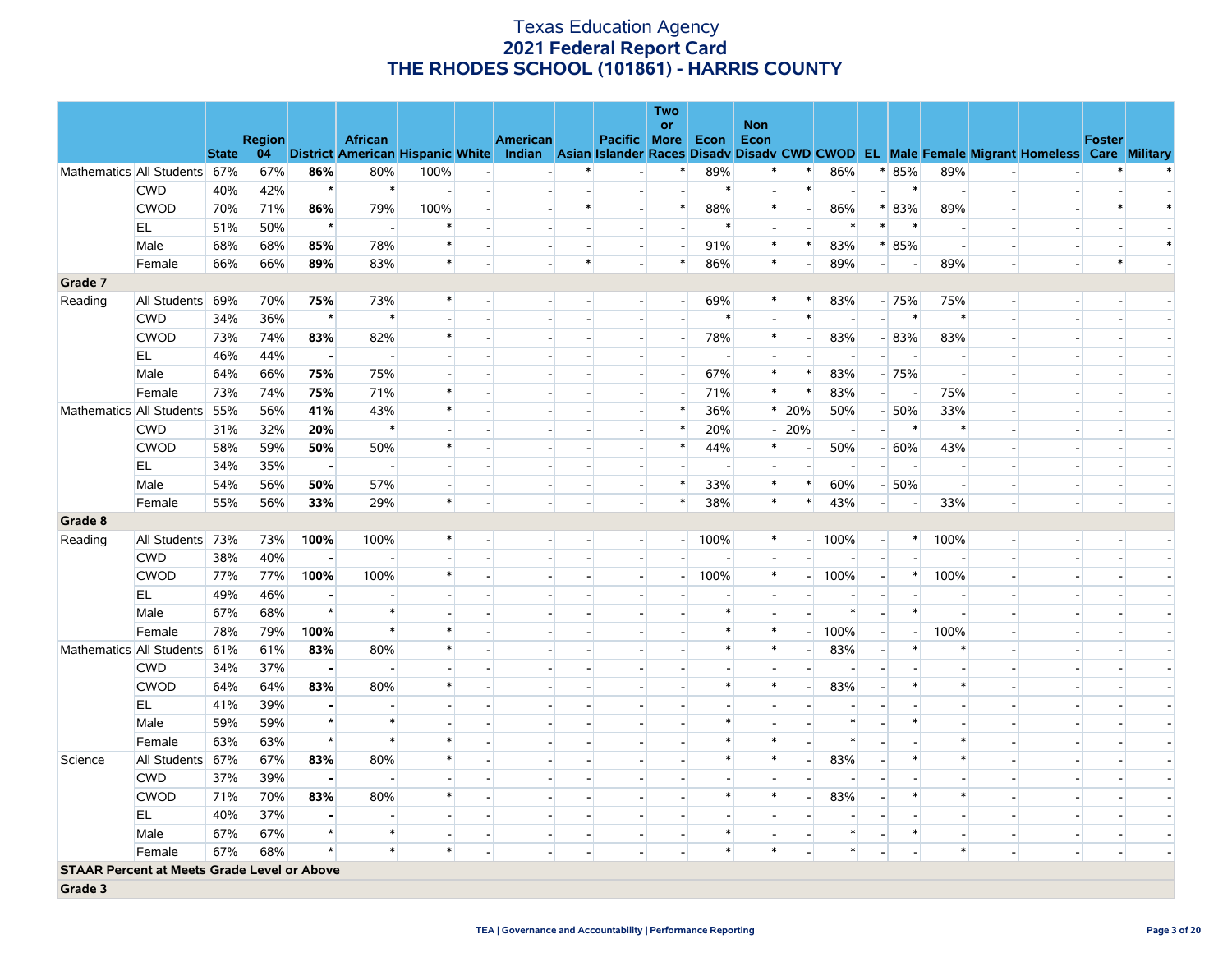|         |                          |              |               |                |                                         |                          |        |                                           |                          | Two<br><b>or</b> |        | <b>Non</b> |                          |                |                          |                          |                          |                          |                                                               |               |        |
|---------|--------------------------|--------------|---------------|----------------|-----------------------------------------|--------------------------|--------|-------------------------------------------|--------------------------|------------------|--------|------------|--------------------------|----------------|--------------------------|--------------------------|--------------------------|--------------------------|---------------------------------------------------------------|---------------|--------|
|         |                          |              | <b>Region</b> |                | <b>African</b>                          |                          |        | <b>American</b>                           | Pacific More Econ        |                  |        | Econ       |                          |                |                          |                          |                          |                          |                                                               | <b>Foster</b> |        |
|         |                          | <b>State</b> | 04            |                | <b>District American Hispanic White</b> |                          |        | <b>Indian</b> Asian Islander Races Disadv |                          |                  |        |            |                          |                |                          |                          |                          |                          | Disady CWD CWOD EL Male Female Migrant Homeless Care Military |               |        |
| Reading | All Students 38%         |              | 38%           | 20%            | 21%                                     | 29%                      | $\ast$ |                                           |                          |                  | 17%    |            | 33% 14%                  | 21%            |                          | $* 24%$                  | 13%                      |                          |                                                               |               |        |
|         | <b>CWD</b>               | 23%          | 22%           | 14%            | 10%                                     | $\ast$                   | $\ast$ |                                           |                          |                  | 8%     |            | $*14%$                   | $\overline{a}$ |                          | $-29%$                   | 0%                       |                          |                                                               |               |        |
|         | <b>CWOD</b>              | 40%          | 40%           | 21%            | 24%                                     | 20%                      | $\ast$ |                                           |                          |                  | 20%    | 29%        | $\overline{a}$           | 21%            |                          | $* 22%$                  | 17%                      |                          | $\ast$                                                        |               | $\ast$ |
|         | EL                       | 24%          | 26%           | $\star$        | $\sim$                                  | $\ast$                   |        |                                           | $\sim$                   |                  | $\ast$ | $\sim$     | $\overline{a}$           | $\ast$         | $\ast$                   | $\ast$                   | $\ast$                   |                          |                                                               |               |        |
|         | Male                     | 36%          | 36%           | 24%            | 19%                                     | $\ast$                   |        |                                           |                          |                  | 18%    | $\ast$     | 29%                      | 22%            |                          | $* 24%$                  | $\overline{\phantom{a}}$ |                          |                                                               |               |        |
|         | Female                   | 40%          | 41%           | 13%            | 19%                                     | $\ast$                   |        |                                           |                          |                  | 16%    | 0%         | 0%                       | 17%            | $\ast$                   | $\overline{a}$           | 13%                      |                          |                                                               |               |        |
|         | Mathematics All Students | 30%          | 31%           | 23%            | 19%                                     | 43%                      | $\ast$ |                                           |                          | ∗                | 21%    | 33%        | 7%                       | 29%            |                          | $* 36%$                  | 13%                      |                          | $\ast$                                                        |               | $\ast$ |
|         | <b>CWD</b>               | 21%          | 21%           | 7%             | 0%                                      | $\ast$                   | $\ast$ |                                           |                          |                  | 0%     | $\ast$     | 7%                       |                |                          | $-14%$                   | 0%                       |                          |                                                               |               |        |
|         | <b>CWOD</b>              | 31%          | 32%           | 29%            | 24%                                     | 40%                      | $\ast$ |                                           |                          | $\ast$           | 29%    | 29%        | $\blacksquare$           | 29%            |                          | $* 44%$                  | 17%                      |                          | $\ast$                                                        |               | $\ast$ |
|         | EL                       | 20%          | 22%           | $\star$        |                                         |                          |        |                                           |                          |                  |        |            |                          |                | *                        | $\ast$                   | $\ast$                   |                          |                                                               |               |        |
|         | Male                     | 33%          | 33%           | 36%            | 24%                                     | $\ast$                   |        |                                           | ш.                       |                  | 32%    |            | $*14%$                   | 44%            |                          | $*136%$                  | $\overline{\phantom{a}}$ |                          | $\ast$                                                        |               |        |
|         | Female                   | 27%          | 28%           | 13%            | 14%                                     | $\ast$                   | $\ast$ |                                           |                          | $\ast$           | 12%    | 20%        | 0%                       | 17%            | $\ast$                   | $\overline{a}$           | 13%                      |                          |                                                               |               | $\ast$ |
| Grade 4 |                          |              |               |                |                                         |                          |        |                                           |                          |                  |        |            |                          |                |                          |                          |                          |                          |                                                               |               |        |
| Reading | All Students             | 36%          | 36%           | 18%            | 15%                                     | 20%                      | $\ast$ |                                           | $\sim$                   |                  | 17%    | 25%        | 9%                       | 20%            |                          | $-28%$                   | 11%                      |                          | $\ast$                                                        | ∗             |        |
|         | <b>CWD</b>               | 20%          | 20%           | 9%             | 0%                                      |                          |        |                                           |                          |                  | 0%     | $\ast$     | 9%                       |                |                          | $-20%$                   | 0%                       |                          |                                                               |               |        |
|         | <b>CWOD</b>              | 38%          | 39%           | 20%            | 19%                                     | 20%                      | $\ast$ |                                           |                          | $\ast$           | 20%    | 20%        |                          | 20%            |                          | $-30%$                   | 13%                      |                          | $\ast$                                                        |               |        |
|         | EL                       | 22%          | 21%           | п.             | $\overline{\phantom{a}}$                | $\overline{\phantom{a}}$ |        |                                           |                          |                  |        |            | $\blacksquare$           |                | $\overline{\phantom{a}}$ | $\overline{\phantom{a}}$ | $\sim$                   |                          |                                                               |               |        |
|         | Male                     | 34%          | 34%           | 28%            | 18%                                     | 40%                      |        |                                           |                          |                  | 29%    | $\ast$     | 20%                      | 30%            |                          | $-28%$                   | $\sim$                   |                          |                                                               |               |        |
|         | Female                   | 38%          | 39%           | 11%            | 13%                                     | 0%                       | $\ast$ |                                           |                          | $\ast$           | 9%     | $\ast$     | 0%                       | 13%            | $\overline{a}$           | $\overline{\phantom{a}}$ | 11%                      |                          | $\ast$                                                        |               |        |
|         | Mathematics All Students | 35%          | 36%           | 10%            | 6%                                      | 10%                      |        |                                           |                          |                  | 7%     | 25%        | 9%                       | 10%            |                          | $-24%$                   | $0\%$                    |                          |                                                               |               |        |
|         | <b>CWD</b>               | 22%          | 23%           | 9%             | 0%                                      |                          |        |                                           |                          |                  | 0%     | $\ast$     | 9%                       | $\sim$         |                          | $-20%$                   | 0%                       |                          |                                                               |               |        |
|         | <b>CWOD</b>              | 37%          | 38%           | 10%            | 8%                                      | 10%                      | $\ast$ |                                           |                          | ∗                | 9%     | 20%        | $\overline{a}$           | 10%            |                          | $-25%$                   | $0\%$                    |                          | $\ast$                                                        |               |        |
|         | EL                       | 23%          | 24%           | $\blacksquare$ | $\overline{\phantom{a}}$                |                          |        |                                           |                          |                  |        |            |                          |                |                          |                          |                          |                          |                                                               |               |        |
|         | Male                     | 38%          | 39%           | 24%            | 18%                                     | 20%                      |        |                                           |                          | $\ast$           | 19%    | $\ast$     | 20%                      | 25%            |                          | $-24%$                   | $\overline{a}$           |                          |                                                               |               |        |
|         | Female                   | 32%          | 33%           | 0%             | 0%                                      | 0%                       | $\ast$ |                                           | $\sim$                   |                  | $0\%$  | $\ast$     | 0%                       | 0%             | - 1                      | $\overline{\phantom{a}}$ | $0\%$                    | $\overline{\phantom{a}}$ | $\ast$                                                        | $\ast$        |        |
| Grade 5 |                          |              |               |                |                                         |                          |        |                                           |                          |                  |        |            |                          |                |                          |                          |                          |                          |                                                               |               |        |
| Reading | All Students             | 45%          | 46%           | 37%            | 33%                                     | 60%                      | $\ast$ |                                           | $\overline{\phantom{a}}$ | ∗                | 29%    | 100% 17%   |                          | 45%            |                          | $-29%$                   | 47%                      |                          | $\ast$                                                        |               | $\ast$ |
|         | <b>CWD</b>               | 22%          | 23%           | 17%            | 0%                                      | $\ast$                   | $\ast$ |                                           |                          |                  | 17%    |            | $-17%$                   |                | $-1$                     | 0%                       | 29%                      |                          | $\ast$                                                        |               |        |
|         | <b>CWOD</b>              | 49%          | 49%           | 45%            | 43%                                     | $\ast$                   |        |                                           | $\overline{\phantom{a}}$ | $\ast$           | 35%    | 100%       | $\sim$                   | 45%            |                          | $-37%$                   | 58%                      |                          | $\ast$                                                        |               | $\ast$ |
|         | EL                       | 30%          | 28%           | $\blacksquare$ |                                         |                          |        |                                           |                          |                  |        |            |                          |                |                          | $\overline{\phantom{a}}$ |                          |                          |                                                               |               |        |
|         | Male                     | 42%          | 43%           | 29%            | 32%                                     | $\ast$                   |        |                                           |                          |                  | 19%    | $\ast$     | 0%                       | 37%            |                          | $-29%$                   | $\sim$                   |                          |                                                               |               |        |
|         | Female                   | 49%          | 50%           | 47%            | 36%                                     | $\ast$                   | $\ast$ |                                           |                          |                  | 41%    | $\ast$     | 29%                      | 58%            | $\overline{a}$           | $\overline{\phantom{a}}$ | 47%                      |                          | $\ast$                                                        |               |        |
|         | Mathematics All Students | 43%          | 44%           | 19%            | 17%                                     | 40%                      | $\ast$ |                                           |                          |                  | 13%    | 60%        | 8%                       | 23%            |                          | $-21%$                   | 16%                      |                          | $\ast$                                                        |               | $\ast$ |
|         | <b>CWD</b>               | 24%          | 25%           | 8%             | 0%                                      | $\ast$                   | $\ast$ |                                           |                          |                  | 8%     |            | 8%                       |                | $-$                      | 0%                       | 14%                      |                          | $\ast$                                                        | $\ast$        |        |
|         | <b>CWOD</b>              | 46%          | 46%           | 23%            | 21%                                     | $\ast$                   |        |                                           |                          |                  | 15%    | 60%        | $\overline{\phantom{a}}$ | 23%            |                          | $-26%$                   | 17%                      |                          | $\ast$                                                        |               |        |
|         | EL                       | 30%          | 29%           | - 1            |                                         |                          |        |                                           |                          |                  |        |            |                          |                |                          |                          |                          |                          |                                                               |               |        |
|         | Male                     | 45%          | 45%           | 21%            | 23%                                     | $\ast$                   |        |                                           |                          |                  | 14%    | $*$        | 0%                       | 26%            |                          | $-21%$                   | $\overline{a}$           |                          |                                                               |               | $\ast$ |
|         | Female                   | 42%          | 42%           | 16%            | 7%                                      | $\ast$                   | $\ast$ |                                           |                          |                  | 12%    |            | $*14%$                   | 17%            |                          |                          | 16%                      |                          | $\ast$                                                        |               | $\ast$ |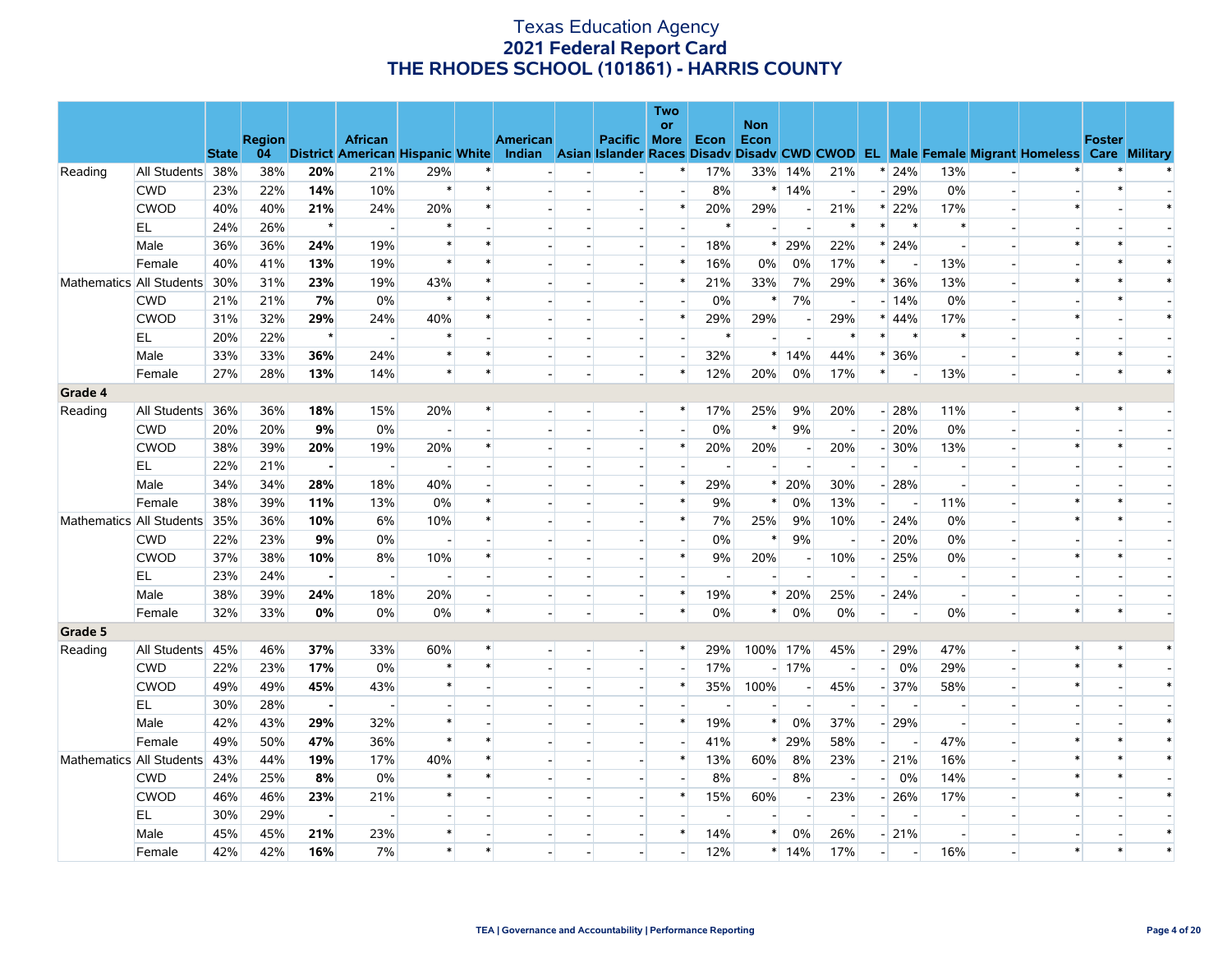|         |                          |              |               |                          |                                         |                          |                |                          |        |                          | Two                      |        |                          |                          |                          |                          |                                 |                          |                          |                                                                                           |        |        |
|---------|--------------------------|--------------|---------------|--------------------------|-----------------------------------------|--------------------------|----------------|--------------------------|--------|--------------------------|--------------------------|--------|--------------------------|--------------------------|--------------------------|--------------------------|---------------------------------|--------------------------|--------------------------|-------------------------------------------------------------------------------------------|--------|--------|
|         |                          |              | <b>Region</b> |                          | <b>African</b>                          |                          |                | <b>American</b>          |        | Pacific More Econ        | or                       |        | <b>Non</b><br>Econ       |                          |                          |                          |                                 |                          |                          |                                                                                           | Foster |        |
|         |                          | <b>State</b> | 04            |                          | <b>District American Hispanic White</b> |                          |                | Indian                   |        |                          |                          |        |                          |                          |                          |                          |                                 |                          |                          | Asian Islander Races Disady Disady CWD CWOD EL Male Female Migrant Homeless Care Military |        |        |
| Science | All Students 30%         |              | 31%           | 7%                       | 6%                                      | 20%                      |                |                          |        |                          |                          | 8%     | 0%                       | 0%                       | 10%                      | $\overline{\phantom{a}}$ | 4%                              | 11%                      |                          |                                                                                           |        |        |
|         | <b>CWD</b>               | 20%          | 20%           | 0%                       | $0\%$                                   | $\ast$                   | $\ast$         |                          |        | $\blacksquare$           | $\sim$                   | 0%     | $\overline{a}$           | 0%                       | $\overline{a}$           | $\overline{a}$           | 0%                              | 0%                       |                          |                                                                                           |        |        |
|         | <b>CWOD</b>              | 32%          | 33%           | 10%                      | 7%                                      | $\ast$                   |                |                          |        | $\overline{a}$           | $\ast$                   | 12%    | 0%                       | $\overline{\phantom{a}}$ | 10%                      | $\overline{\phantom{0}}$ | 5%                              | 17%                      |                          | $\ast$                                                                                    |        |        |
|         | EL                       | 14%          | 13%           | - 1                      | $\overline{\phantom{a}}$                |                          |                |                          |        | $\overline{\phantom{a}}$ |                          |        |                          | $\overline{\phantom{a}}$ |                          |                          | $\overline{\phantom{a}}$        |                          |                          |                                                                                           |        |        |
|         | Male                     | 34%          | 34%           | 4%                       | 5%                                      | $\ast$                   |                |                          |        | $\overline{a}$           | $\ast$                   | $5\%$  | $\ast$                   | 0%                       | 5%                       | $\overline{\phantom{a}}$ | 4%                              | $\overline{a}$           |                          |                                                                                           |        |        |
|         | Female                   | 27%          | 28%           | 11%                      | 8%                                      | $\ast$                   | $\ast$         |                          |        | $\overline{\phantom{a}}$ | $\overline{\phantom{a}}$ | 13%    | $\ast$                   | 0%                       | 17%                      | $\overline{a}$           | $\overline{\phantom{a}}$        | 11%                      |                          | $\ast$                                                                                    |        |        |
| Grade 6 |                          |              |               |                          |                                         |                          |                |                          |        |                          |                          |        |                          |                          |                          |                          |                                 |                          |                          |                                                                                           |        |        |
| Reading | All Students 32%         |              | 33%           | 23%                      | 20%                                     | 20%                      |                |                          |        | $\overline{\phantom{a}}$ |                          | 28%    | $\ast$                   | $\ast$                   | 24%                      |                          | $*15%$                          | 33%                      | $\blacksquare$           |                                                                                           |        |        |
|         | <b>CWD</b>               | 16%          | 16%           | $\star$                  | $\ast$                                  |                          |                |                          |        |                          |                          | $\ast$ |                          | $\ast$                   |                          |                          | $\ast$                          | $\overline{a}$           |                          |                                                                                           |        |        |
|         | <b>CWOD</b>              | 34%          | 36%           | 24%                      | 21%                                     | 20%                      |                |                          |        |                          | $\ast$                   | 29%    | $\ast$                   |                          | 24%                      |                          | $*17%$                          | 33%                      |                          |                                                                                           |        |        |
|         | EL                       | 13%          | 11%           | $\star$                  | $\overline{a}$                          | $\ast$                   |                |                          |        |                          |                          | $\ast$ | $\overline{\phantom{a}}$ | $\overline{a}$           | $\ast$                   |                          | $\ast$<br>$\ast$                |                          |                          |                                                                                           |        |        |
|         | Male                     | 30%          | 31%           | 15%                      | 22%                                     | $\ast$                   |                |                          |        |                          |                          | 18%    | $\ast$                   | $\ast$                   | 17%                      |                          | $*15%$                          | $\overline{\phantom{a}}$ |                          |                                                                                           |        |        |
|         | Female                   | 34%          | 36%           | 33%                      | 17%                                     | $\ast$                   |                |                          |        |                          | $\ast$                   | 43%    | $\ast$                   |                          | 33%                      | $\overline{\phantom{a}}$ | $\overline{\phantom{a}}$        | 33%                      |                          |                                                                                           |        |        |
|         | Mathematics All Students | 35%          | 36%           | 36%                      | 33%                                     | 40%                      |                |                          |        | $\blacksquare$           | $\ast$                   | 33%    | $\ast$                   | $\ast$                   | 38%                      |                          | * 31%                           | 44%                      |                          |                                                                                           |        |        |
|         | <b>CWD</b>               | 19%          | 20%           | $\star$                  | $\ast$                                  |                          |                |                          |        |                          |                          | $\ast$ |                          | $\ast$                   |                          | $\overline{\phantom{a}}$ | $\ast$                          |                          |                          |                                                                                           |        |        |
|         | <b>CWOD</b>              | 37%          | 38%           | 38%                      | 36%                                     | 40%                      |                |                          | ∗      | $\overline{a}$           | $\ast$                   | 35%    | $\ast$                   | $\overline{\phantom{a}}$ | 38%                      |                          | * 33%                           | 44%                      |                          |                                                                                           |        |        |
|         | EL                       | 18%          | 17%           | $\star$                  |                                         | $\ast$                   |                |                          |        |                          |                          | $\ast$ |                          |                          | $\ast$                   | $\ast$                   | $\ast$                          |                          |                          |                                                                                           |        |        |
|         | Male                     | 37%          | 39%           | 31%                      | 33%                                     | $\ast$                   |                |                          |        | $\sim$                   |                          | 27%    | $\ast$                   | $\ast$                   | 33%                      |                          | * 31%                           | $\overline{a}$           |                          | $\overline{a}$                                                                            |        | $\ast$ |
|         | Female                   | 33%          | 34%           | 44%                      | 33%                                     | $\ast$                   |                |                          | $\ast$ |                          | $\ast$                   | 43%    | $\ast$                   |                          | 44%                      |                          | $-$<br>$\overline{\phantom{a}}$ | 44%                      | $\overline{a}$           |                                                                                           | $\ast$ |        |
| Grade 7 |                          |              |               |                          |                                         |                          |                |                          |        |                          |                          |        |                          |                          |                          |                          |                                 |                          |                          |                                                                                           |        |        |
| Reading | All Students             | 44%          | 46%           | 44%                      | 47%                                     | $\ast$                   |                |                          |        | $\sim$                   | $\overline{a}$           | 38%    | *                        | $\ast$                   | 50%                      |                          | $-50%$                          | 38%                      | $\blacksquare$           | $\blacksquare$                                                                            |        |        |
|         | <b>CWD</b>               | 20%          | 21%           | $\star$                  | $\ast$                                  |                          |                |                          |        | $\overline{\phantom{a}}$ |                          | $\ast$ | $\overline{\phantom{a}}$ | $\ast$                   | $\overline{\phantom{a}}$ | $\overline{a}$           | $\ast$                          | $\ast$                   |                          |                                                                                           |        |        |
|         | <b>CWOD</b>              | 48%          | 49%           | 50%                      | 55%                                     | $\ast$                   |                |                          |        |                          |                          | 44%    | $\ast$                   | $\blacksquare$           | 50%                      |                          | $-67%$                          | 33%                      |                          |                                                                                           |        |        |
|         | EL                       | 20%          | 18%           | $\blacksquare$           | $\overline{\phantom{a}}$                |                          |                |                          |        |                          |                          |        | $\overline{a}$           | $\overline{a}$           | $\overline{a}$           | $\overline{\phantom{a}}$ | $\overline{\phantom{a}}$        | $\overline{a}$           |                          |                                                                                           |        |        |
|         | Male                     | 41%          | 43%           | 50%                      | 50%                                     |                          |                |                          |        |                          |                          | 33%    | $\ast$                   | $\ast$                   | 67%                      |                          | $-50%$                          | $\overline{\phantom{a}}$ |                          |                                                                                           |        |        |
|         | Female                   | 48%          | 50%           | 38%                      | 43%                                     | $\ast$                   |                |                          |        | $\overline{a}$           | $\overline{a}$           | 43%    | $\ast$                   | $\ast$                   | 33%                      | $\overline{\phantom{a}}$ | $\overline{\phantom{a}}$        | 38%                      |                          |                                                                                           |        |        |
|         | Mathematics All Students | 26%          | 28%           | 6%                       | 7%                                      | $\ast$                   |                |                          |        |                          | $\ast$                   | 0%     | *                        | 0%                       | 8%                       |                          | $-13%$                          | $0\%$                    |                          |                                                                                           |        |        |
|         | <b>CWD</b>               | 16%          | 17%           | 0%                       | $\ast$                                  |                          |                |                          |        |                          | $\ast$                   | 0%     | $\overline{a}$           | 0%                       | $\overline{\phantom{a}}$ | $\overline{\phantom{a}}$ | $\ast$                          | $\ast$                   |                          |                                                                                           |        |        |
|         | <b>CWOD</b>              | 28%          | 29%           | 8%                       | 10%                                     | $\ast$                   |                |                          |        |                          | $\ast$                   | 0%     | $\ast$                   | ÷.                       | 8%                       |                          | $-20%$                          | 0%                       |                          |                                                                                           |        |        |
|         | EL                       | 10%          | 11%           | $\overline{\phantom{a}}$ | $\blacksquare$                          |                          |                |                          |        |                          |                          |        | $\overline{\phantom{a}}$ | $\overline{a}$           | $\overline{\phantom{a}}$ | $\overline{\phantom{a}}$ | $\overline{\phantom{a}}$        | $\overline{\phantom{a}}$ |                          |                                                                                           |        |        |
|         | Male                     | 27%          | 29%           | 13%                      | 14%                                     | $\overline{\phantom{a}}$ |                | $\overline{\phantom{a}}$ |        | $\overline{a}$           | $\ast$                   | 0%     | *                        | $\ast$                   | 20%                      |                          | $-13%$                          | $\overline{\phantom{a}}$ |                          |                                                                                           |        |        |
|         | Female                   | 26%          | 28%           | 0%                       | $0\%$                                   | $\ast$                   | $\overline{a}$ |                          |        | $\overline{a}$           | $\ast$                   | 0%     | $\ast$                   | $\ast$                   | 0%                       | $\overline{\phantom{a}}$ | $\overline{a}$                  | 0%                       | $\blacksquare$           |                                                                                           |        |        |
| Grade 8 |                          |              |               |                          |                                         |                          |                |                          |        |                          |                          |        |                          |                          |                          |                          |                                 |                          |                          |                                                                                           |        |        |
| Reading | All Students             | 45%          | 47%           | 63%                      | 57%                                     | $\ast$                   |                |                          |        | $\sim$                   | н.                       | 67%    | $\ast$                   | $\overline{\phantom{a}}$ | 63%                      | $\overline{\phantom{a}}$ | $\ast$                          | 80%                      | $\overline{\phantom{a}}$ |                                                                                           |        |        |
|         | <b>CWD</b>               | 21%          | 22%           | $\blacksquare$           |                                         |                          |                |                          |        |                          |                          |        |                          |                          |                          | $\overline{\phantom{a}}$ | $\overline{\phantom{a}}$        |                          |                          |                                                                                           |        |        |
|         | <b>CWOD</b>              | 48%          | 50%           | 63%                      | 57%                                     | $\ast$                   |                |                          |        |                          | $\overline{a}$           | 67%    | $\ast$                   | $\overline{a}$           | 63%                      | $\overline{\phantom{a}}$ | $\ast$                          | 80%                      |                          |                                                                                           |        |        |
|         | EL.                      | 19%          | 17%           | $\blacksquare$           |                                         |                          |                |                          |        |                          |                          |        |                          |                          |                          |                          | $\overline{\phantom{a}}$        |                          |                          |                                                                                           |        |        |
|         | Male                     | 40%          | 42%           | $\star$                  | $\ast$                                  |                          |                |                          |        |                          |                          | $\ast$ |                          |                          | $\ast$                   |                          | $\ast$                          |                          |                          |                                                                                           |        |        |
|         | Female                   | 51%          | 52%           | 80%                      | $\ast$                                  | $\ast$                   |                |                          |        |                          |                          | $\ast$ | $\ast$                   | $\overline{\phantom{a}}$ | 80%                      | $\overline{\phantom{a}}$ | $\blacksquare$                  | 80%                      |                          |                                                                                           |        |        |
|         |                          |              |               |                          |                                         |                          |                |                          |        |                          |                          |        |                          |                          |                          |                          |                                 |                          |                          |                                                                                           |        |        |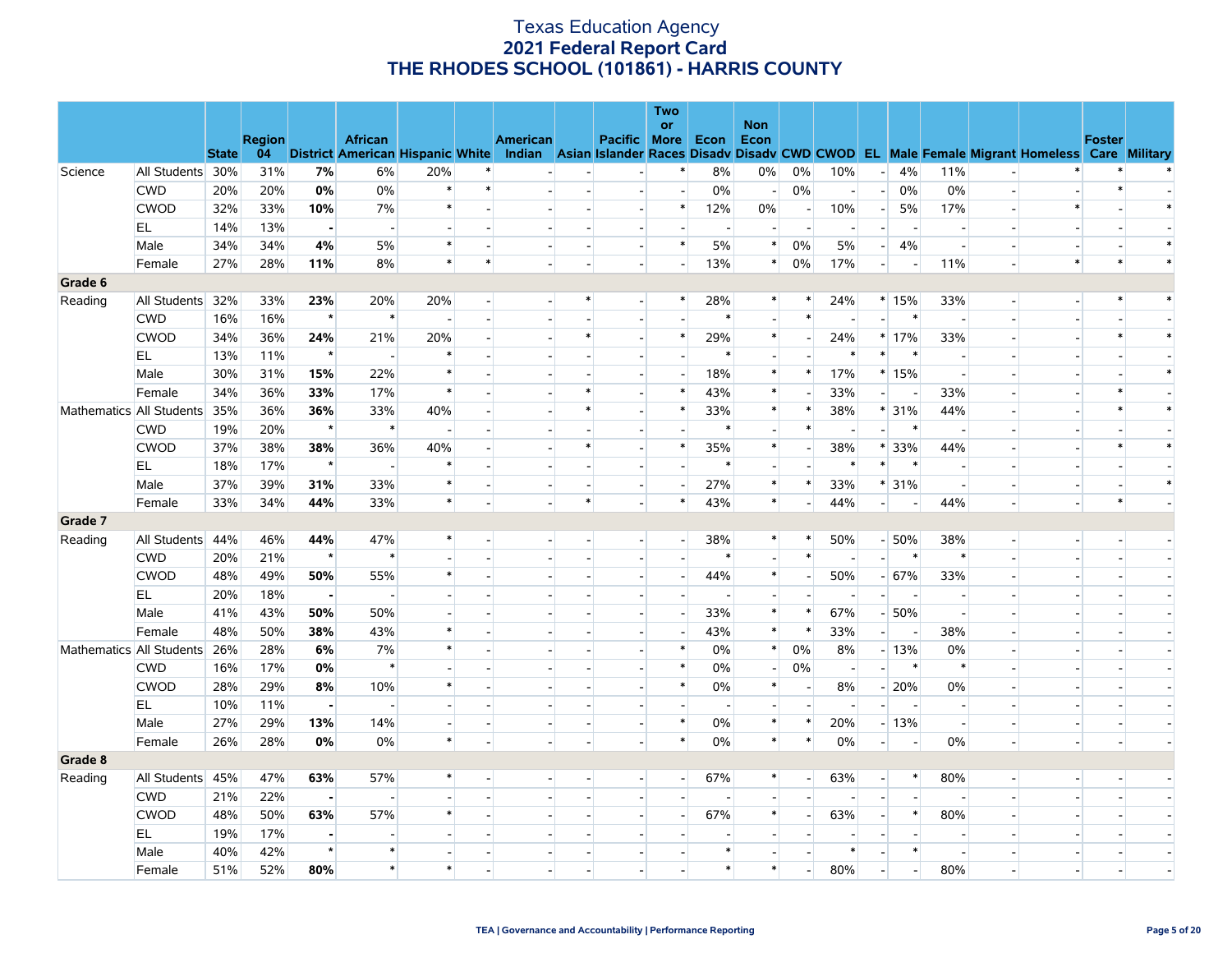|         |                                             |              |               |                          |                          |                          |              |                          |                          | <b>Two</b>               |        |                          |                          |                          |                          |                          |                |                          |                                                                                                                                   |        |        |
|---------|---------------------------------------------|--------------|---------------|--------------------------|--------------------------|--------------------------|--------------|--------------------------|--------------------------|--------------------------|--------|--------------------------|--------------------------|--------------------------|--------------------------|--------------------------|----------------|--------------------------|-----------------------------------------------------------------------------------------------------------------------------------|--------|--------|
|         |                                             |              | <b>Region</b> |                          | <b>African</b>           |                          |              | <b>American</b>          | Pacific More             | <b>or</b>                | Econ   | <b>Non</b><br>Econ       |                          |                          |                          |                          |                |                          |                                                                                                                                   | Foster |        |
|         |                                             | <b>State</b> | 04            |                          |                          |                          |              |                          |                          |                          |        |                          |                          |                          |                          |                          |                |                          | District American Hispanic White Indian Asian Islander Races Disady Disady CWD CWOD EL Male Female Migrant Homeless Care Military |        |        |
|         | Mathematics All Students                    | 36%          | 36%           | 67%                      | 60%                      |                          |              |                          | $\overline{\phantom{a}}$ |                          |        | *                        | $\overline{a}$           | 67%                      | $\overline{a}$           | $\ast$                   | $\ast$         |                          |                                                                                                                                   |        |        |
|         | <b>CWD</b>                                  | 20%          | 22%           | $\blacksquare$           |                          |                          |              |                          |                          |                          |        |                          | $\overline{\phantom{a}}$ |                          |                          |                          |                |                          |                                                                                                                                   |        |        |
|         | <b>CWOD</b>                                 | 38%          | 38%           | 67%                      | 60%                      | $\ast$                   |              |                          |                          |                          | $\ast$ | $\ast$                   | $\blacksquare$           | 67%                      | $\overline{\phantom{a}}$ | $\ast$                   | $\ast$         |                          |                                                                                                                                   |        |        |
|         | EL.                                         | 17%          | 16%           | $\sim$                   |                          |                          |              |                          |                          |                          |        |                          |                          |                          |                          |                          |                |                          |                                                                                                                                   |        |        |
|         | Male                                        | 35%          | 35%           | $\star$                  | $\ast$                   |                          |              |                          |                          |                          |        |                          |                          | $\ast$                   |                          | $\ast$                   |                |                          |                                                                                                                                   |        |        |
|         | Female                                      | 37%          | 36%           | $\star$                  | $\ast$                   | $\ast$                   |              |                          |                          |                          | $\ast$ | $\ast$                   | $\overline{a}$           | $\ast$                   |                          |                          | $\ast$         |                          |                                                                                                                                   |        |        |
| Science | All Students                                | 42%          | 44%           | 67%                      | 60%                      | $\ast$                   |              |                          |                          |                          |        | *                        | $\overline{a}$           | 67%                      | $\overline{\phantom{a}}$ | $\ast$                   | $\ast$         |                          |                                                                                                                                   |        |        |
|         | <b>CWD</b>                                  | 22%          | 24%           | $\overline{\phantom{a}}$ | $\overline{\phantom{a}}$ |                          |              |                          | $\overline{a}$           |                          |        |                          | $\overline{a}$           | $\overline{a}$           | $\sim$                   |                          |                |                          |                                                                                                                                   |        |        |
|         | <b>CWOD</b>                                 | 45%          | 46%           | 67%                      | 60%                      | $\ast$                   |              |                          |                          |                          | $\ast$ | $\ast$                   | $\blacksquare$           | 67%                      |                          | $\ast$                   | $\ast$         |                          |                                                                                                                                   |        |        |
|         | EL.                                         | 16%          | 15%           | $\blacksquare$           | $\overline{\phantom{a}}$ | $\overline{\phantom{a}}$ |              |                          |                          |                          |        |                          | $\blacksquare$           | $\overline{\phantom{a}}$ |                          |                          |                |                          |                                                                                                                                   |        |        |
|         | Male                                        | 43%          | 44%           | $\star$                  | $\ast$                   |                          |              |                          |                          |                          | $\ast$ |                          |                          | $\ast$                   |                          | $\ast$                   |                |                          |                                                                                                                                   |        |        |
|         | Female                                      | 42%          | 43%           | $\star$                  | $\ast$                   | $\ast$                   |              |                          |                          | $\overline{\phantom{a}}$ | $\ast$ | $\ast$                   |                          | $\ast$                   |                          |                          | $\ast$         | $\overline{\phantom{a}}$ | $\blacksquare$                                                                                                                    |        |        |
|         | <b>STAAR Percent at Masters Grade Level</b> |              |               |                          |                          |                          |              |                          |                          |                          |        |                          |                          |                          |                          |                          |                |                          |                                                                                                                                   |        |        |
| Grade 3 |                                             |              |               |                          |                          |                          |              |                          |                          |                          |        |                          |                          |                          |                          |                          |                |                          |                                                                                                                                   |        |        |
| Reading | All Students 19%                            |              | 19%           | 4%                       | 2%                       | 14%                      | $\ast$       |                          | $\overline{a}$           | $\ast$                   | 2%     | 11%                      | 7%                       | 2%                       | $\ast$                   | 4%                       | 3%             | $\overline{\phantom{a}}$ | $\ast$                                                                                                                            |        |        |
|         | <b>CWD</b>                                  | 7%           | 7%            | 7%                       | 0%                       | $\ast$                   | $\ast$       |                          | $\overline{\phantom{a}}$ | $\overline{a}$           | 0%     | $\ast$                   | 7%                       | $\overline{a}$           |                          | $-14%$                   | 0%             | $\blacksquare$           |                                                                                                                                   |        |        |
|         | <b>CWOD</b>                                 | 21%          | 21%           | 2%                       | 3%                       | 0%                       | $\ast$       |                          | $\overline{a}$           | $\ast$                   | 3%     | 0%                       | $\overline{\phantom{a}}$ | 2%                       | $\ast$                   | 0%                       | 4%             | $\overline{a}$           | $\ast$                                                                                                                            |        | $\ast$ |
|         | EL                                          | 11%          | 11%           | $\star$                  | $\overline{\phantom{a}}$ | $\ast$                   |              |                          | $\overline{\phantom{a}}$ | $\overline{\phantom{a}}$ | $\ast$ | $\sim$                   | $\overline{\phantom{a}}$ | $\ast$                   | $\ast$                   | $\ast$                   | $\ast$         |                          |                                                                                                                                   |        |        |
|         | Male                                        | 17%          | 17%           | 4%                       | 0%                       | $\ast$                   | $\pmb{\ast}$ |                          | $\overline{a}$           | $\sim$                   | 0%     |                          | $*14%$                   | $0\%$                    | $\ast$                   | 4%                       | $\sim$         |                          | $\ast$                                                                                                                            |        |        |
|         | Female                                      | 20%          | 21%           | 3%                       | 5%                       | $\ast$                   | $\ast$       |                          |                          | $\ast$                   | 4%     | 0%                       | 0%                       | 4%                       | $\ast$                   | $\overline{\phantom{a}}$ | 3%             |                          |                                                                                                                                   |        | $\ast$ |
|         | Mathematics All Students                    | 14%          | 14%           | 7%                       | 5%                       | 29%                      | $\ast$       |                          | $\overline{a}$           | $\ast$                   | 4%     | 22%                      | 7%                       | $7\%$                    |                          | $*16%$                   | 0%             | $\overline{a}$           | $\ast$                                                                                                                            |        | $\ast$ |
|         | <b>CWD</b>                                  | 7%           | 7%            | 7%                       | 0%                       | $\ast$                   | $\star$      |                          |                          | $\sim$                   | 0%     | $\ast$                   | 7%                       | $\overline{\phantom{a}}$ |                          | $-14%$                   | 0%             |                          |                                                                                                                                   |        |        |
|         | <b>CWOD</b>                                 | 15%          | 15%           | 7%                       | 6%                       | 20%                      | $\ast$       |                          | $\overline{\phantom{a}}$ | $\ast$                   | 6%     | 14%                      | $\sim$                   | 7%                       |                          | $*17%$                   | 0%             |                          | $\ast$                                                                                                                            |        | $\ast$ |
|         | EL                                          | 8%           | 9%            | $\star$                  | $\overline{\phantom{a}}$ | $\ast$                   |              |                          |                          |                          | $\ast$ |                          |                          | $\ast$                   | $\ast$                   | $\ast$                   | $\ast$         |                          |                                                                                                                                   |        |        |
|         | Male                                        | 16%          | 16%           | 16%                      | 10%                      | $\ast$                   | $\ast$       | $\overline{\phantom{a}}$ | $\overline{a}$           | $\overline{a}$           | 9%     |                          | $*14%$                   | 17%                      |                          | $*16%$                   | $\sim$         | $\blacksquare$           | $\ast$                                                                                                                            |        |        |
|         | Female                                      | 12%          | 12%           | 0%                       | 0%                       | $\ast$                   | $\ast$       |                          | $\overline{a}$           | $\ast$                   | 0%     | 0%                       | 0%                       | 0%                       | $\ast$                   | $\overline{\phantom{a}}$ | 0%             | $\overline{\phantom{a}}$ | $\overline{a}$                                                                                                                    | $\ast$ | $\ast$ |
| Grade 4 |                                             |              |               |                          |                          |                          |              |                          |                          |                          |        |                          |                          |                          |                          |                          |                |                          |                                                                                                                                   |        |        |
| Reading | All Students                                | 17%          | 18%           | 6%                       | 2%                       | 10%                      | $\ast$       |                          | $\overline{a}$           | $\ast$                   | 6%     | 13%                      | 9%                       | 6%                       |                          | $-16%$                   | 0%             | $\overline{a}$           | $\ast$                                                                                                                            |        |        |
|         | <b>CWD</b>                                  | 6%           | 6%            | 9%                       | 0%                       |                          |              |                          | $\overline{\phantom{a}}$ | $\overline{a}$           | 0%     | $\ast$                   | 9%                       | $\overline{\phantom{a}}$ |                          | $-20%$                   | 0%             | $\overline{\phantom{a}}$ |                                                                                                                                   |        |        |
|         | <b>CWOD</b>                                 | 19%          | 19%           | 6%                       | 3%                       | 10%                      | $\ast$       |                          | $\sim$                   | $\ast$                   | 7%     | $0\%$                    | $\overline{\phantom{a}}$ | 6%                       |                          | $-15%$                   | 0%             |                          | $\ast$                                                                                                                            |        |        |
|         | EL                                          | 8%           | 8%            | $\mathbf{u}^{\dagger}$   | $\overline{\phantom{a}}$ |                          |              |                          |                          |                          |        | $\overline{\phantom{a}}$ |                          |                          |                          |                          |                |                          |                                                                                                                                   |        |        |
|         | Male                                        | 16%          | 16%           | 16%                      | 6%                       | 20%                      |              |                          | $\sim$ $^{\circ}$        | $\ast$                   | 14%    | $\ast$                   | 20%                      | 15%                      |                          | $-16%$                   | $\overline{a}$ |                          |                                                                                                                                   |        |        |
|         | Female                                      | 19%          | 19%           | 0%                       | 0%                       | $0\%$                    | $\star$      |                          | $\overline{a}$           | $\ast$                   | 0%     | $\ast$                   | 0%                       | $0\%$                    | $\overline{\phantom{a}}$ | $\overline{\phantom{a}}$ | 0%             |                          | $\ast$                                                                                                                            |        |        |
|         | Mathematics All Students                    | 21%          | 22%           | 3%                       | 2%                       | 0%                       | $\ast$       |                          | $\overline{\phantom{a}}$ | $\ast$                   | 4%     | $0\%$                    | 0%                       | 4%                       |                          | 8%<br>$-1$               | 0%             |                          | $\ast$                                                                                                                            |        |        |
|         | <b>CWD</b>                                  | 9%           | 9%            | 0%                       | 0%                       |                          |              |                          |                          |                          | 0%     | $\ast$                   | 0%                       | $\overline{\phantom{a}}$ | $\overline{\phantom{a}}$ | 0%                       | 0%             |                          |                                                                                                                                   |        |        |
|         | <b>CWOD</b>                                 | 23%          | 24%           | 4%                       | 3%                       | 0%                       | $\ast$       |                          | $\overline{a}$           | $\ast$                   | 4%     | 0%                       | $\overline{\phantom{a}}$ | 4%                       |                          | $-10%$                   | 0%             | $\overline{a}$           | $\ast$                                                                                                                            |        |        |
|         | EL                                          | 11%          | 12%           | н.                       | $\sim$                   |                          |              |                          |                          |                          |        |                          | $\sim$                   |                          |                          |                          |                |                          |                                                                                                                                   |        |        |
|         | Male                                        | 23%          | 24%           | 8%                       | 6%                       | $0\%$                    |              |                          | $\overline{\phantom{a}}$ | $\ast$                   | 10%    | $\ast$                   | 0%                       | 10%                      | $\overline{\phantom{0}}$ | 8%                       | $\sim$         |                          |                                                                                                                                   |        |        |
|         | Female                                      | 18%          | 19%           | 0%                       | $0\%$                    | 0%                       | $\ast$       |                          | $\overline{a}$           | $\ast$                   | 0%     | $\ast$                   | 0%                       | 0%                       | $\overline{\phantom{a}}$ |                          | 0%             | $\blacksquare$           | $\ast$                                                                                                                            | $\ast$ |        |
| Grade 5 |                                             |              |               |                          |                          |                          |              |                          |                          |                          |        |                          |                          |                          |                          |                          |                |                          |                                                                                                                                   |        |        |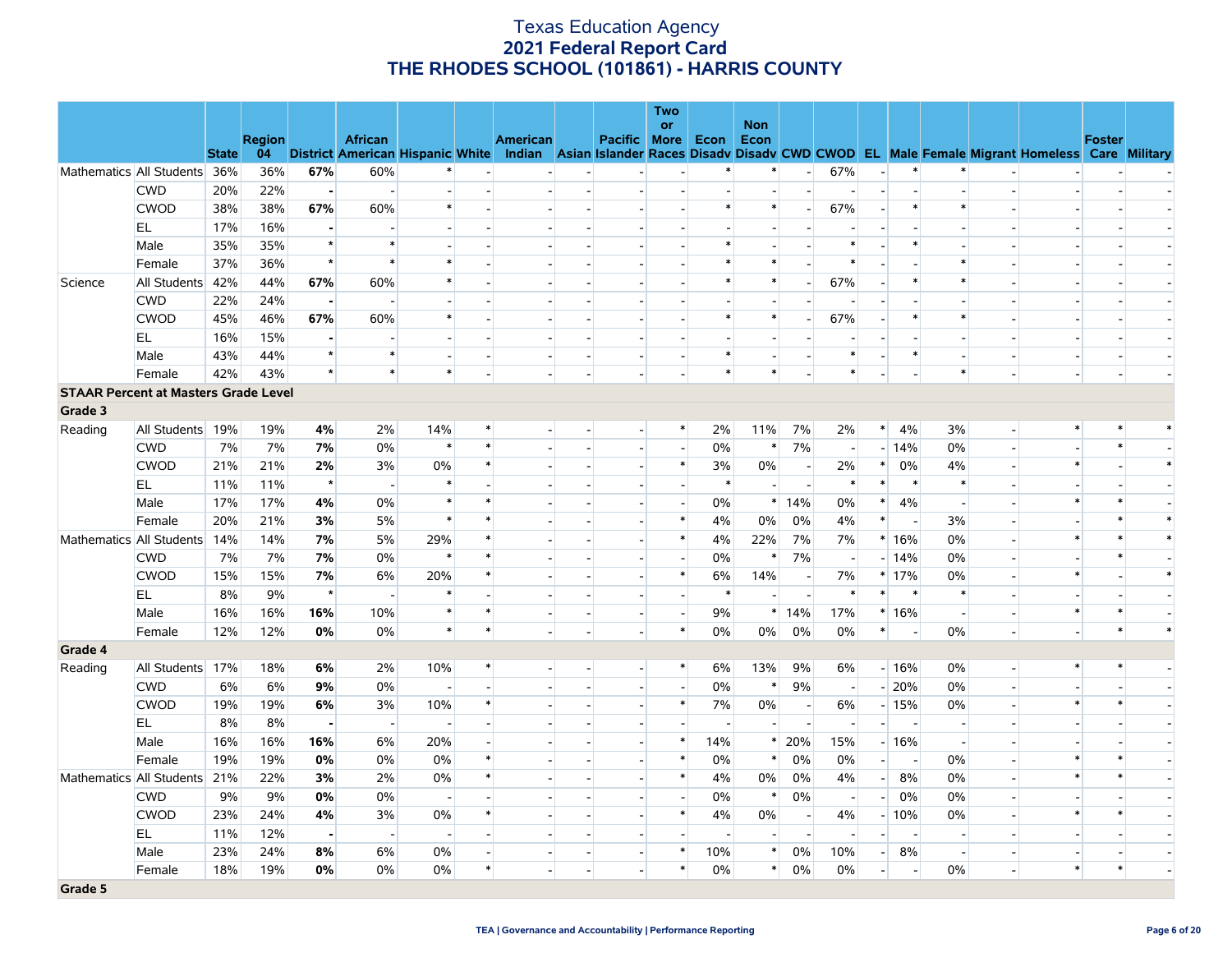|         |                          |              |               |                |                                         |        |         |                 |        |                             | Two<br><b>or</b> |        | <b>Non</b>               |                          |                          |                          |                          |                          |                          |                                                               |               |        |  |
|---------|--------------------------|--------------|---------------|----------------|-----------------------------------------|--------|---------|-----------------|--------|-----------------------------|------------------|--------|--------------------------|--------------------------|--------------------------|--------------------------|--------------------------|--------------------------|--------------------------|---------------------------------------------------------------|---------------|--------|--|
|         |                          |              | <b>Region</b> |                | <b>African</b>                          |        |         | <b>American</b> |        | Pacific More Econ           |                  |        | Econ                     |                          |                          |                          |                          |                          |                          |                                                               | <b>Foster</b> |        |  |
|         |                          | <b>State</b> | 04            |                | <b>District American Hispanic White</b> |        |         | Indian          |        | Asian Islander Races Disadv |                  |        |                          |                          |                          |                          |                          |                          |                          | Disady CWD CWOD EL Male Female Migrant Homeless Care Military |               |        |  |
| Reading | All Students 29%         |              | 31%           | 26%            | 22%                                     | 60%    | $\ast$  |                 |        | $\overline{a}$              | $\ast$           | 18%    | 80%                      | 8%                       | 32%                      |                          | $-21%$                   | 32%                      |                          |                                                               |               |        |  |
|         | <b>CWD</b>               | 8%           | 9%            | 8%             | 0%                                      | $\ast$ | $\ast$  |                 |        | $\overline{\phantom{a}}$    | $\overline{a}$   | 8%     | $\overline{a}$           | 8%                       | $\left  - \right $       | $\left  \cdot \right $   | 0%                       | 14%                      |                          | $\ast$                                                        |               |        |  |
|         | <b>CWOD</b>              | 33%          | 34%           | 32%            | 29%                                     | $\ast$ |         |                 |        |                             | $\ast$           | 23%    | 80%                      | н,                       | 32%                      |                          | $-26%$                   | 42%                      |                          | $\ast$                                                        |               |        |  |
|         | EL                       | 15%          | 14%           | $\blacksquare$ | $\overline{a}$                          |        |         |                 |        | $\overline{a}$              |                  |        | $\overline{a}$           | $\overline{a}$           | $\sim$                   | $\overline{\phantom{a}}$ | $\overline{\phantom{a}}$ | $\sim$                   |                          |                                                               |               |        |  |
|         | Male                     | 27%          | 28%           | 21%            | 23%                                     | $\ast$ |         |                 |        |                             |                  | 10%    | $\ast$                   | 0%                       | 26%                      |                          | $-21%$                   | $\overline{\phantom{a}}$ |                          |                                                               |               |        |  |
|         | Female                   | 32%          | 34%           | 32%            | 21%                                     | $\ast$ |         |                 |        |                             |                  | 29%    | $\ast$                   | 14%                      | 42%                      | $\overline{\phantom{a}}$ |                          | 32%                      |                          |                                                               |               |        |  |
|         | Mathematics All Students | 24%          | 25%           | 7%             | 6%                                      | 20%    | $\ast$  |                 |        | $\overline{a}$              | $\ast$           | 8%     | 0%                       | 0%                       | 10%                      | $\left  - \right $       | 8%                       | 5%                       |                          | $\ast$                                                        |               |        |  |
|         | <b>CWD</b>               | 9%           | 9%            | 0%             | $0\%$                                   | $\ast$ | $\star$ |                 |        |                             |                  | 0%     | $\overline{\phantom{a}}$ | 0%                       |                          | $\overline{a}$           | 0%                       | 0%                       |                          |                                                               |               |        |  |
|         | <b>CWOD</b>              | 26%          | 27%           | 10%            | 7%                                      | $\ast$ |         |                 |        | $\overline{a}$              | $\ast$           | 12%    | 0%                       | $\blacksquare$           | 10%                      |                          | $-11\%$                  | 8%                       |                          | $\ast$                                                        |               |        |  |
|         | EL                       | 14%          | 13%           | $\blacksquare$ | $\overline{\phantom{a}}$                |        |         |                 |        |                             |                  |        |                          |                          |                          |                          |                          |                          |                          |                                                               |               |        |  |
|         | Male                     | 25%          | 26%           | 8%             | 9%                                      | $\ast$ |         |                 |        |                             | $\ast$           | 10%    | $\ast$                   | 0%                       | 11%                      | $-$                      | 8%                       | $\sim$                   |                          |                                                               |               |        |  |
|         | Female                   | 23%          | 24%           | 5%             | 0%                                      | $\ast$ | $\ast$  |                 |        |                             |                  | 6%     | $\ast$                   | 0%                       | 8%                       | $\overline{a}$           | $\overline{\phantom{a}}$ | 5%                       |                          | $\ast$                                                        |               |        |  |
| Science | All Students             | 12%          | 13%           | 0%             | 0%                                      | 0%     | $\ast$  |                 |        |                             | $\ast$           | 0%     | $0\%$                    | 0%                       | 0%                       | $-$                      | 0%                       | 0%                       |                          | $\ast$                                                        |               |        |  |
|         | <b>CWD</b>               | 6%           | 6%            | 0%             | 0%                                      | $\ast$ | $\ast$  |                 |        |                             |                  | 0%     | $\overline{\phantom{a}}$ | 0%                       | $\overline{a}$           | $\sim$                   | $0\%$                    | 0%                       | $\overline{a}$           |                                                               |               |        |  |
|         | <b>CWOD</b>              | 13%          | 14%           | 0%             | 0%                                      | $\ast$ |         |                 |        |                             | $\ast$           | 0%     | $0\%$                    | - 1                      | 0%                       | $\overline{\phantom{0}}$ | 0%                       | 0%                       |                          | $\ast$                                                        |               |        |  |
|         | EL                       | 4%           | 4%            | н.             | $\overline{\phantom{a}}$                |        |         |                 |        |                             |                  |        |                          | $\overline{\phantom{a}}$ |                          | $\overline{a}$           |                          | $\overline{a}$           |                          |                                                               |               |        |  |
|         | Male                     | 14%          | 15%           | 0%             | 0%                                      | $\ast$ |         |                 |        | $\overline{\phantom{a}}$    | $\ast$           | 0%     | $\ast$                   | 0%                       | 0%                       | $\overline{a}$           | 0%                       | $\overline{\phantom{a}}$ |                          |                                                               |               |        |  |
|         | Female                   | 10%          | 12%           | 0%             | 0%                                      | $\ast$ | $\star$ |                 |        |                             |                  | 0%     | $\ast$                   | 0%                       | 0%                       | $\overline{\phantom{a}}$ | $\overline{\phantom{a}}$ | $0\%$                    |                          | $\ast$                                                        |               | $\ast$ |  |
| Grade 6 |                          |              |               |                |                                         |        |         |                 |        |                             |                  |        |                          |                          |                          |                          |                          |                          |                          |                                                               |               |        |  |
| Reading | All Students 14%         |              | 15%           | 9%             | $0\%$                                   | 20%    |         |                 |        | $\overline{\phantom{a}}$    |                  | 11%    | *                        | $\ast$                   | 10%                      | $\ast$                   | 0%                       | 22%                      | $\overline{\phantom{a}}$ |                                                               |               |        |  |
|         | <b>CWD</b>               | 6%           | 5%            | $\star$        | $\ast$                                  |        |         |                 |        | $\overline{a}$              |                  | $\ast$ |                          | $\ast$                   |                          | $\overline{a}$           | $\ast$                   | $\sim$                   |                          |                                                               |               |        |  |
|         | <b>CWOD</b>              | 16%          | 17%           | 10%            | 0%                                      | 20%    |         |                 |        |                             | ∗                | 12%    | $\ast$                   | $\overline{\phantom{a}}$ | 10%                      | $\ast$                   | 0%                       | 22%                      |                          |                                                               |               |        |  |
|         | <b>EL</b>                | 4%           | 3%            | $\star$        | $\overline{\phantom{a}}$                | $\ast$ |         |                 |        |                             |                  | $\ast$ |                          |                          | ∗                        | $\ast$                   | $\ast$                   |                          |                          |                                                               |               |        |  |
|         | Male                     | 13%          | 14%           | 0%             | 0%                                      | $\ast$ |         |                 |        |                             |                  | 0%     | $\ast$                   | $\ast$                   | 0%                       | $\ast$                   | 0%                       | $\overline{a}$           |                          |                                                               |               |        |  |
|         | Female                   | 16%          | 17%           | 22%            | 0%                                      | $\ast$ |         |                 |        |                             | $\ast$           | 29%    | $\ast$                   |                          | 22%                      |                          |                          | 22%                      |                          |                                                               |               |        |  |
|         | Mathematics All Students | 15%          | 16%           | 14%            | 7%                                      | 40%    |         |                 |        |                             | $\ast$           | 6%     | $\ast$                   | $\ast$                   | 14%                      | $\ast$                   | 8%                       | 22%                      |                          |                                                               |               |        |  |
|         | <b>CWD</b>               | 7%           | 6%            | $\star$        | $\ast$                                  |        |         |                 |        |                             |                  | $\ast$ |                          | $\ast$                   |                          | $\overline{a}$           | $\ast$                   |                          |                          |                                                               |               |        |  |
|         | <b>CWOD</b>              | 16%          | 17%           | 14%            | 7%                                      | 40%    |         |                 |        |                             | $\ast$           | 6%     | $\ast$                   |                          | 14%                      | *                        | 8%                       | 22%                      |                          |                                                               |               | $\ast$ |  |
|         | EL.                      | 5%           | 5%            | $\star$        | $\overline{a}$                          | $\ast$ |         |                 |        |                             |                  | $\ast$ | $\overline{a}$           | $\overline{a}$           | *                        | $\ast$                   | $\ast$                   | $\overline{a}$           |                          |                                                               |               |        |  |
|         | Male                     | 16%          | 18%           | 8%             | 0%                                      | $\ast$ |         |                 |        | $\overline{a}$              |                  | 0%     | $\ast$                   | $\ast$                   | 8%                       | $\ast$                   | 8%                       | $\overline{a}$           |                          |                                                               |               | $\ast$ |  |
|         | Female                   | 13%          | 15%           | 22%            | 17%                                     | $\ast$ |         |                 | $\ast$ | $\overline{a}$              | $\ast$           | 14%    | $\ast$                   |                          | 22%                      | $\overline{a}$           | $\overline{\phantom{a}}$ | 22%                      | $\overline{a}$           |                                                               |               |        |  |
| Grade 7 |                          |              |               |                |                                         |        |         |                 |        |                             |                  |        |                          |                          |                          |                          |                          |                          |                          |                                                               |               |        |  |
| Reading | All Students             | 25%          | 26%           | 38%            | 40%                                     | $\ast$ |         |                 |        |                             |                  | 31%    | $\ast$                   | $\ast$                   | 50%                      |                          | $-50%$                   | 25%                      |                          |                                                               |               |        |  |
|         | <b>CWD</b>               | 9%           | 9%            | $\star$        | $\ast$                                  |        |         |                 |        |                             | $\overline{a}$   | $\ast$ | $\overline{a}$           | $\ast$                   | $\overline{\phantom{a}}$ | $\overline{a}$           | $\ast$                   | $\ast$                   |                          |                                                               |               |        |  |
|         | <b>CWOD</b>              | 27%          | 28%           | 50%            | 55%                                     | $\ast$ |         |                 |        |                             |                  | 44%    | $\ast$                   | $\overline{\phantom{a}}$ | 50%                      |                          | $- 67%$                  | 33%                      |                          |                                                               |               |        |  |
|         | EL.                      | 8%           | 6%            | - 1            | $\overline{\phantom{a}}$                |        |         |                 |        |                             |                  |        |                          |                          | $\overline{\phantom{a}}$ | $\overline{\phantom{a}}$ | $\overline{\phantom{a}}$ |                          |                          |                                                               |               |        |  |
|         | Male                     | 22%          | 24%           | 50%            | 50%                                     |        |         |                 |        |                             |                  | 33%    | $\ast$                   |                          | 67%                      |                          | $-50%$                   |                          |                          |                                                               |               |        |  |
|         | Female                   | 28%          | 29%           | 25%            | 29%                                     | $\ast$ |         |                 |        |                             |                  | 29%    | $\ast$                   | $\ast$                   | 33%                      |                          |                          | 25%                      |                          |                                                               |               |        |  |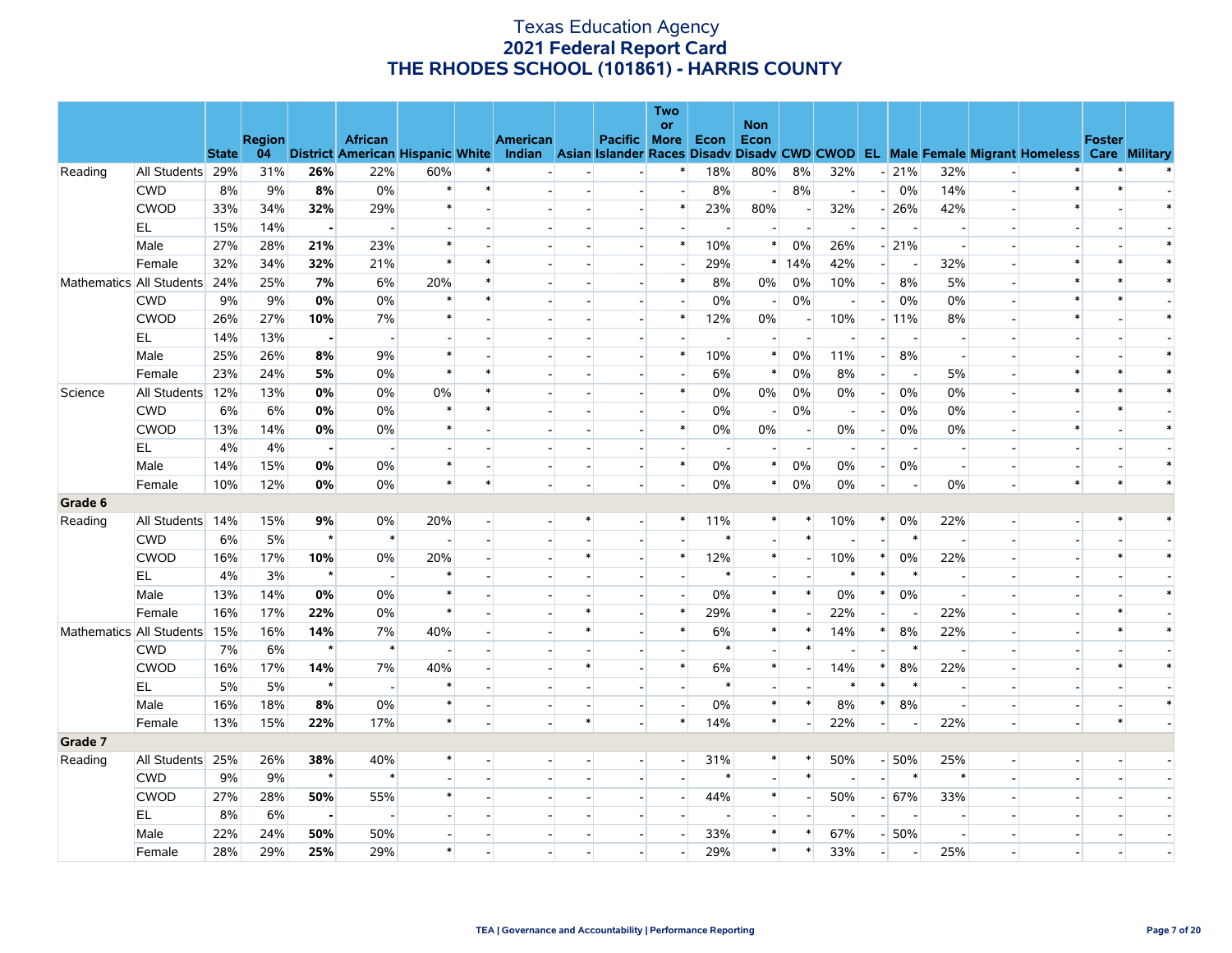| 04<br>District American Hispanic White Indian Asian Islander Races Disady Disady CWD CWOD EL Male Female Migrant Homeless Care Military<br><b>State</b>              |                                                      |
|----------------------------------------------------------------------------------------------------------------------------------------------------------------------|------------------------------------------------------|
| 12%<br>6%<br>Mathematics All Students 11%<br>7%<br>0%<br>$\ast$<br>0%<br>8%<br>$-13%$<br>0%                                                                          |                                                      |
| $\ast$<br>6%<br>6%<br>0%<br>$\ast$<br>$\ast$<br>0%<br>0%<br>$\ast$<br><b>CWD</b><br>$\overline{a}$<br>$\overline{a}$<br>$\overline{\phantom{a}}$                     | $\sim$                                               |
| CWOD<br>12%<br>13%<br>$\ast$<br>$\ast$<br>8%<br>10%<br>0%<br>$\ast$<br>8%<br>$-20%$<br>0%                                                                            | $\overline{a}$                                       |
| 3%<br>EL<br>3%<br>н.<br>$\overline{\phantom{a}}$<br>$\overline{\phantom{a}}$                                                                                         |                                                      |
| $\ast$<br>12%<br>$\ast$<br>$\ast$<br>Male<br>11%<br>13%<br>14%<br>0%<br>20%<br>$-13%$                                                                                |                                                      |
| 0%<br>0%<br>$\ast$<br>$\ast$<br>0%<br>0%<br>11%<br>12%<br>$\ast$<br>0%<br>$\ast$<br>Female<br>$\overline{a}$<br>$\overline{\phantom{a}}$                             | $\overline{\phantom{a}}$                             |
| Grade 8                                                                                                                                                              |                                                      |
| Reading<br>All Students 21%<br>22%<br>38%<br>29%<br>$\ast$<br>33%<br>38%<br>60%<br>$\ast$<br>$\ast$<br>$\overline{\phantom{a}}$<br>$\overline{a}$                    | $\overline{\phantom{a}}$                             |
| 6%<br><b>CWD</b><br>6%<br>$\overline{a}$<br>$\blacksquare$                                                                                                           |                                                      |
| <b>CWOD</b><br>22%<br>23%<br>38%<br>29%<br>33%<br>38%<br>60%<br>$\ast$<br>$\ast$<br>*<br>$\overline{\phantom{a}}$                                                    | $\overline{\phantom{a}}$                             |
| EL<br>5%<br>4%<br>$\blacksquare$                                                                                                                                     |                                                      |
| $\star$<br>$\ast$<br>Male<br>17%<br>18%<br>$\ast$<br>$\ast$<br>∗<br>$\overline{\phantom{a}}$                                                                         | $\overline{\phantom{a}}$                             |
| $\ast$<br>25%<br>26%<br>60%<br>$\ast$<br>$\ast$<br>$\ast$<br>60%<br>60%<br>Female<br>$\overline{\phantom{a}}$<br>$\overline{\phantom{a}}$                            |                                                      |
| 50%<br>60%<br>$\ast$<br>Mathematics All Students<br>10%<br>11%<br>$\ast$<br>$\ast$<br>$\ast$<br>50%<br>$\ast$<br>$\overline{\phantom{a}}$                            | $\overline{\phantom{a}}$                             |
| <b>CWD</b><br>7%<br>7%<br>$\blacksquare$                                                                                                                             |                                                      |
| <b>CWOD</b><br>50%<br>60%<br>$\ast$<br>$\ast$<br>50%<br>$\ast$<br>$\ast$<br>11%<br>11%<br>$\ast$                                                                     | $\sim$                                               |
| 3%<br>3%<br>EL.                                                                                                                                                      |                                                      |
| $\star$<br>10%<br>11%<br>$\ast$<br>Male<br>$\ast$<br>∗<br>∗                                                                                                          | $\sim$                                               |
| $\star$<br>$\ast$<br>$\ast$<br>$\ast$<br>10%<br>11%<br>$\ast$<br>$\ast$<br>$\ast$<br>Female                                                                          |                                                      |
| 60%<br>All Students<br>23%<br>24%<br>50%<br>$\ast$<br>$\ast$<br>$\ast$<br>50%<br>$\ast$<br>$\ast$<br>Science<br>$\overline{\phantom{a}}$<br>$\overline{\phantom{a}}$ |                                                      |
| <b>CWD</b><br>10%<br>10%<br>$\blacksquare$                                                                                                                           |                                                      |
| <b>CWOD</b><br>25%<br>26%<br>50%<br>60%<br>$\ast$<br>$\ast$<br>$\ast$<br>50%<br>$\ast$<br>$\ast$                                                                     | $\overline{\phantom{a}}$                             |
| EL.<br>5%<br>5%<br>$\blacksquare$                                                                                                                                    |                                                      |
| $\star$<br>Male<br>24%<br>25%<br>$\ast$<br>$\ast$<br>*<br>∗<br>$\overline{a}$<br>$\overline{\phantom{a}}$                                                            | $\overline{\phantom{a}}$<br>$\overline{\phantom{a}}$ |
| $\star$<br>$\ast$<br>$\ast$<br>23%<br>$\ast$<br>$\ast$<br>$\star$<br>$\ast$<br>Female<br>22%                                                                         |                                                      |
| <b>STAAR Percent at Approaches Grade Level or Above</b>                                                                                                              |                                                      |
| <b>All Grades</b>                                                                                                                                                    |                                                      |
| All Students 67%<br>59%<br>62%<br>60%<br>47%<br>75% 29%<br>67%<br>52%<br>49%<br>$\ast$<br>58% 63% 52%<br>51%<br>All Subjects<br>$\overline{\phantom{a}}$             | 44%<br>46%<br>40%<br>$\overline{a}$                  |
| 39%<br>29%<br>43%<br>$\ast$<br>27%<br>50% 29%<br>28%<br><b>CWD</b><br>38%<br>25%<br>38%<br>$-30%$                                                                    | $\ast$<br>44%<br>$\blacksquare$                      |
| <b>CWOD</b><br>71%<br>71%<br>58%<br>56%<br>65%<br>83%<br>$\ast$<br>64%<br>53%<br>80%<br>58% 63% 58%<br>57%<br>$\sim$<br>$\overline{\phantom{0}}$                     | 43%<br>$\ast$<br>40%<br>$\mathbf{r}$                 |
| EL.<br>47%<br>47%<br>63%<br>63%<br>$\ast$<br>63%<br>63% 63% 83%<br>$\sim$<br>$\overline{\phantom{a}}$<br>$\overline{\phantom{a}}$<br>$\overline{\phantom{a}}$        | $\overline{\phantom{a}}$                             |
| $\ast$<br>Male<br>65%<br>65%<br>52%<br>49%<br>67%<br>50%<br>47%<br>84% 30%<br>58% 83% 52%<br>$\overline{a}$                                                          | $\ast$<br>$\ast$<br>60%<br>$\overline{a}$            |
| 69%<br>70%<br>51%<br>49%<br>54%<br>64%<br>71%<br>48%<br>67% 28%<br>57%<br>$\ast$<br>Female<br>51%<br>$\overline{\phantom{a}}$                                        | 20%<br>57%<br>55%<br>$\sim$                          |
| 68%<br>68%<br>58%<br>56%<br>62%<br>50%<br>54%<br>81% 33%<br>64%<br>* 56%<br>59%<br>Reading<br>All Students<br>$\ast$<br>83%<br>$\overline{a}$                        | $\ast$<br>33%<br>$\overline{a}$                      |
| <b>CWD</b><br>35%<br>36%<br>33%<br>30%<br>40%<br>$\ast$<br>30%<br>60% 33%<br>$-30%$<br>36%<br>$\overline{\phantom{a}}$                                               | $\ast$<br>$\overline{\phantom{a}}$                   |
| CWOD<br>72%<br>72%<br>63%<br>$\ast$<br>$\ast$<br>83%<br>60%<br>85%<br>$* 63%$<br>64%<br>67%<br>64%<br>65%<br>$\overline{\phantom{a}}$                                | $\ast$<br>$\overline{a}$                             |
| EL<br>$\star$<br>$\ast$<br>$\ast$<br>$\ast$<br>$\ast$<br>46%<br>45%<br>$\ast$<br>$\ast$<br>$\overline{\phantom{a}}$<br>$\overline{\phantom{a}}$                      | $\overline{\phantom{a}}$                             |
| $\ast$<br>63%<br>64%<br>56%<br>54%<br>69%<br>$\ast$<br>51%<br>86%<br>30%<br>63%<br>$* 56%$<br>Male                                                                   | $\ast$                                               |
| 72%<br>73%<br>59%<br>59%<br>65%<br>59%<br>56%<br>60%<br>$\ast$<br>$\ast$<br>57%<br>75%<br>36%<br>$\ast$<br>Female<br>$\overline{\phantom{a}}$                        | 40%<br>$\ast$                                        |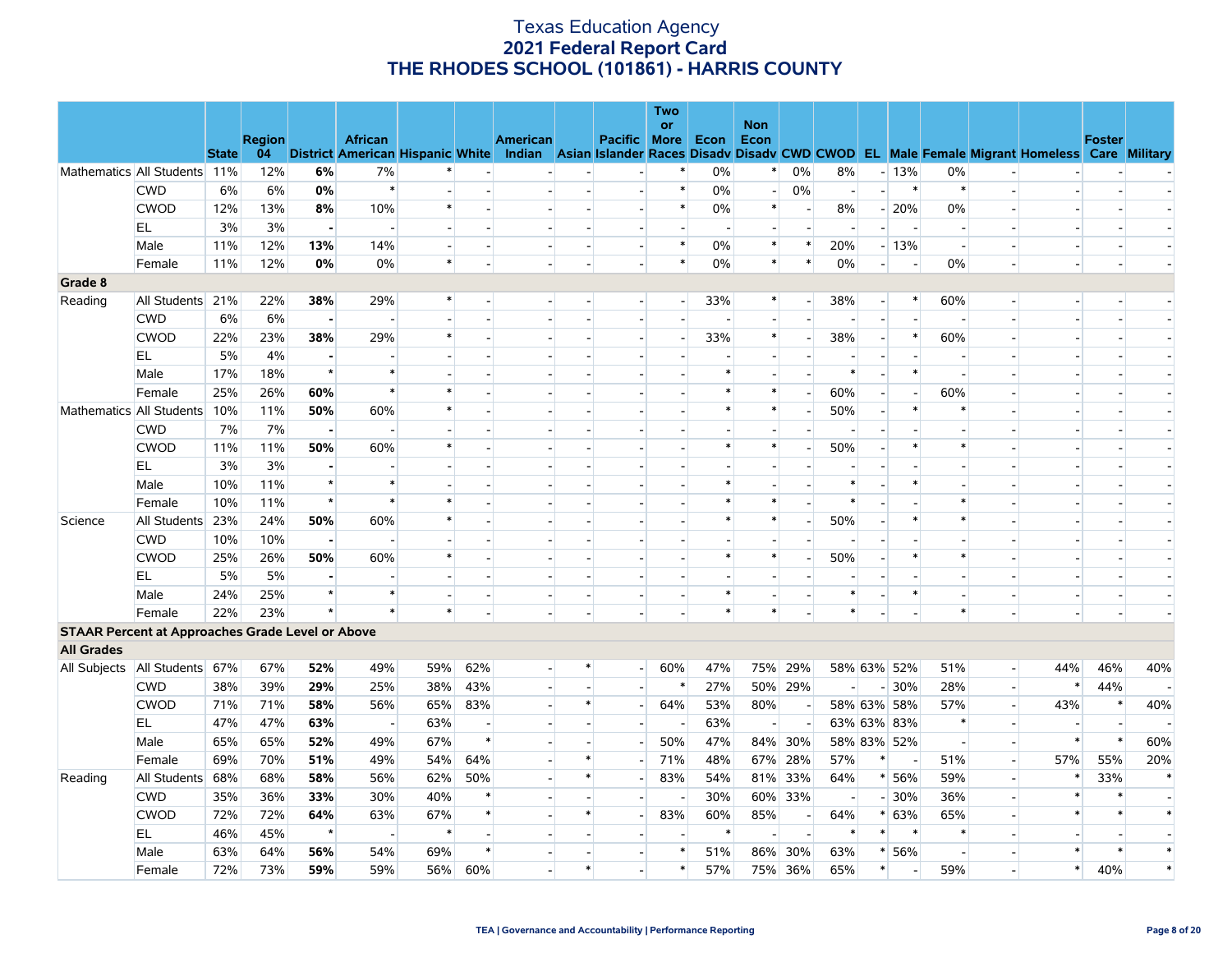|                   |                                                    |              |               |                |                          |        |                |                 |                          |                          | Two                      |      |                          |                          |                          |                |                          |                          |                          |                                                                                                                                   |               |                          |
|-------------------|----------------------------------------------------|--------------|---------------|----------------|--------------------------|--------|----------------|-----------------|--------------------------|--------------------------|--------------------------|------|--------------------------|--------------------------|--------------------------|----------------|--------------------------|--------------------------|--------------------------|-----------------------------------------------------------------------------------------------------------------------------------|---------------|--------------------------|
|                   |                                                    |              | <b>Region</b> |                | <b>African</b>           |        |                | <b>American</b> |                          | <b>Pacific</b>           | <b>or</b><br><b>More</b> | Econ | <b>Non</b><br>Econ       |                          |                          |                |                          |                          |                          |                                                                                                                                   | <b>Foster</b> |                          |
|                   |                                                    | <b>State</b> | 04            |                |                          |        |                |                 |                          |                          |                          |      |                          |                          |                          |                |                          |                          |                          | District American Hispanic White Indian Asian Islander Races Disady Disady CWD CWOD EL Male Female Migrant Homeless Care Military |               |                          |
|                   | Mathematics All Students                           | 65%          | 65%           | 47%            | 45%                      | 55%    | 67%            |                 | $\ast$                   | $\overline{a}$           | 38%                      | 43%  | 71%                      | 28%                      | 52%                      |                | * 52%                    | 43%                      |                          | $\ast$                                                                                                                            | 50%           | $\ast$                   |
|                   | <b>CWD</b>                                         | 39%          | 40%           | 28%            | 24%                      | 40%    | $\ast$         |                 | $\overline{\phantom{a}}$ | $\overline{a}$           | $\ast$                   | 26%  | 40%                      | 28%                      | $\overline{a}$           |                | $-38%$                   | 18%                      |                          | $\ast$                                                                                                                            |               |                          |
|                   | <b>CWOD</b>                                        | 68%          | 68%           | 52%            | 50%                      | 58%    | $\ast$         |                 | $\ast$                   | $\overline{a}$           | 43%                      | 47%  | 77%                      |                          | 52%                      |                | $* 55%$                  | 49%                      |                          | $\ast$                                                                                                                            | $\ast$        | $\ast$                   |
|                   | EL                                                 | 49%          | 49%           | $\star$        | $\overline{\phantom{a}}$ | $\ast$ |                |                 |                          | $\overline{a}$           |                          | ∗    | $\overline{a}$           | $\overline{a}$           | $\ast$                   | $\ast$         | $\ast$                   | $\ast$                   |                          |                                                                                                                                   |               |                          |
|                   | Male                                               | 65%          | 65%           | 52%            | 49%                      | 69%    | $\ast$         |                 |                          |                          | $\ast$                   | 47%  | 79%                      | 38%                      | 55%                      |                | * 52%                    |                          |                          | $\ast$                                                                                                                            | $\ast$        | $\ast$                   |
|                   | Female                                             | 65%          | 65%           | 43%            | 41%                      | 44%    | 60%            |                 | $\ast$                   | $\blacksquare$           | $\ast$                   | 39%  | 63%                      | 18%                      | 49%                      | $*$            | $\overline{\phantom{a}}$ | 43%                      |                          | $\ast$                                                                                                                            | 60%           | $\ast$                   |
| Science           | All Students                                       | 70%          | 70%           | 44%            | 38%                      | 67%    | $\ast$         |                 |                          |                          | $\ast$                   | 39%  | 71%                      | 18%                      | 51%                      |                | $-38%$                   | 50%                      |                          | $\ast$                                                                                                                            |               | $\ast$                   |
|                   | <b>CWD</b>                                         | 42%          | 44%           | 18%            | 0%                       | $\ast$ |                |                 |                          |                          |                          | 18%  | $\overline{\phantom{a}}$ | 18%                      | $\overline{\phantom{a}}$ |                | 0%<br>$-1$               | 33%                      |                          |                                                                                                                                   |               |                          |
|                   | <b>CWOD</b>                                        | 74%          | 73%           | 51%            | 45%                      | $\ast$ |                |                 |                          | $\overline{a}$           | $\ast$                   | 47%  | 71%                      | $\overline{\phantom{a}}$ | 51%                      |                | $-48%$                   | 56%                      |                          | $\ast$                                                                                                                            |               | $\ast$                   |
|                   | EL                                                 | 47%          | 44%           | $\blacksquare$ |                          |        |                |                 |                          | $\overline{\phantom{a}}$ |                          |      |                          |                          |                          |                | $\overline{\phantom{a}}$ |                          |                          |                                                                                                                                   |               |                          |
|                   | Male                                               | 70%          | 70%           | 38%            | 38%                      | $\ast$ |                |                 | $\sim$                   | $\overline{\phantom{a}}$ | $\ast$                   | 30%  | $\ast$                   | 0%                       | 48%                      |                | $-38%$                   | $\overline{a}$           |                          |                                                                                                                                   |               | $\ast$                   |
|                   | Female                                             | 71%          | 71%           | 50%            | 38%                      | 80%    | $\ast$         |                 | $\overline{\phantom{a}}$ | $\overline{a}$           |                          | 50%  |                          | $* 33%$                  | 56%                      | $\overline{a}$ |                          | 50%                      |                          | $\ast$                                                                                                                            | $\ast$        | $\ast$                   |
|                   | <b>STAAR Percent at Meets Grade Level or Above</b> |              |               |                |                          |        |                |                 |                          |                          |                          |      |                          |                          |                          |                |                          |                          |                          |                                                                                                                                   |               |                          |
| <b>All Grades</b> |                                                    |              |               |                |                          |        |                |                 |                          |                          |                          |      |                          |                          |                          |                |                          |                          |                          |                                                                                                                                   |               |                          |
| All Subjects      | All Students 41%                                   |              | 42%           | 22%            | 20%                      | 31%    | 23%            |                 | ∗                        | $\overline{\phantom{0}}$ | 13%                      | 19%  | 38%                      | 9%                       |                          |                | 25% 13% 25%              | 19%                      | $\overline{\phantom{a}}$ | 11%                                                                                                                               | 8%            | 20%                      |
|                   | <b>CWD</b>                                         | 21%          | 22%           | 9%             | 3%                       | 31%    | 14%            |                 |                          |                          | $\ast$                   | 6%   | 40%                      | 9%                       | $\overline{a}$           |                | $-11\%$                  | 8%                       |                          | $\ast$                                                                                                                            | 11%           | $\overline{\phantom{a}}$ |
|                   | <b>CWOD</b>                                        | 44%          | 45%           | 25%            | 24%                      | 31%    | 33%            |                 | $\ast$                   | $\overline{a}$           | 14%                      | 23%  | 37%                      | $\overline{a}$           |                          |                | 25% 13% 29%              | 22%                      |                          | 14%                                                                                                                               | $\ast$        | 20%                      |
|                   | EL                                                 | 20%          | 19%           | 13%            | $\sim$                   | 13%    | $\overline{a}$ |                 |                          | $\overline{a}$           |                          | 13%  | $\sim$                   | $\sim$                   |                          |                | 13% 13% 17%              | $\ast$                   |                          |                                                                                                                                   |               |                          |
|                   | Male                                               | 40%          | 41%           | 25%            | 23%                      | 33%    | $\ast$         |                 |                          | $\overline{\phantom{a}}$ | 25%                      | 21%  | 52%                      | 11%                      |                          |                | 29% 17% 25%              | $\overline{\phantom{a}}$ |                          | $\ast$                                                                                                                            | $\ast$        | 40%                      |
|                   | Female                                             | 42%          | 44%           | 19%            | 17%                      | 30%    | 18%            |                 | $\ast$                   | $\overline{\phantom{a}}$ | 0%                       | 18%  | 25%                      | 8%                       | 22%                      | $\ast$         | $\overline{\phantom{a}}$ | 19%                      | $\overline{a}$           | 14%                                                                                                                               | 9%            | 0%                       |
| Reading           | All Students                                       | 44%          | 45%           | 27%            | 26%                      | 31%    | 17%            |                 | $\ast$                   | $\overline{a}$           | 17%                      | 24%  | 42%                      | 14%                      | 30%                      |                | $* 28%$                  | 25%                      |                          | $\ast$                                                                                                                            | 17%           | $\ast$                   |
|                   | <b>CWD</b>                                         | 20%          | 21%           | 14%            | 6%                       | 40%    | $\ast$         |                 |                          | $\overline{\phantom{a}}$ |                          | 11%  | 40%                      | 14%                      | $\sim$                   |                | $-15%$                   | 14%                      |                          | $\ast$                                                                                                                            | $\ast$        |                          |
|                   | <b>CWOD</b>                                        | 47%          | 48%           | 30%            | 31%                      | 29%    | $\ast$         |                 | $\ast$                   |                          | 17%                      | 27%  | 42%                      | $\overline{\phantom{a}}$ | 30%                      |                | $*131%$                  | 28%                      |                          | $\ast$                                                                                                                            | $\ast$        | $\ast$                   |
|                   | EL                                                 | 20%          | 19%           | $\star$        | $\overline{\phantom{a}}$ | $\ast$ | $\overline{a}$ |                 | $\overline{\phantom{a}}$ | $\overline{a}$           |                          | ∗    | $\overline{a}$           | $\overline{\phantom{a}}$ | $\ast$                   | $\ast$         | $\ast$                   | $\ast$                   |                          |                                                                                                                                   |               |                          |
|                   | Male                                               | 40%          | 41%           | 28%            | 26%                      | 31%    | $\ast$         |                 |                          | $\overline{\phantom{a}}$ | $\ast$                   | 23%  | 57%                      | 15%                      | 31%                      |                | * 28%                    | $\overline{a}$           |                          | $\ast$                                                                                                                            | $\ast$        | $\ast$                   |
|                   | Female                                             | 48%          | 49%           | 25%            | 24%                      | 31%    | 20%            |                 | $\ast$                   |                          | $\ast$                   | 25%  | 25%                      | 14%                      | 28%                      | $\ast$         | $\overline{\phantom{a}}$ | 25%                      |                          | $\ast$                                                                                                                            | 20%           | $\ast$                   |
|                   | Mathematics All Students                           | 37%          | 38%           | 19%            | 16%                      | 31%    | 33%            |                 | $\ast$                   | $\overline{\phantom{a}}$ | 13%                      | 16%  | 39%                      | 7%                       | 23%                      |                | * 27%                    | 13%                      |                          | $\ast$                                                                                                                            | 0%            | $\ast$                   |
|                   | <b>CWD</b>                                         | 21%          | 22%           | 7%             | 0%                       | 40%    |                |                 |                          |                          | $\ast$                   | 3%   | 40%                      | 7%                       | $\overline{\phantom{a}}$ |                | $-10%$                   | 5%                       |                          |                                                                                                                                   |               |                          |
|                   | <b>CWOD</b>                                        | 39%          | 40%           | 23%            | 20%                      | 29%    | $\ast$         |                 | $\ast$                   | $\overline{\phantom{a}}$ | 14%                      | 20%  | 38%                      | $\sim$                   | 23%                      |                | * 32%                    | 15%                      |                          | $\ast$                                                                                                                            | $\ast$        | $\ast$                   |
|                   | EL.                                                | 20%          | 21%           | $\star$        |                          | $\ast$ |                |                 |                          | $\overline{\phantom{a}}$ |                          |      |                          |                          | $\ast$                   | $\ast$         | $\ast$                   | $\ast$                   |                          |                                                                                                                                   |               |                          |
|                   | Male                                               | 37%          | 39%           | 27%            | 23%                      | 38%    | $\ast$         |                 |                          | $\overline{a}$           | $\ast$                   | 22%  | 57%                      | 10%                      | 32%                      |                | $* 27%$                  | $\sim$                   |                          | $\ast$                                                                                                                            | $\ast$        | $\ast$                   |
|                   | Female                                             | 36%          | 37%           | 13%            | 10%                      | 25%    | 20%            |                 | $\ast$                   | $\overline{a}$           | $\ast$                   | 11%  | 25%                      | 5%                       | 15%                      | $\ast$         |                          | 13%                      |                          | $\ast$                                                                                                                            | 0%            | $\ast$                   |
| Science           | All Students                                       | 43%          | 45%           | 15%            | 13%                      | 33%    | $\ast$         |                 |                          | $\overline{\phantom{a}}$ | $\ast$                   | 15%  | 14%                      | 0%                       | 19%                      | $-$            | 8%                       | 23%                      |                          | $\ast$                                                                                                                            |               | $\ast$                   |
|                   | <b>CWD</b>                                         | 22%          | 24%           | 0%             | 0%                       | $\ast$ | $\ast$         |                 |                          |                          |                          | 0%   |                          | 0%                       |                          |                | 0%<br>$-$                | 0%                       |                          |                                                                                                                                   | $\ast$        |                          |
|                   | <b>CWOD</b>                                        | 46%          | 47%           | 19%            | 15%                      | $\ast$ |                |                 |                          | $\overline{\phantom{a}}$ | $\ast$                   | 20%  | 14%                      |                          | 19%                      |                | $-10%$                   | 31%                      |                          | $\ast$                                                                                                                            |               | $\ast$                   |
|                   | EL                                                 | 17%          | 16%           | $\blacksquare$ |                          |        |                |                 |                          |                          |                          |      |                          |                          | $\overline{a}$           | $\sim$         |                          |                          |                          |                                                                                                                                   |               |                          |
|                   | Male                                               | 44%          | 45%           | 8%             | 8%                       | $\ast$ |                |                 |                          | $\blacksquare$           | $\ast$                   | 9%   | $\ast$                   | 0%                       | 10%                      | $\overline{a}$ | 8%                       | $\overline{\phantom{a}}$ |                          |                                                                                                                                   |               |                          |
|                   | Female                                             | 42%          | 44%           | 23%            | 19%                      | 40%    | $\ast$         |                 | $\overline{a}$           | $\overline{a}$           |                          | 22%  | $\ast$                   | 0%                       | 31%                      | $\overline{a}$ |                          | 23%                      |                          | $\ast$                                                                                                                            | $\ast$        |                          |
|                   | <b>STAAR Percent at Masters Grade Level</b>        |              |               |                |                          |        |                |                 |                          |                          |                          |      |                          |                          |                          |                |                          |                          |                          |                                                                                                                                   |               |                          |
| <b>All Grades</b> |                                                    |              |               |                |                          |        |                |                 |                          |                          |                          |      |                          |                          |                          |                |                          |                          |                          |                                                                                                                                   |               |                          |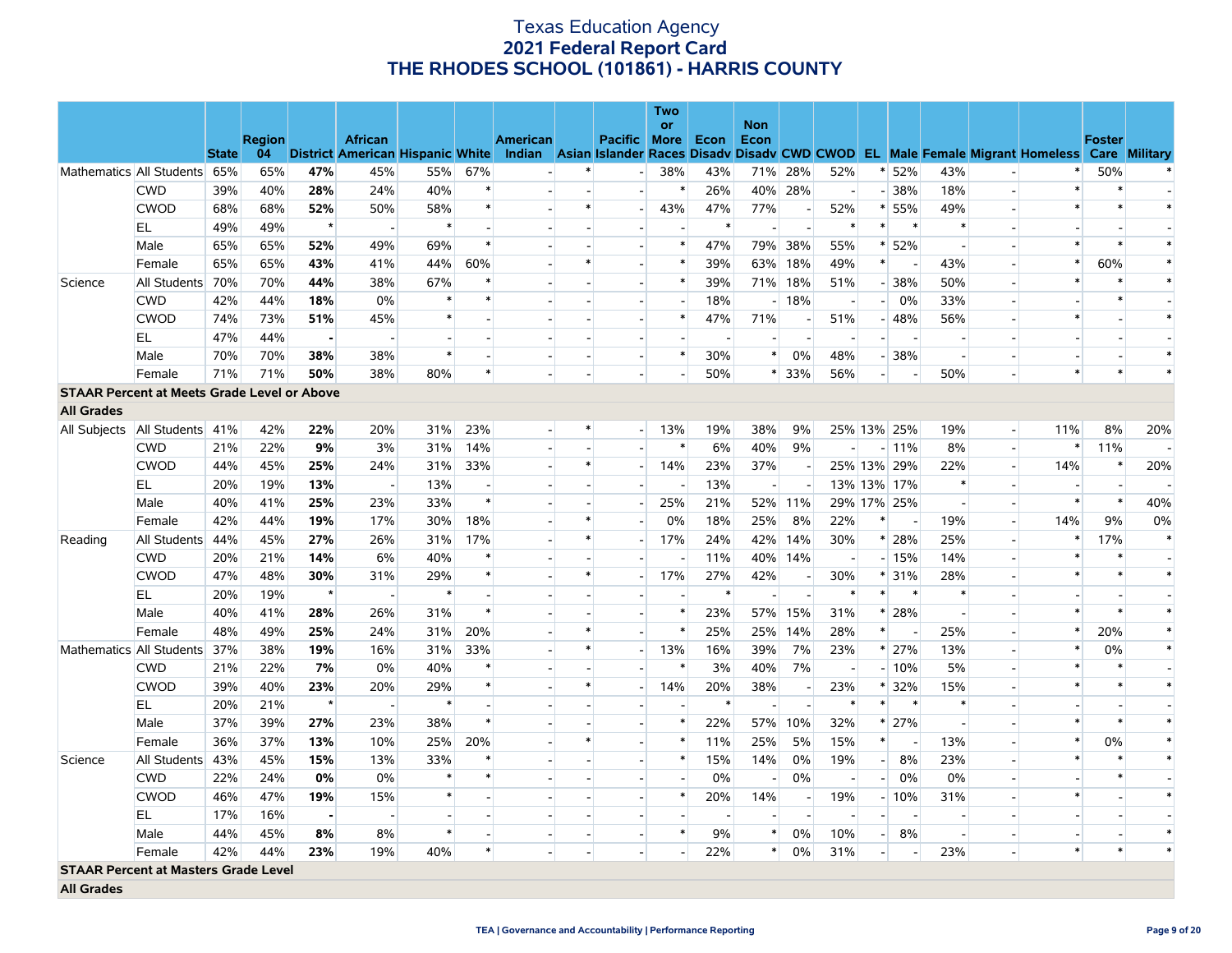|                     |              | <b>State</b> | <b>Region</b><br>04 |                | <b>African</b><br><b>District American Hispanic White</b> |        |    | <b>American</b><br>Indian | <b>Pacific</b> | Two<br><b>or</b><br><b>More</b> | Econ   | <b>Non</b><br>Econ |     |     |                          |                          |        | Asian Islander Races Disady Disady CWD CWOD EL Male Female Migrant Homeless | <b>Foster</b><br>Care | <b>Military</b> |
|---------------------|--------------|--------------|---------------------|----------------|-----------------------------------------------------------|--------|----|---------------------------|----------------|---------------------------------|--------|--------------------|-----|-----|--------------------------|--------------------------|--------|-----------------------------------------------------------------------------|-----------------------|-----------------|
| <b>All Subjects</b> | All Students | 18%          | 19%                 | 10%            | 9%                                                        | 19%    | 0% |                           |                | 13%                             | 8%     | 23%                | 4%  | 12% |                          | 0% 12%                   | 9%     | 11%                                                                         | 0%                    | 0%              |
|                     | <b>CWD</b>   | 7%           | 7%                  | 4%             | $0\%$                                                     | 23%    | 0% |                           |                |                                 | 1%     | 30%                | 4%  |     |                          | 7%                       | 2%     | $\ast$                                                                      | 0%                    |                 |
|                     | <b>CWOD</b>  | 19%          | 21%                 | 12%            | 11%                                                       | 18%    | 0% |                           |                | 14%                             | 10%    | 22%                |     | 12% |                          | 0% 13%                   | 11%    | 14%                                                                         |                       | 0%              |
|                     | EL           | 7%           | 7%                  | 0%             |                                                           | 0%     |    |                           |                |                                 | 0%     |                    |     | 0%  | $0\%$                    | 0%                       |        |                                                                             |                       |                 |
|                     | Male         | 17%          | 18%                 | 12%            | 10%                                                       | 19%    |    |                           |                | 25%                             | 8%     | 35%                | 7%  | 13% |                          | 0% 12%                   |        |                                                                             |                       | 0%              |
|                     | Female       | 19%          | 20%                 | 9%             | 7%                                                        | 19%    | 0% |                           |                | 0%                              | 8%     | 14%                | 2%  | 11% | *                        | $\overline{\phantom{a}}$ | 9%     | 14%                                                                         | 0%                    | 0%              |
| Reading             | All Students | 18%          | 19%                 | 14%            | 11%                                                       | 24%    | 0% |                           |                | 17%                             | 11%    | 29%                | 7%  | 15% |                          | $*14%$                   | 13%    |                                                                             | 0%                    |                 |
|                     | <b>CWD</b>   | 6%           | 6%                  | 7%             | 0%                                                        | 40%    |    |                           |                |                                 | 3%     | 40%                | 7%  |     |                          | $-10%$                   | 5%     |                                                                             |                       |                 |
|                     | <b>CWOD</b>  | 20%          | 21%                 | 15%            | 14%                                                       | 21%    |    |                           |                | 17%                             | 13%    | 27%                |     | 15% |                          | $*15%$                   | 15%    |                                                                             |                       |                 |
|                     | EL           | 7%           | 7%                  | $\star$        |                                                           |        |    |                           |                |                                 |        |                    |     |     |                          |                          |        |                                                                             |                       |                 |
|                     | Male         | 16%          | 17%                 | 14%            | 13%                                                       | 15%    |    |                           |                |                                 | 8%     | 50%                | 10% | 15% |                          | $*14%$                   |        |                                                                             |                       |                 |
|                     | Female       | 21%          | 22%                 | 13%            | 10%                                                       | 31%    | 0% |                           |                |                                 | 13%    | 13%                | 5%  | 15% | $\ast$                   | $\overline{\phantom{a}}$ | 13%    |                                                                             | 0%                    |                 |
| Mathematics         | All Students | 17%          | 18%                 | 8%             | 6%                                                        | 17%    | 0% |                           |                | 13%                             | 6%     | 19%                | 2%  | 9%  |                          | $*11\%$                  | 5%     |                                                                             | 0%                    |                 |
|                     | <b>CWD</b>   | 8%           | 8%                  | 2%             | 0%                                                        | 20%    |    |                           |                |                                 | 0%     | 20%                | 2%  |     |                          | 5%                       | 0%     |                                                                             |                       |                 |
|                     | <b>CWOD</b>  | 18%          | 20%                 | 9%             | 8%                                                        | 17%    |    |                           |                | 14%                             | 7%     | 19%                |     | 9%  |                          | 13%                      | 6%     |                                                                             |                       |                 |
|                     | EL           | 8%           | 8%                  | $\star$        |                                                           | $\ast$ |    |                           |                |                                 | $\ast$ |                    |     | ∗   |                          | $\ast$                   | $\ast$ |                                                                             |                       |                 |
|                     | Male         | 18%          | 19%                 | 11%            | 9%                                                        | 23%    |    |                           |                |                                 | 8%     | 29%                | 5%  | 13% |                          | $*11\%$                  |        |                                                                             |                       |                 |
|                     | Female       | 16%          | 17%                 | 5%             | 4%                                                        | 13%    | 0% |                           |                |                                 | 3%     | 13%                | 0%  | 6%  |                          |                          | 5%     |                                                                             | 0%                    |                 |
| Science             | All Students | 19%          | 21%                 | 6%             | 8%                                                        | 0%     |    |                           |                |                                 | 5%     | 14%                | 0%  | 8%  |                          | 4%                       | 9%     |                                                                             |                       |                 |
|                     | <b>CWD</b>   | 8%           | 8%                  | 0%             | 0%                                                        |        |    |                           |                |                                 | 0%     |                    | 0%  |     |                          | 0%                       | $0\%$  |                                                                             |                       |                 |
|                     | <b>CWOD</b>  | 20%          | 23%                 | 8%             | 9%                                                        |        |    |                           |                |                                 | 7%     | 14%                |     | 8%  |                          | 5%                       | 13%    |                                                                             |                       |                 |
|                     | EL.          | 4%           | 4%                  | $\blacksquare$ |                                                           |        |    |                           |                |                                 |        |                    |     |     |                          |                          |        |                                                                             |                       |                 |
|                     | Male         | 20%          | 22%                 | 4%             | 4%                                                        |        |    |                           |                |                                 | 4%     | $\ast$             | 0%  | 5%  | $\overline{\phantom{a}}$ | 4%                       |        |                                                                             |                       |                 |
|                     | Female       | 18%          | 21%                 | 9%             | 13%                                                       | 0%     |    |                           |                |                                 | 6%     |                    | 0%  | 13% |                          |                          | 9%     |                                                                             |                       |                 |

- Indicates there are no students in the group.

\* Indicates results are masked due to small numbers to protect student confidentiality.

### **Part (iii): Academic Growth and Graduation Rate**

#### **Part (iii)(I): Academic Growth**

This section provides information on students' academic growth for mathematics and reading/ELA for public elementary schools and secondary schools which don't have a graduation rate, for the 2020-21 school year. These results include all students tested, regardless of whether they were in the accountability subset. (CWD: children with disability; CWOD: children without disability; EL: English learner)

 *USDE waived reporting requirements in Section 1111(h)(1)(C)(iii)(I) (other academic indicator results for schools that are not high schools) for the 2020-21 school year.*

#### **Part (iii)(II): Graduation Rate**

This section provides information on high school graduation rates for the class of 2020.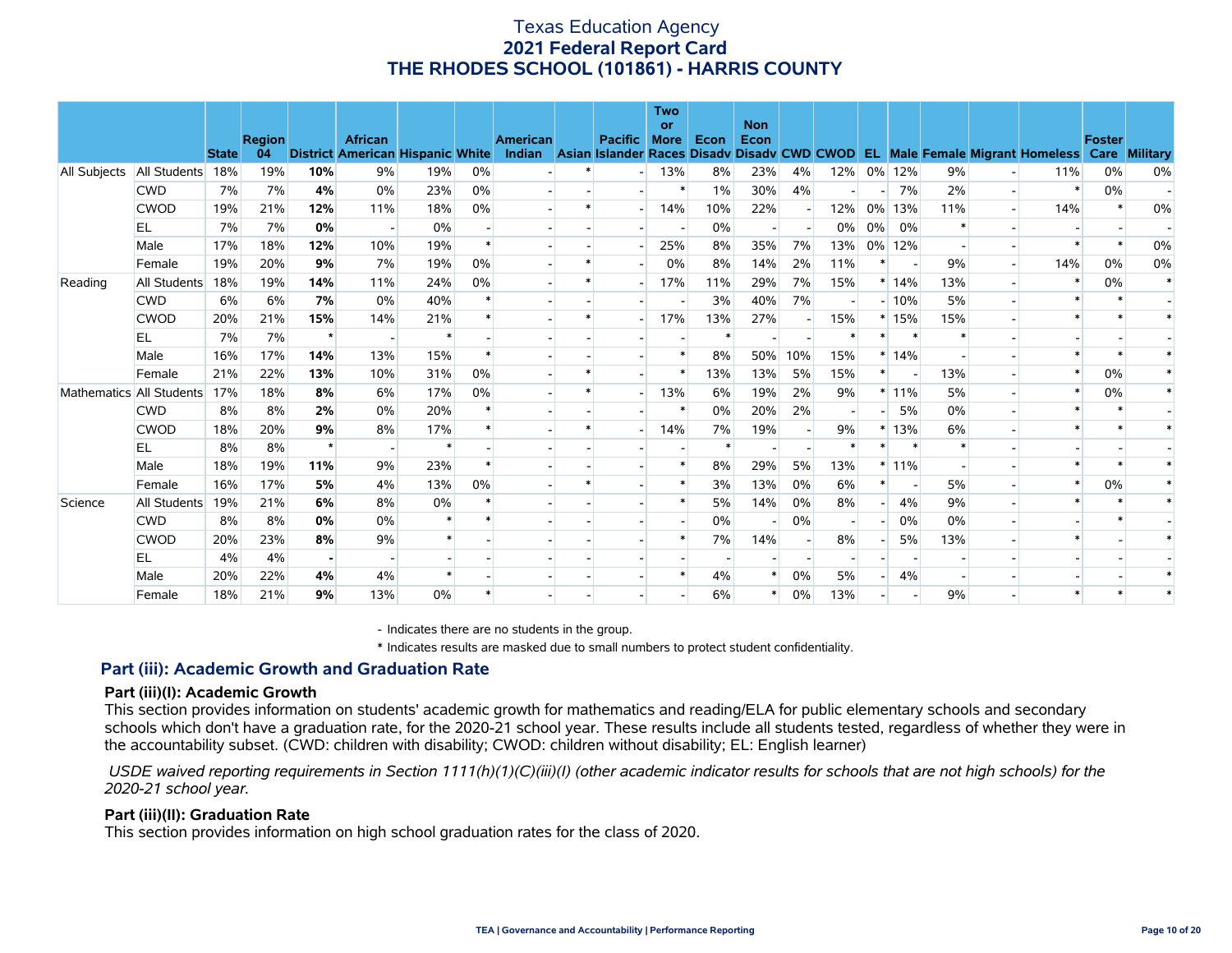# **There is no data for this district.**

### **Part (iv): English Language Proficiency**

This section provides information on the number and percentage of English learners achieving English language proficiency based on the 2021 Texas English Language Proficiency Assessment System (TELPAS) data. (EL: English learner)

| <b>Total</b> | EL in Proficiency Rate of<br>Class of EL | <b>Proficiency</b> |
|--------------|------------------------------------------|--------------------|
|              |                                          |                    |

- Indicates there are no students in the group.
- \* Indicates results are masked due to small numbers to protect student confidentiality.

 $\diamond$  Indicates data reporting does not meet for Minimum Size.

### **Part (v): School Quality or Student Success (SQSS)**

This section provides information on school quality or student success, which is college, career and military readiness (CCMR) for high schools and average performance rate of the three STAAR performance levels of all students, regardless of whether they were in the accountability subset, for elementary and secondary schools without a graduation rate. (CWD: children with disability; EL: English learner)

|                                                                             | All                      | <b>African</b><br><b>Students American Hispanic White</b> |    |                          | <b>American</b><br><b>Indian</b> |                          | <b>Pacific</b><br>Asian Islander Races Disady CWD | Two<br>or<br><b>More</b> | Econ |    | EL |
|-----------------------------------------------------------------------------|--------------------------|-----------------------------------------------------------|----|--------------------------|----------------------------------|--------------------------|---------------------------------------------------|--------------------------|------|----|----|
| Student Success (Student Achievement Domain Score: STAAR Component Only)    |                          |                                                           |    |                          |                                  |                          |                                                   |                          |      |    |    |
| <b>STAAR Component Score</b>                                                | 28                       | 26                                                        | 36 | 28                       |                                  | $\ast$                   | $\blacksquare$                                    | 29                       | 25   | 14 | 25 |
| <b>School Quality (College, Career, and Military Readiness Performance)</b> |                          |                                                           |    |                          |                                  |                          |                                                   |                          |      |    |    |
| <b>%Students meeting CCMR</b>                                               | $\overline{\phantom{a}}$ |                                                           |    | $\overline{\phantom{0}}$ |                                  | $\overline{\phantom{0}}$ | $\overline{\phantom{a}}$                          | $\overline{\phantom{0}}$ | -    |    |    |

- Indicates there are no students in the group.

\* Indicates results are masked due to small numbers to protect student confidentiality.

### **Part (vi): Goal Meeting Status**

This section provides information on the progress of all students and each student group toward meeting the long-term goals or interim objectives on STAAR academic performance, federal graduation rate, and English learners' language proficiency. (CWD: children with disability; EL: English learner)

 *USDE waived reporting requirements in Section 1111(h)(1)(C)(vi) (progress toward meeting long-term goals and measurements of interim progress) for the 2020-21 school year.*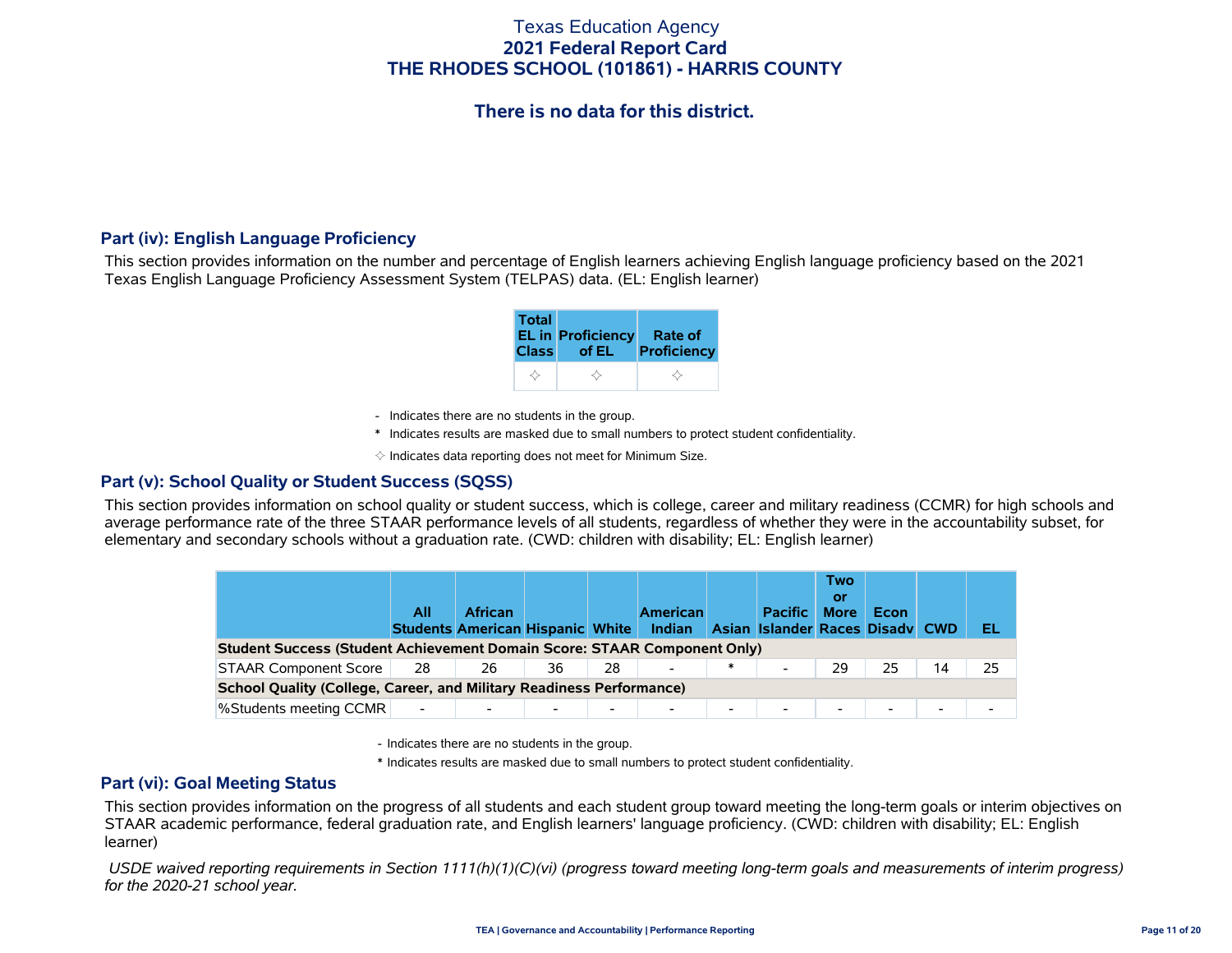### **Part (vii): STAAR Participation**

This section provides the percentage of students assessed and not assessed on STAAR for mathematics, reading/ELA, and science. (CWD: children with disability; CWOD: children without disability; EL: English learner)

|                                          |                     |         |                                                                                                            |                          |                |                          |                          |                          | Two                      |        |                    |     |         |                |                          |     |    |
|------------------------------------------|---------------------|---------|------------------------------------------------------------------------------------------------------------|--------------------------|----------------|--------------------------|--------------------------|--------------------------|--------------------------|--------|--------------------|-----|---------|----------------|--------------------------|-----|----|
|                                          |                     |         | <b>African</b>                                                                                             |                          |                | <b>American</b>          |                          | Pacific More             | <b>or</b>                | Econ   | <b>Non</b><br>Econ |     |         |                |                          |     |    |
|                                          |                     |         | District American Hispanic White Indian Asian Islander Races Disadv Disadv CWD CWOD EL Male Female Migrant |                          |                |                          |                          |                          |                          |        |                    |     |         |                |                          |     |    |
| <b>Participation Rate</b>                |                     |         |                                                                                                            |                          |                |                          |                          |                          |                          |        |                    |     |         |                |                          |     |    |
| <b>All Subjects</b>                      | <b>All Students</b> | 62%     | 60%                                                                                                        |                          | 67% 100%       |                          | $\ast$                   |                          | 68%                      | 64%    | 55%                | 70% |         |                | 60% 36% 64%              | 60% |    |
|                                          | <b>CWD</b>          | 70%     | 66%                                                                                                        |                          | 81% 100%       |                          |                          |                          | $\ast$                   | 70%    | 67%                | 70% |         |                | $-73%$                   | 67% |    |
|                                          | <b>CWOD</b>         | 60%     | 59%                                                                                                        |                          | 65% 100%       |                          | $\ast$                   |                          | 67%                      | 62%    | 53%                |     |         |                | 60% 36% 62%              | 59% |    |
|                                          | <b>EL</b>           | 36%     |                                                                                                            | 36%                      |                |                          |                          |                          |                          | 36%    |                    |     |         |                | 36% 36% 67%              | 15% |    |
|                                          | Male                | 64%     | 63%                                                                                                        | 63%                      | $\ast$         |                          |                          |                          | 80%                      | 66%    | 52%                | 73% |         |                | 62% 67% 64%              |     |    |
|                                          | Female              | 60%     | 57%                                                                                                        |                          | 71% 100%       |                          | $\ast$                   |                          | 58%                      | 61%    | 56%                | 67% | 59% 15% |                | $\overline{\phantom{a}}$ | 60% |    |
| Reading                                  | All Students        | 62%     | 60%                                                                                                        |                          | 69% 100%       |                          | $\ast$                   |                          | 67%                      | 64%    | 53%                | 70% |         |                | 60% 44% 64%              | 60% | ÷. |
|                                          | <b>CWD</b>          | 70%     | 67%                                                                                                        | 83%                      | $\ast$         |                          |                          |                          |                          | 70%    | 71%                | 70% |         |                | $-74%$                   | 67% |    |
|                                          | <b>CWOD</b>         | 60%     | 58%                                                                                                        | 67%                      | $\ast$         |                          | $\ast$                   |                          | 67%                      | 63%    | 50%                |     |         |                | 60% 44% 61%              | 59% |    |
|                                          | <b>EL</b>           | 44%     |                                                                                                            | 44%                      |                |                          |                          |                          |                          | 44%    |                    |     | 44% 44% |                | $\ast$                   | 20% |    |
|                                          | Male                | 64%     | 63%                                                                                                        | 65%                      | $\ast$         |                          |                          |                          | $\ast$                   | 67%    | 50%                | 74% | 61%     |                | $* 64%$                  |     |    |
|                                          | Female              | 60%     | 57%                                                                                                        |                          | 73% 100%       |                          | $\ast$                   |                          | 60%                      | 62%    | 53%                | 67% | 59% 20% |                |                          | 60% |    |
| <b>Mathematics</b>                       | All Students        | 61%     | 59%                                                                                                        |                          | 69% 100%       |                          | $\ast$                   |                          | 73%                      | 63%    | 53%                | 70% |         |                | 59% 44% 63%              | 60% |    |
|                                          | <b>CWD</b>          | 70%     | 67%                                                                                                        | 83%                      | $\ast$         |                          |                          |                          | $\ast$                   | 70%    | 71%                | 70% |         |                | $-75%$                   | 67% |    |
|                                          | <b>CWOD</b>         | 59%     | 57%                                                                                                        | 67%                      | $\ast$         |                          | $\ast$                   |                          | 70%                      | 62%    | 50%                |     |         |                | 59% 44% 60%              | 59% |    |
|                                          | <b>EL</b>           | 44%     | $\blacksquare$                                                                                             | 44%                      | $\overline{a}$ |                          |                          |                          |                          | 44%    | $\blacksquare$     |     | 44% 44% |                | $\ast$                   | 20% |    |
|                                          | Male                | 63%     | 62%                                                                                                        | 65%                      | $\ast$         |                          |                          |                          | 80%                      | 66%    | 50%                | 75% | 60%     |                | $* 63%$                  |     |    |
|                                          | Female              | 60%     | 56%                                                                                                        |                          | 73% 100%       |                          | $\ast$                   |                          | 67%                      | 61%    | 53%                | 67% | 59% 20% |                |                          | 60% |    |
| <b>Science</b>                           | <b>All Students</b> | 66%     | 68%                                                                                                        | 55%                      | $\ast$         |                          |                          |                          | $\ast$                   | 63%    | 88%                | 65% | 66%     |                | * 68%                    | 63% |    |
|                                          | <b>CWD</b>          | 65%     | 58%                                                                                                        | $\ast$                   | $\ast$         |                          |                          |                          |                          | 69%    | $\pmb{\ast}$       | 65% |         |                | $-63%$                   | 67% |    |
|                                          | <b>CWOD</b>         | 66%     | 70%                                                                                                        | 43%                      |                |                          |                          |                          | $\ast$                   | 61%    | 100%               |     | 66%     |                | $* 70%$                  | 62% |    |
|                                          | <b>EL</b>           | $\star$ |                                                                                                            | *                        |                |                          |                          |                          |                          | $\ast$ |                    |     | $\ast$  | $\ast$         | $\ast$                   |     |    |
|                                          | Male                | 68%     | 71%                                                                                                        | $\ast$                   |                |                          |                          |                          | $\ast$                   | 68%    | $\ast$             | 63% | 70%     | $\ast$         | 68%                      |     |    |
|                                          | Female              | 63%     | 64%                                                                                                        | 63%                      | $\ast$         |                          |                          |                          | $\ast$                   | 58%    | $\ast$             | 67% | 62%     | $\ast$         | $\overline{\phantom{a}}$ | 63% |    |
| <b>SAT/ACT All Subjects All Students</b> |                     |         | $\overline{a}$                                                                                             |                          |                |                          |                          |                          |                          |        |                    |     |         | ٠              | $\blacksquare$           |     |    |
|                                          | <b>CWD</b>          |         |                                                                                                            |                          |                |                          |                          |                          |                          |        |                    |     |         |                |                          |     |    |
|                                          | <b>CWOD</b>         |         |                                                                                                            |                          |                |                          |                          |                          |                          |        |                    |     |         |                |                          |     |    |
|                                          | <b>EL</b>           |         |                                                                                                            |                          |                |                          |                          |                          |                          |        |                    |     |         |                |                          |     |    |
|                                          | Male                |         | $\blacksquare$                                                                                             | $\overline{\phantom{a}}$ |                | $\overline{\phantom{a}}$ | $\overline{\phantom{a}}$ | $\overline{\phantom{a}}$ | $\overline{\phantom{a}}$ |        |                    |     |         | $\overline{a}$ | $\overline{\phantom{a}}$ |     |    |
|                                          | Female              |         |                                                                                                            |                          |                |                          |                          |                          |                          |        |                    |     |         |                |                          |     |    |
| <b>Non-Participation Rate</b>            |                     |         |                                                                                                            |                          |                |                          |                          |                          |                          |        |                    |     |         |                |                          |     |    |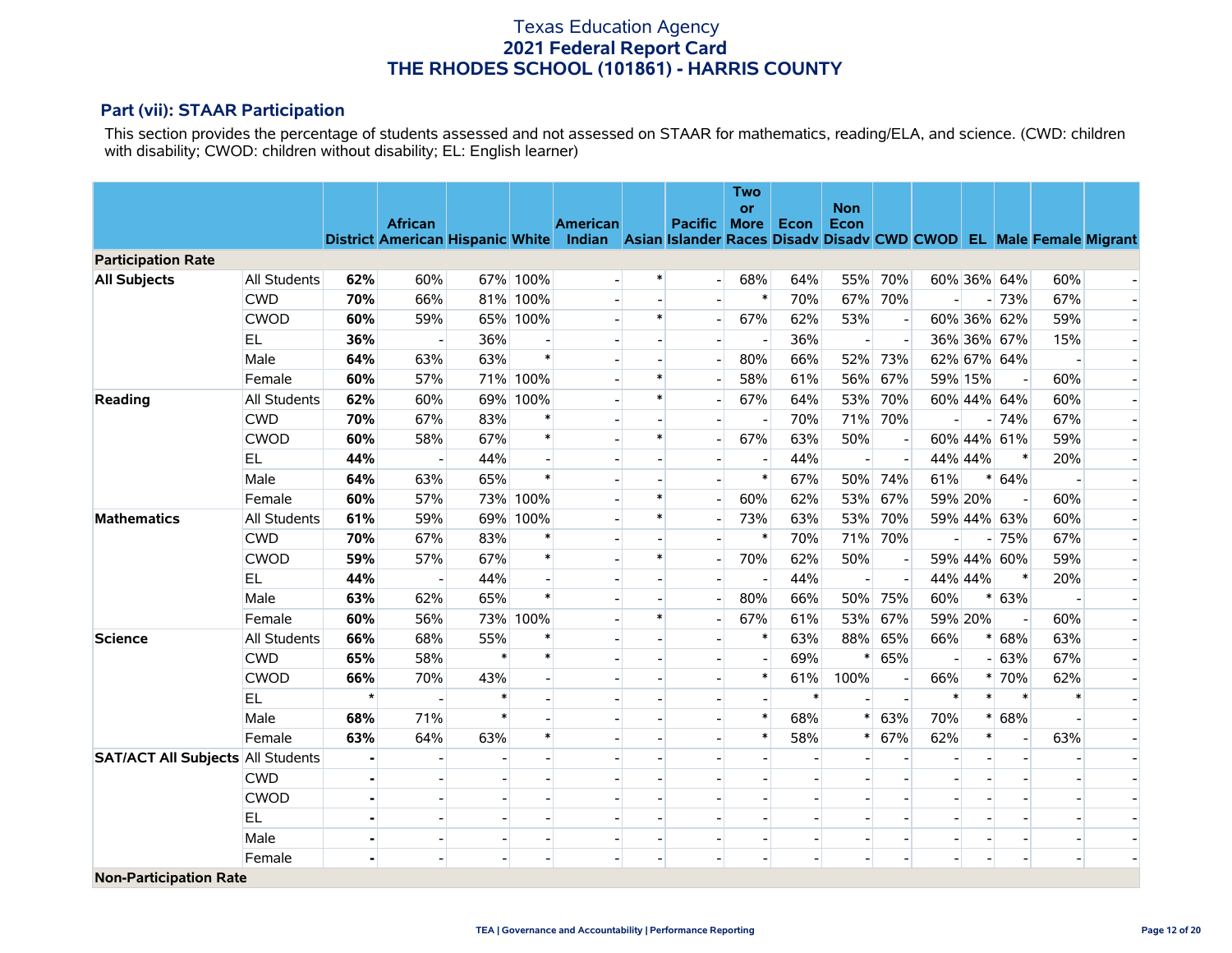|                                          |              |         |                                         |        |                          |                                                                           |        |                     | <b>Two</b> |        |                    |     |     |         |                |     |  |
|------------------------------------------|--------------|---------|-----------------------------------------|--------|--------------------------|---------------------------------------------------------------------------|--------|---------------------|------------|--------|--------------------|-----|-----|---------|----------------|-----|--|
|                                          |              |         | <b>African</b>                          |        |                          | <b>American</b>                                                           |        | <b>Pacific More</b> | or         | Econ   | <b>Non</b><br>Econ |     |     |         |                |     |  |
|                                          |              |         | <b>District American Hispanic White</b> |        |                          | Indian Asian Islander Races Disady Disady CWD CWOD EL Male Female Migrant |        |                     |            |        |                    |     |     |         |                |     |  |
| <b>All Subjects</b>                      | All Students | 38%     | 40%                                     | 33%    | 0%                       |                                                                           |        |                     | 32%        | 36%    | 45%                | 30% |     |         | 40% 64% 36%    | 40% |  |
|                                          | <b>CWD</b>   | 30%     | 34%                                     | 19%    | $0\%$                    |                                                                           |        |                     | $\ast$     | 30%    | 33%                | 30% |     |         | $-27%$         | 33% |  |
|                                          | <b>CWOD</b>  | 40%     | 41%                                     | 35%    | 0%                       |                                                                           | $\ast$ |                     | 33%        | 38%    | 47%                |     |     |         | 40% 64% 38%    | 41% |  |
|                                          | EL.          | 64%     |                                         | 64%    |                          |                                                                           |        |                     |            | 64%    |                    |     |     |         | 64% 64% 33%    | 85% |  |
|                                          | Male         | 36%     | 37%                                     | 37%    | $\ast$                   |                                                                           |        |                     | 20%        | 34%    | 48%                | 27% |     |         | 38% 33% 36%    |     |  |
|                                          | Female       | 40%     | 43%                                     | 29%    | 0%                       |                                                                           | $\ast$ |                     | 42%        | 39%    | 44%                | 33% |     | 41% 85% |                | 40% |  |
| Reading                                  | All Students | 38%     | 40%                                     | 31%    | 0%                       |                                                                           | $\ast$ |                     | 33%        | 36%    | 47%                | 30% |     |         | 40% 56% 36%    | 40% |  |
|                                          | <b>CWD</b>   | 30%     | 33%                                     | 17%    | $\ast$                   |                                                                           |        |                     |            | 30%    | 29%                | 30% |     |         | $-26%$         | 33% |  |
|                                          | <b>CWOD</b>  | 40%     | 42%                                     | 33%    | $\ast$                   |                                                                           | $\ast$ |                     | 33%        | 37%    | 50%                |     |     |         | 40% 56% 39%    | 41% |  |
|                                          | EL.          | 56%     |                                         | 56%    |                          |                                                                           |        |                     |            | 56%    |                    |     |     | 56% 56% | $\ast$         | 80% |  |
|                                          | Male         | 36%     | 37%                                     | 35%    | $\ast$                   |                                                                           |        |                     | $\ast$     | 33%    | 50%                | 26% | 39% |         | $*136%$        |     |  |
|                                          | Female       | 40%     | 43%                                     | 27%    | 0%                       |                                                                           | $\ast$ |                     | 40%        | 38%    | 47%                | 33% |     | 41% 80% |                | 40% |  |
| <b>Mathematics</b>                       | All Students | 39%     | 41%                                     | 31%    | $0\%$                    |                                                                           | $\ast$ |                     | 27%        | 37%    | 47%                | 30% |     |         | 41% 56% 37%    | 40% |  |
|                                          | <b>CWD</b>   | 30%     | 33%                                     | 17%    | $\ast$                   |                                                                           |        |                     | $\ast$     | 30%    | 29%                | 30% |     |         | $-25%$         | 33% |  |
|                                          | <b>CWOD</b>  | 41%     | 43%                                     | 33%    | $\ast$                   |                                                                           | $\ast$ |                     | 30%        | 38%    | 50%                |     |     |         | 41% 56% 40%    | 41% |  |
|                                          | EL.          | 56%     | $\overline{a}$                          | 56%    | $\overline{\phantom{a}}$ |                                                                           |        |                     |            | 56%    |                    |     |     | 56% 56% | $\ast$         | 80% |  |
|                                          | Male         | 37%     | 38%                                     | 35%    | $\ast$                   |                                                                           |        |                     | 20%        | 34%    | 50%                | 25% | 40% |         | $* 37%$        |     |  |
|                                          | Female       | 40%     | 44%                                     | 27%    | $0\%$                    |                                                                           | $\ast$ |                     | 33%        | 39%    | 47%                | 33% |     | 41% 80% |                | 40% |  |
| <b>Science</b>                           | All Students | 34%     | 32%                                     | 45%    | $\ast$                   |                                                                           |        |                     |            | 37%    | 12%                | 35% | 34% |         | * 32%          | 37% |  |
|                                          | <b>CWD</b>   | 35%     | 42%                                     | $\ast$ | $\ast$                   |                                                                           |        |                     |            | 31%    | $\ast$             | 35% |     |         | $-37%$         | 33% |  |
|                                          | <b>CWOD</b>  | 34%     | 30%                                     | 57%    |                          |                                                                           |        |                     | $\ast$     | 39%    | $0\%$              |     | 34% |         | $*30\%$        | 38% |  |
|                                          | EL.          | $\star$ | $\overline{\phantom{a}}$                |        |                          |                                                                           |        |                     |            | $\ast$ |                    |     |     | $\ast$  | $\ast$         |     |  |
|                                          | Male         | 32%     | 29%                                     | $\ast$ |                          |                                                                           |        |                     | $\ast$     | 32%    |                    | 37% | 30% | $\ast$  | 32%            |     |  |
|                                          | Female       | 37%     | 36%                                     | 37%    | $\ast$                   |                                                                           |        |                     | $\ast$     | 42%    | *                  | 33% | 38% | $\ast$  | $\blacksquare$ | 37% |  |
| <b>SAT/ACT All Subjects All Students</b> |              |         |                                         |        |                          |                                                                           |        |                     |            |        |                    |     |     |         |                |     |  |
|                                          | <b>CWD</b>   |         |                                         |        |                          |                                                                           |        |                     |            |        |                    |     |     |         |                |     |  |
|                                          | <b>CWOD</b>  |         |                                         |        |                          |                                                                           |        |                     |            |        |                    |     |     |         |                |     |  |
|                                          | EL           |         |                                         |        |                          |                                                                           |        |                     |            |        |                    |     |     |         |                |     |  |
|                                          | Male         |         |                                         |        |                          |                                                                           |        |                     |            |        |                    |     |     |         |                |     |  |
|                                          | Female       |         |                                         |        |                          |                                                                           |        |                     |            |        |                    |     |     |         |                |     |  |

- Indicates there are no students in the group.

\* Indicates results are masked due to small numbers to protect student confidentiality.

### **Part (viii): Civil Rights Data**

Part (viii)(I) This section provides information from the 2017-18 CRDC surveys, submitted by school districts to the Office for Civil Rights on measures of school quality, climate, and safety, including counts of in-school suspensions, out-of-school suspensions, expulsions, school related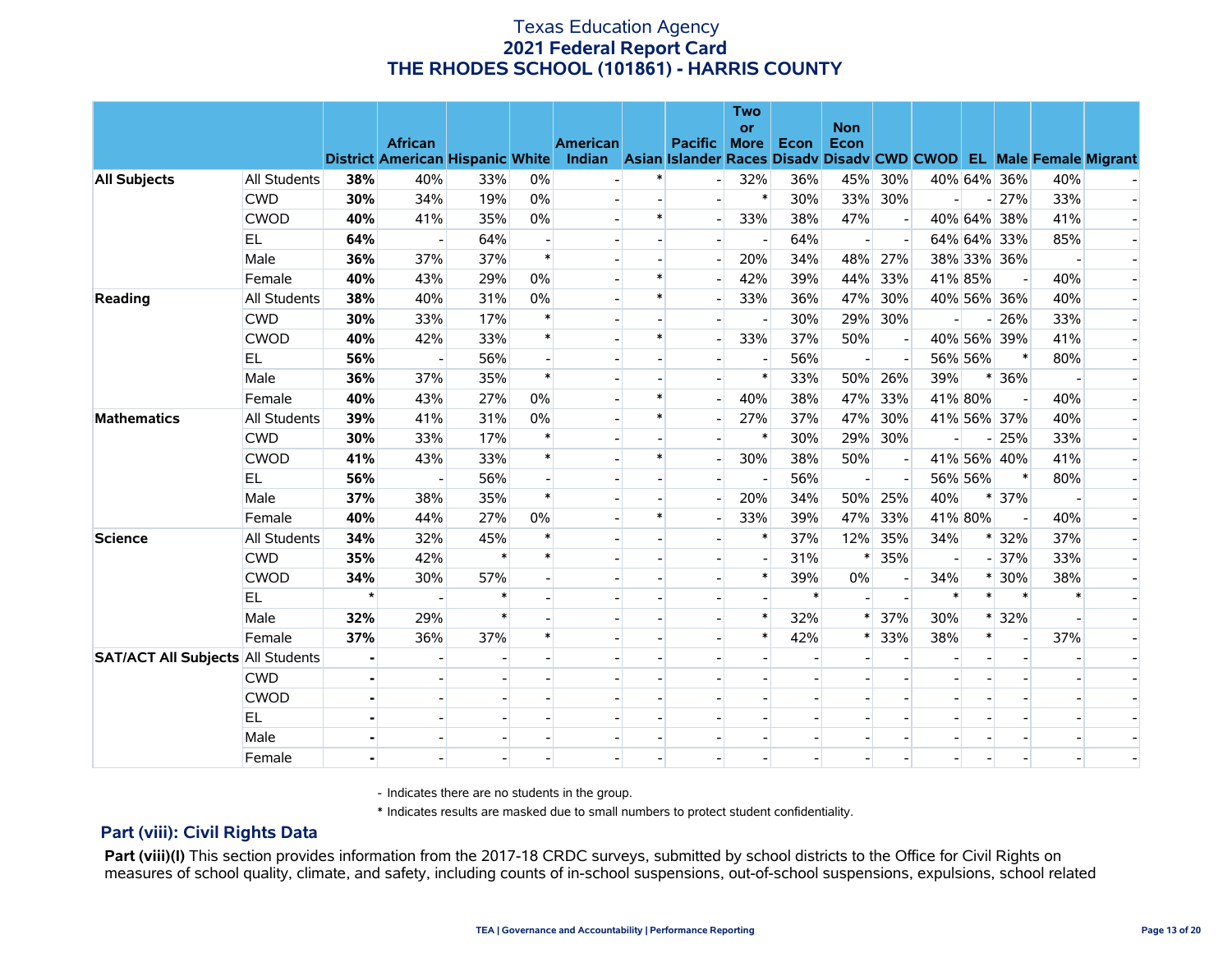arrests, referrals to law enforcement, chronic absenteeism (including both excused and unexcused absences), incidences of violence, including bullying and harassment. (EL: English learner)

|                                      |        |                |                |                         |                | Indian                     |             |                | <b>Two</b>              |                |                                                                                                         | <b>Students</b><br>with                 |
|--------------------------------------|--------|----------------|----------------|-------------------------|----------------|----------------------------|-------------|----------------|-------------------------|----------------|---------------------------------------------------------------------------------------------------------|-----------------------------------------|
|                                      |        | <b>Total</b>   | <b>African</b> |                         |                | <b>or</b><br><b>Alaska</b> |             | <b>Pacific</b> | or<br><b>More</b>       |                | <b>Students</b><br>with<br>students American Hispanic White Native Asian Islander Races EL Disabilities | <b>Disabilities</b><br>(Section<br>504) |
| <b>Students Without Disabilities</b> |        |                |                |                         |                |                            |             |                |                         |                |                                                                                                         |                                         |
| <b>In-School Suspensions</b>         |        |                |                |                         |                |                            |             |                |                         |                |                                                                                                         |                                         |
|                                      | Male   | $\overline{2}$ | $\mathbf{1}$   | $\overline{0}$          | $\mathbf 0$    | $\overline{0}$             | 0           | $\mathbf 0$    | 1                       | $\overline{0}$ |                                                                                                         |                                         |
|                                      | Female | 3              | 3              | 0                       | $\pmb{0}$      | $\overline{0}$             | $\mathbf 0$ | $\mathbf 0$    | $\mathbf 0$             | $\overline{0}$ |                                                                                                         |                                         |
|                                      | Total  | 5              | 4              | 0                       | 0              | 0                          | $\mathbf 0$ | $\mathbf 0$    | 1 <sup>1</sup>          | $\mathbf 0$    |                                                                                                         |                                         |
| <b>Out-of-School Suspensions</b>     |        |                |                |                         |                |                            |             |                |                         |                |                                                                                                         |                                         |
|                                      | Male   | 19             | 13             | $\overline{\mathbf{3}}$ | $\overline{0}$ | $\overline{0}$             | 0           | 0              | $\overline{\mathbf{3}}$ | $\overline{0}$ |                                                                                                         |                                         |
|                                      | Female | 10             | 10             | $\pmb{0}$               | $\mathbf 0$    | $\mathbf 0$                | $\mathbf 0$ | 0              | $\pmb{0}$               | $\overline{0}$ |                                                                                                         |                                         |
|                                      | Total  | 29             | 23             | $\overline{\mathbf{3}}$ | $\Omega$       | $\overline{0}$             | $\mathbf 0$ | $\Omega$       | $\overline{\mathbf{3}}$ | $\mathbf 0$    |                                                                                                         |                                         |
| <b>Expulsions</b>                    |        |                |                |                         |                |                            |             |                |                         |                |                                                                                                         |                                         |
| With Educational Services            | Male   | 0              | 0              | 0                       | 0              | $\overline{0}$             | 0           | 0              | $\overline{0}$          | $\mathbf 0$    |                                                                                                         |                                         |
|                                      | Female | 0              | 0              | 0                       | $\mathbf 0$    | $\mathbf 0$                | 0           | 0              | 0                       | 0              |                                                                                                         |                                         |
|                                      | Total  | 0              | 0              | 0                       | $\mathbf 0$    | 0                          | $\mathbf 0$ | $\mathbf 0$    | 0                       | $\mathbf 0$    |                                                                                                         |                                         |
| <b>Without Educational Services</b>  | Male   | 0              | 0              | 0                       | $\Omega$       | $\Omega$                   | 0           | 0              | 0                       | $\mathbf 0$    |                                                                                                         |                                         |
|                                      | Female | 0              | 0              | 0                       | $\Omega$       | 0                          | $\mathbf 0$ | 0              | 0                       | 0              |                                                                                                         |                                         |
|                                      | Total  | 0              | 0              | 0                       | $\mathbf 0$    | $\mathbf 0$                | $\mathbf 0$ | 0              | 0                       | $\mathbf 0$    |                                                                                                         |                                         |
| Under Zero Tolerance Policies Male   |        | 0              | 0              | 0                       | $\mathbf{0}$   | 0                          | $\mathbf 0$ | $\mathbf 0$    | 0                       | $\mathbf 0$    |                                                                                                         |                                         |
|                                      | Female | 0              | 0              | $\mathbf 0$             | $\Omega$       | $\mathbf 0$                | 0           | $\pmb{0}$      | 0                       | $\overline{0}$ |                                                                                                         |                                         |
|                                      | Total  | 0              | 0              | 0                       | $\Omega$       | $\overline{0}$             | $\mathbf 0$ | $\Omega$       | $\mathbf{0}$            | $\mathbf 0$    |                                                                                                         |                                         |
| <b>School-Related Arrests</b>        |        |                |                |                         |                |                            |             |                |                         |                |                                                                                                         |                                         |
|                                      | Male   | 0              | 0              | 0                       | $\mathbf 0$    | $\mathbf 0$                | $\mathbf 0$ | 0              | 0                       | $\mathbf 0$    |                                                                                                         |                                         |
|                                      | Female | 0              | $\mathbf 0$    | $\mathbf 0$             | $\overline{0}$ | $\mathbf 0$                | $\mathbf 0$ | $\pmb{0}$      | $\mathbf 0$             | $\overline{0}$ |                                                                                                         |                                         |
|                                      | Total  | 0              | $\mathbf{0}$   | 0                       | $\Omega$       | $\overline{0}$             | $\mathbf 0$ | $\Omega$       | $\mathbf{0}$            | $\mathbf 0$    |                                                                                                         |                                         |
| <b>Referrals to Law Enforcement</b>  |        |                |                |                         |                |                            |             |                |                         |                |                                                                                                         |                                         |
|                                      | Male   | 0              | 0              | $\overline{0}$          | 0              | $\mathbf 0$                | 0           | 0              | $\mathbf 0$             | $\overline{0}$ |                                                                                                         |                                         |
|                                      | Female | 0              | 0              | 0                       | $\mathbf 0$    | $\mathbf 0$                | 0           | 0              | 0                       | $\overline{0}$ |                                                                                                         |                                         |
|                                      | Total  | 0              | 0              | $\overline{0}$          | $\mathbf 0$    | $\overline{0}$             | 0           | 0              | $\mathbf 0$             | $\mathbf 0$    |                                                                                                         |                                         |
| <b>Students With Disabilities</b>    |        |                |                |                         |                |                            |             |                |                         |                |                                                                                                         |                                         |
| <b>In-School Suspensions</b>         |        |                |                |                         |                |                            |             |                |                         |                |                                                                                                         |                                         |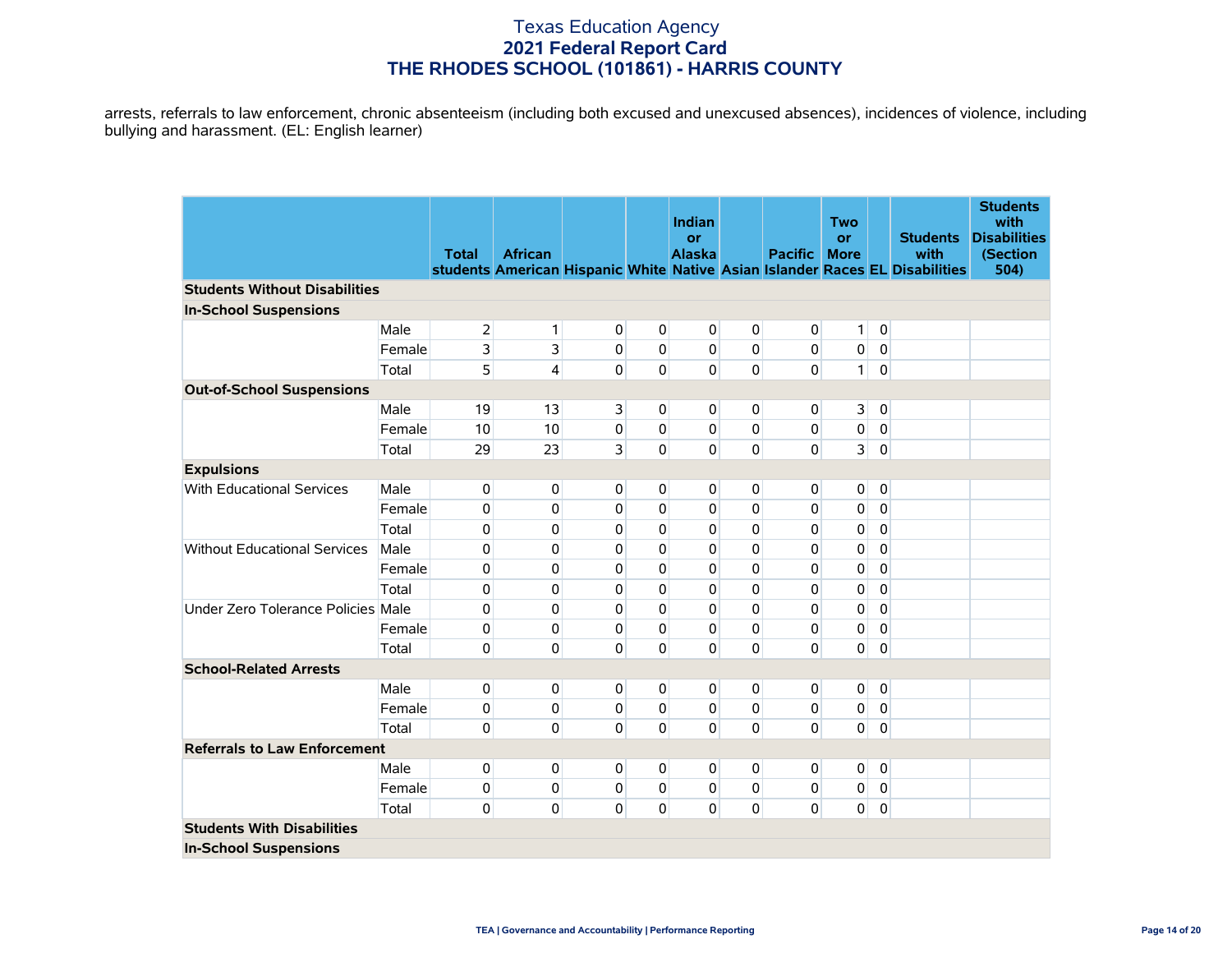|                                     |        | <b>Total</b>   | <b>African</b> |                |                | <b>Indian</b><br>or<br><b>Alaska</b> |                | <b>Pacific</b>               | <b>Two</b><br><b>or</b><br><b>More</b> |                | <b>Students</b><br>with<br>students American Hispanic White Native Asian Islander Races EL Disabilities | <b>Students</b><br>with<br><b>Disabilities</b><br>(Section<br>504) |
|-------------------------------------|--------|----------------|----------------|----------------|----------------|--------------------------------------|----------------|------------------------------|----------------------------------------|----------------|---------------------------------------------------------------------------------------------------------|--------------------------------------------------------------------|
|                                     | Male   | 1              | 1              | $\mathbf{0}$   | $\overline{0}$ | 0                                    | 0              | $\overline{0}$               | 0                                      | $\mathbf 0$    |                                                                                                         | 0                                                                  |
|                                     | Female | 1              | 1              | $\overline{0}$ | $\Omega$       | $\overline{0}$                       | $\Omega$       | 0                            | 0                                      | $\mathbf{0}$   |                                                                                                         | 0                                                                  |
|                                     | Total  | $\overline{2}$ | $\overline{2}$ | $\Omega$       | $\Omega$       | $\Omega$                             | $\Omega$       | $\Omega$                     | 0                                      | $\mathbf 0$    |                                                                                                         | 0                                                                  |
| <b>Out-of-School Suspensions</b>    |        |                |                |                |                |                                      |                |                              |                                        |                |                                                                                                         |                                                                    |
|                                     | Male   | 5              | 4              | 1 <sup>1</sup> | $\overline{0}$ | $\overline{0}$                       | 0              | $\overline{0}$               | 0                                      | 1              |                                                                                                         | $\overline{2}$                                                     |
|                                     | Female | 1              | 1              | $\overline{0}$ | $\overline{0}$ | $\overline{0}$                       | $\mathbf 0$    | $\overline{0}$               | 0                                      | $\mathbf 0$    |                                                                                                         | $\overline{\mathbf{3}}$                                            |
|                                     | Total  | 6              | 5              | 1              | $\Omega$       | $\Omega$                             | $\mathbf 0$    | $\Omega$                     | 0                                      | $\mathbf{1}$   |                                                                                                         | $\overline{5}$                                                     |
| <b>Expulsions</b>                   |        |                |                |                |                |                                      |                |                              |                                        |                |                                                                                                         |                                                                    |
| With Educational Services           | Male   | $\mathbf 0$    | 0              | $\overline{0}$ | $\overline{0}$ | $\overline{0}$                       | 0              | $\overline{0}$               | $\overline{0}$                         | $\mathbf 0$    |                                                                                                         | 0                                                                  |
|                                     | Female | 0              | 0              | $\Omega$       | $\Omega$       | $\Omega$                             | 0              | $\Omega$                     | 0                                      | 0              |                                                                                                         | $\mathbf 0$                                                        |
|                                     | Total  | 0              | 0              | $\Omega$       | $\Omega$       | 0                                    | $\Omega$       | 0                            | 0                                      | 0              |                                                                                                         | 0                                                                  |
| <b>Without Educational Services</b> | Male   | 0              | 0              | $\Omega$       | $\Omega$       | $\Omega$                             | $\Omega$       | $\Omega$                     | 0                                      | $\Omega$       |                                                                                                         | 0                                                                  |
|                                     | Female | 0              | 0              | 0              | $\mathbf 0$    | 0                                    | 0              | 0                            | 0                                      | 0              |                                                                                                         | $\pmb{0}$                                                          |
|                                     | Total  | 0              | 0              | $\mathbf 0$    | $\Omega$       | $\Omega$                             | $\mathbf 0$    | 0                            | 0                                      | 0              |                                                                                                         | $\pmb{0}$                                                          |
| Under Zero Tolerance Policies Male  |        | 0              | 0              | $\Omega$       | $\Omega$       | $\Omega$                             | 0              | 0                            | 0                                      | $\Omega$       |                                                                                                         | 0                                                                  |
|                                     | Female | 0              | 0              | $\Omega$       | $\Omega$       | $\Omega$                             | 0              | 0                            | 0                                      | 0              |                                                                                                         | $\pmb{0}$                                                          |
|                                     | Total  | 0              | 0              | $\Omega$       | $\Omega$       | $\Omega$                             | 0              | $\Omega$                     | 0                                      | $\mathbf 0$    |                                                                                                         | 0                                                                  |
| <b>School-Related Arrests</b>       |        |                |                |                |                |                                      |                |                              |                                        |                |                                                                                                         |                                                                    |
|                                     | Male   | $\mathbf 0$    | 0              | $\overline{0}$ | $\overline{0}$ | $\overline{0}$                       | 0              | $\overline{0}$               | $\overline{0}$                         | $\mathbf 0$    |                                                                                                         | 0                                                                  |
|                                     | Female | 0              | 0              | $\Omega$       | $\Omega$       | $\overline{0}$                       | $\Omega$       | $\Omega$                     | 0                                      | $\mathbf 0$    |                                                                                                         | $\mathbf 0$                                                        |
|                                     | Total  | 0              | 0              | $\Omega$       | 0              | $\Omega$                             | $\mathbf 0$    | $\mathbf{0}$                 | 0                                      | $\pmb{0}$      |                                                                                                         | $\mathbf 0$                                                        |
| <b>Referrals to Law Enforcement</b> |        |                |                |                |                |                                      |                |                              |                                        |                |                                                                                                         |                                                                    |
|                                     | Male   | 0              | 0              | $\mathbf{0}$   | $\overline{0}$ | 0                                    | 0              | 0                            | 0                                      | $\mathbf 0$    |                                                                                                         | 0                                                                  |
|                                     | Female | 0              | 0              | $\mathbf{0}$   | $\mathbf{0}$   | 0                                    | $\mathbf 0$    | 0                            | 0                                      | $\mathbf 0$    |                                                                                                         | $\pmb{0}$                                                          |
|                                     | Total  | 0              | 0              | $\Omega$       | $\Omega$       | $\Omega$                             | $\mathbf 0$    | $\mathbf{0}$                 | $\overline{0}$                         | $\mathbf{0}$   |                                                                                                         | 0                                                                  |
| <b>All Students</b>                 |        |                |                |                |                |                                      |                |                              |                                        |                |                                                                                                         |                                                                    |
| <b>Chronic Absenteeism</b>          |        |                |                |                |                |                                      |                |                              |                                        |                |                                                                                                         |                                                                    |
|                                     | Male   | 42             | 33             | 8              | 1              |                                      |                |                              | -                                      | $\overline{a}$ | 7                                                                                                       |                                                                    |
|                                     | Female | 28             | 21             | 4              | $\overline{2}$ | $\Box$                               | $\overline{a}$ | $\qquad \qquad \blacksquare$ | 1                                      | $\overline{2}$ | 4                                                                                                       |                                                                    |
|                                     | Total  | 70             | 54             | 12             | 3              | $\overline{\phantom{a}}$             |                |                              | 1                                      | $\overline{2}$ | 11                                                                                                      |                                                                    |

|                                               | Total |
|-----------------------------------------------|-------|
| <b>Incidents of Violence</b>                  |       |
| Incidents of rape or attempted rape           |       |
| Incidents of sexual assault (other than rape) |       |
| Incidents of robbery with a weapon            |       |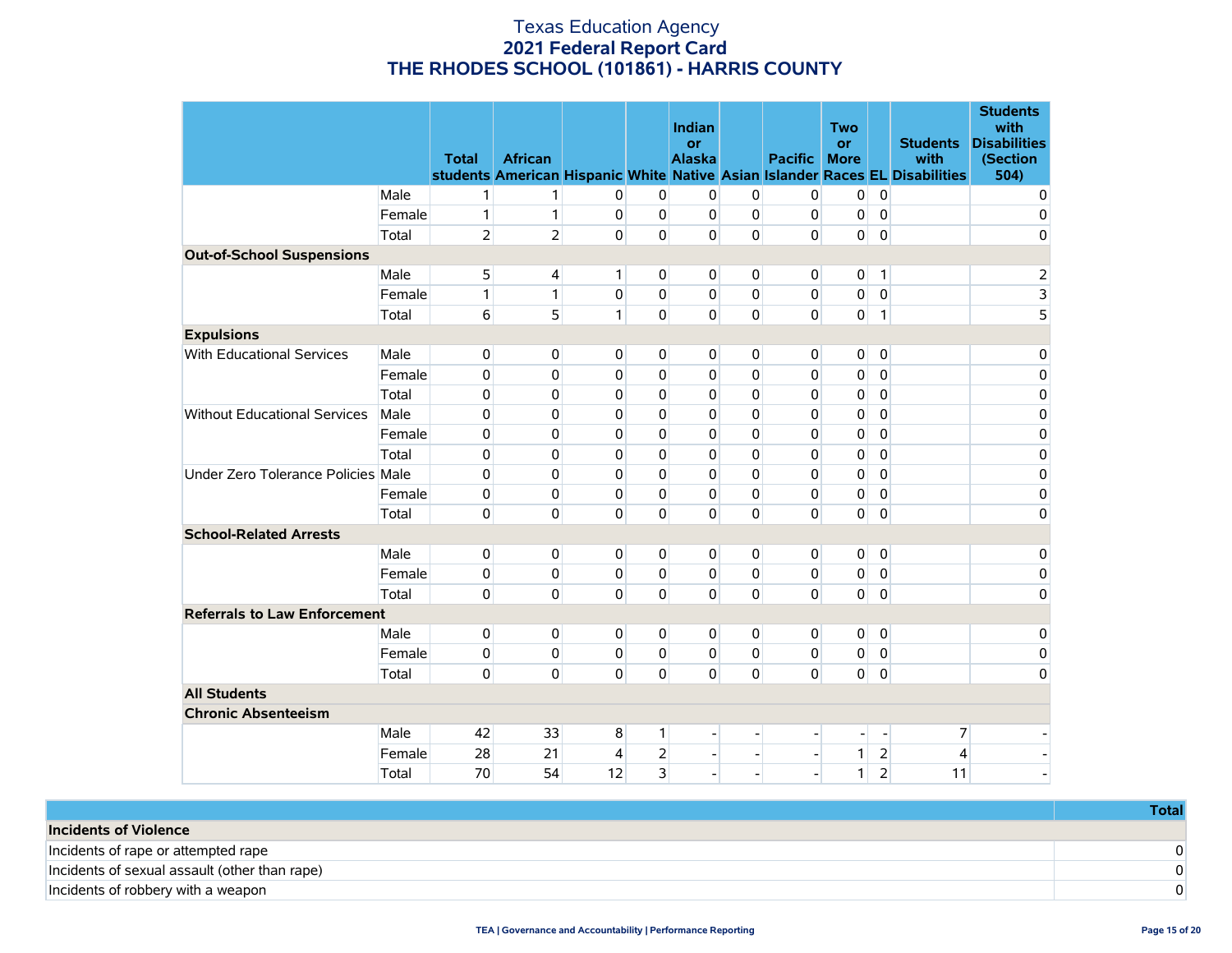|                                                                            | <b>Total</b> |
|----------------------------------------------------------------------------|--------------|
| Incidents of robbery with a firearm or explosive device                    |              |
| Incidents of robbery without a weapon                                      |              |
| Incidents of physical attack or fight with a weapon                        |              |
| Incidents of physical attack or fight with a firearm or explosive device   |              |
| Incidents of physical attack or fight without a weapon                     |              |
| Incidents of threats of physical attack with a weapon                      |              |
| Incidents of threats of physical attack with a firearm or explosive device |              |
| Incidents of threats of physical attack without a weapon                   |              |
| Incidents of possession of a firearm or explosive device                   |              |
| Allegations of Harassment or bullying                                      |              |
| On the basis of sex                                                        |              |
| On the basis of race                                                       |              |
| On the basis of disability                                                 |              |
| On the basis of sexual orientation                                         |              |
| On the basis of religion                                                   |              |

Part (viii)(II) This section provides information from the 2017-18 CRDC surveys, submitted by school districts to the Office for Civil Rights, on the number of students enrolled in preschool programs and accelerated coursework to earn postsecondary credit while still in high school.

|                                           |        | <b>Total</b> | <b>African</b> |   |   | <b>Indian</b><br>or<br><b>Alaska</b> |              | <b>Pacific</b> | <b>Two</b><br><b>or</b><br><b>More</b> |                | <b>Students</b><br>with<br>students American Hispanic White Native Asian Islander Races EL Disabilities |
|-------------------------------------------|--------|--------------|----------------|---|---|--------------------------------------|--------------|----------------|----------------------------------------|----------------|---------------------------------------------------------------------------------------------------------|
| <b>Preschool Programs</b>                 |        |              |                |   |   |                                      |              |                |                                        |                |                                                                                                         |
|                                           | Male   | 37           | 31             | 4 |   | 0                                    | $\mathbf{0}$ | 0              | 1 <sup>1</sup>                         | $\overline{0}$ | 0                                                                                                       |
|                                           | Female | 33           | 30             |   |   |                                      | 0            | 0              | $\overline{0}$                         | 0              | 0                                                                                                       |
|                                           | Total  | 70           | 61             | 5 | 2 |                                      | 0            | 0              | 1 <sup>1</sup>                         | 0              | 0                                                                                                       |
| <b>Accelerated Coursework</b>             |        |              |                |   |   |                                      |              |                |                                        |                |                                                                                                         |
| <b>Advanced Placement Courses</b>         | Male   |              |                |   |   |                                      |              |                |                                        |                |                                                                                                         |
|                                           | Female |              |                |   |   |                                      |              |                |                                        |                |                                                                                                         |
|                                           | Total  |              |                |   |   |                                      |              |                |                                        |                |                                                                                                         |
| International Baccalaureate Courses       | Male   |              |                |   |   |                                      |              |                |                                        |                |                                                                                                         |
|                                           | Female |              |                |   |   |                                      |              |                |                                        |                |                                                                                                         |
|                                           | Total  |              |                |   |   |                                      |              |                |                                        |                |                                                                                                         |
| Dual Enrollment/Dual Credit Programs Male |        |              |                |   |   |                                      |              |                |                                        |                |                                                                                                         |
|                                           | Female |              |                |   |   |                                      |              |                |                                        |                |                                                                                                         |
|                                           | Total  |              |                |   |   |                                      |              |                |                                        |                |                                                                                                         |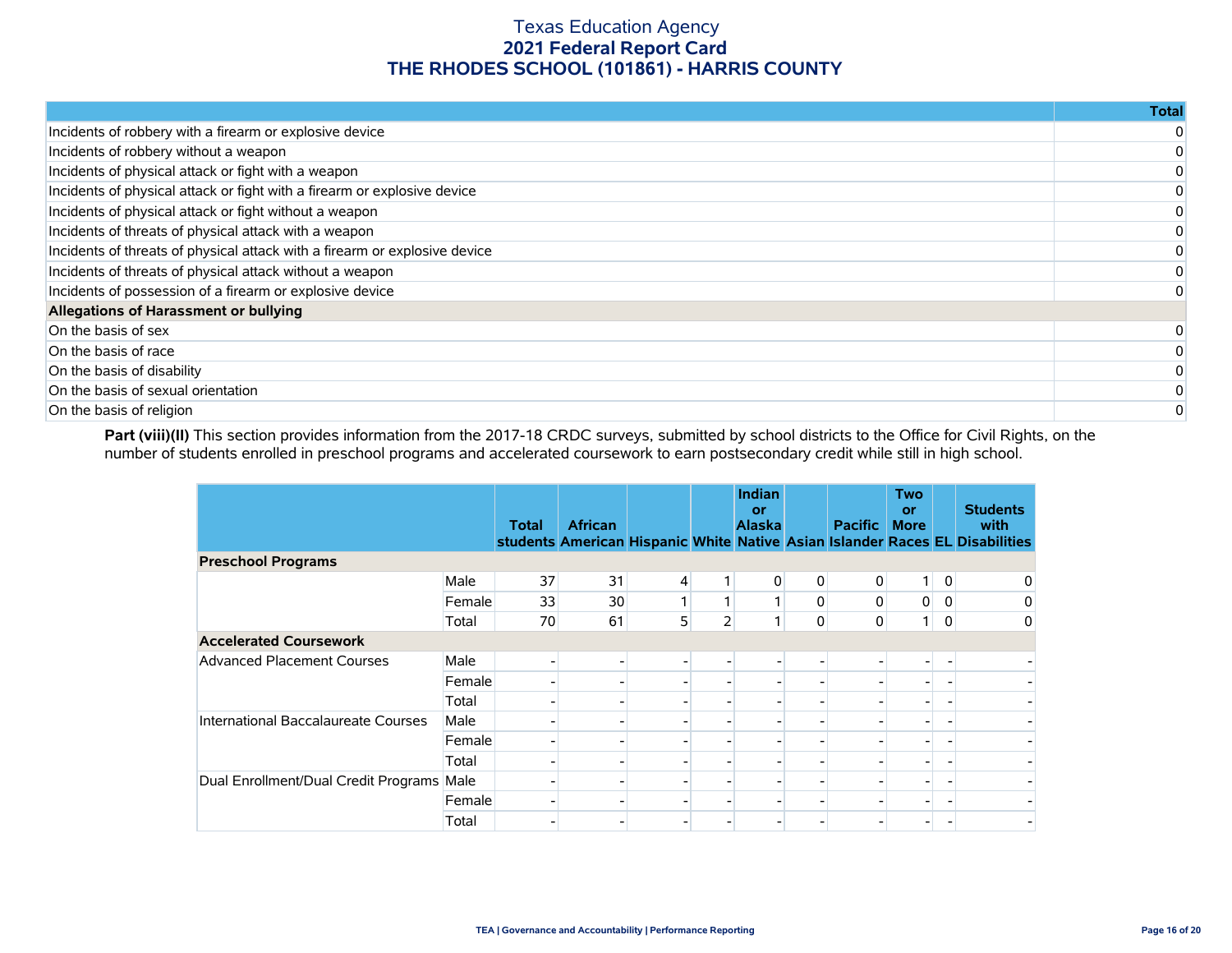- Indicates there are no data available in the group.
- -3 Indicates skip logic failure.
- -8 Indicates EDFacts missing data.
- -9 Indicates not applicable / skipped.
- -11 Indicates suppressed data.

Blank cell indicates the student group is not applicable to this report.

### **Part (ix): Teacher Quality Data**

This section provides information on the professional qualifications of teachers, including information disaggregated by high- and low-poverty schools on the number and percentage of (I) inexperienced teacher, principals, and other school leaders; (II) teachers teaching with emergency or provisional credentials; and (III) teachers who are not teaching in the subject or field for which the teacher is certified or licensed.

|                                                                                                        |                                              | <b>All School</b> |     | <b>High-Poverty</b><br><b>Schools</b> | <b>Low-Poverty</b><br><b>Schools</b> |  |  |
|--------------------------------------------------------------------------------------------------------|----------------------------------------------|-------------------|-----|---------------------------------------|--------------------------------------|--|--|
|                                                                                                        | Number Percent Number Percent Number Percent |                   |     |                                       |                                      |  |  |
| Inexperienced Teachers, Principals, and Other School Leaders                                           | 14.5                                         | -26.3%            | 1.2 | $7.7\%$                               |                                      |  |  |
| Teachers Teaching with Emergency or Provisional Credentials                                            | 9.2                                          | $18.0\%$          | 2.0 | $13.8\%$                              |                                      |  |  |
| Teacher Who Are Not Teaching in the Subject or Field for Which<br>the Teacher is Certified or Licensed | 0.0                                          |                   | 0.0 |                                       |                                      |  |  |

- Indicates there are no data available in the group.

Blank cell indicates there are no data available in the group.

### **Part (x): Per-pupil Expenditure**

This section provides information on the per-pupil expenditures of federal, state, and local funds, including actual personnel expenditures and actual non-personnel expenditures, disaggregated by source of funds, for each school district and campus for the 2020-21 fiscal year.

 *To be updated by June 30th, 2022.*

### **Part (xi): STAAR Alternate 2 Participation**

This section provides information on the number and percentage of students with the most significant cognitive disabilities who take STAAR Alternate 2, by grade and subject for the 2020-21 school year.

|                    | <b>State</b><br><b>Number</b> | <b>State</b><br>Rate<br><b>of</b> | <b>Region</b><br>04<br><b>Number</b> | <b>Region</b><br>04<br>Rate<br>οf | <b>District District</b><br><b>Number Rate of</b><br>of ALT2 ALT2 of ALT2 ALT2 of ALT2 | ALT <sub>2</sub> |
|--------------------|-------------------------------|-----------------------------------|--------------------------------------|-----------------------------------|----------------------------------------------------------------------------------------|------------------|
| Grade 3            |                               |                                   |                                      |                                   |                                                                                        |                  |
| Reading            | 4,966                         | $1\%$                             | 1,056                                | $1\%$                             | $\overline{\phantom{0}}$                                                               |                  |
| <b>Mathematics</b> | 4,961                         | 1%                                | 1,057                                | $1\%$                             | $\overline{\phantom{0}}$                                                               |                  |
| Grade 4            |                               |                                   |                                      |                                   |                                                                                        |                  |
| Reading            | 5,046                         | 1%                                | 1,103                                | $1\%$                             | $\ast$                                                                                 | 1%               |
| <b>Mathematics</b> | 5,040                         | $1\%$                             | 1,101                                | $1\%$                             | $\ast$                                                                                 | 1%               |
| Grade 5            |                               |                                   |                                      |                                   |                                                                                        |                  |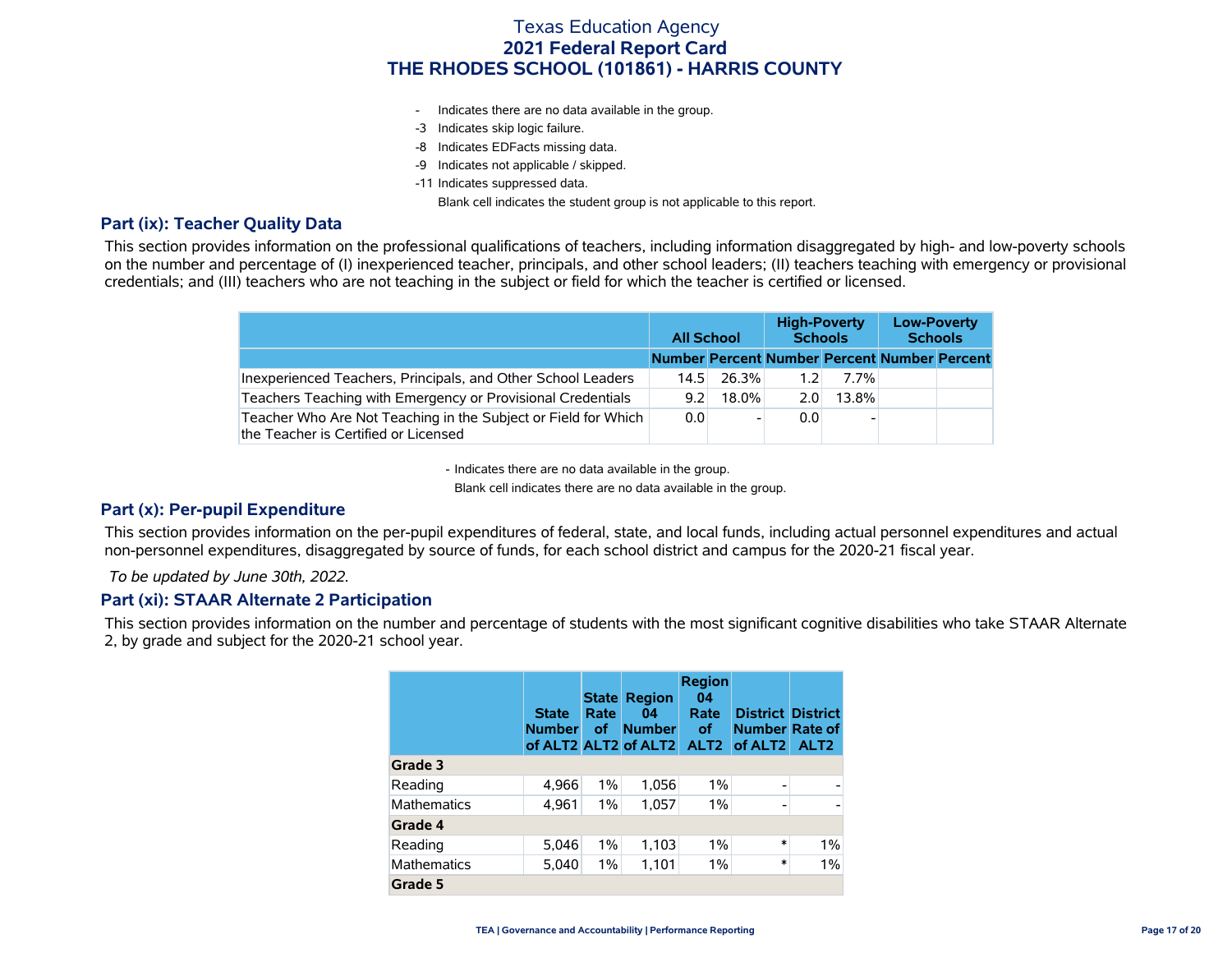|                      | <b>State</b><br><b>Number</b> | Rate<br>of | <b>State Region</b><br>04<br><b>Number</b><br>of ALT2 ALT2 of ALT2 | <b>Region</b><br>04<br>Rate<br>of<br>ALT <sub>2</sub> | <b>District District</b><br><b>Number Rate of</b><br>of ALT <sub>2</sub> | ALT <sub>2</sub> |
|----------------------|-------------------------------|------------|--------------------------------------------------------------------|-------------------------------------------------------|--------------------------------------------------------------------------|------------------|
| Reading              | 5,133                         | 1%         | 1,156                                                              | 1%                                                    |                                                                          |                  |
| <b>Mathematics</b>   | 5,138                         | $1\%$      | 1,157                                                              | 1%                                                    |                                                                          |                  |
| Science              | 5,130                         | 1%         | 1,155                                                              | 1%                                                    |                                                                          |                  |
| Grade 6              |                               |            |                                                                    |                                                       |                                                                          |                  |
| Reading              | 4,925                         | $1\%$      | 1,043                                                              | 1%                                                    |                                                                          |                  |
| <b>Mathematics</b>   | 4,923                         | $1\%$      | 1,039                                                              | $1\%$                                                 |                                                                          |                  |
| Grade 7              |                               |            |                                                                    |                                                       |                                                                          |                  |
| Reading              | 4,586                         | $1\%$      | 997                                                                | 1%                                                    | -                                                                        |                  |
| <b>Mathematics</b>   | 4,581                         | 1%         | 995                                                                | 1%                                                    |                                                                          |                  |
| Grade 8              |                               |            |                                                                    |                                                       |                                                                          |                  |
| Reading              | 4,513                         | 1%         | 970                                                                | $1\%$                                                 |                                                                          |                  |
| <b>Mathematics</b>   | 4,507                         | $1\%$      | 967                                                                | 1%                                                    |                                                                          |                  |
| Science              | 4.492                         | 1%         | 965                                                                | 1%                                                    |                                                                          |                  |
| <b>End of Course</b> |                               |            |                                                                    |                                                       |                                                                          |                  |
| English I            | 4,504                         | $1\%$      | 1,012                                                              | 1%                                                    |                                                                          |                  |
| English II           | 4,092                         | $1\%$      | 888                                                                | 1%                                                    |                                                                          |                  |
| Algebra I            | 4,514                         | $1\%$      | 1,021                                                              | 1%                                                    |                                                                          |                  |
| Biology              | 4.424                         | 1%         | 1,003                                                              | 1%                                                    |                                                                          |                  |
| <b>All Grades</b>    |                               |            |                                                                    |                                                       |                                                                          |                  |
| All Subjects         | 85,481                        | 1%         | 18,687                                                             | 1%                                                    | *                                                                        | $0\%$            |
| Reading              | 37,771                        | $1\%$      | 8,227                                                              | $1\%$                                                 | $\ast$                                                                   | $0\%$            |
| <b>Mathematics</b>   | 33,664                        | $1\%$      | 7,337                                                              | 1%                                                    | $\ast$                                                                   | $0\%$            |
| Science              | 14,046                        | 1%         | 3,123                                                              | 1%                                                    |                                                                          |                  |

- Indicates there are no students in the group.

\* Indicates results are masked due to small numbers to protect student confidentiality.

### **Part (xii): Statewide National Assessment of Educational Progress (NAEP)**

This section provides results on the state academic assessments in reading and mathematics in grades 4 and 8 of the 2019 National Assessment of Educational Progress, compared to the national average of such results.

|       | <b>State Level: 2019 Percentages at NAEP Achievement Levels</b> |                      |                 |                              |                            |    |                     |           |                                             |                   |    |   |   |
|-------|-----------------------------------------------------------------|----------------------|-----------------|------------------------------|----------------------------|----|---------------------|-----------|---------------------------------------------|-------------------|----|---|---|
|       |                                                                 |                      | %               | <b>Below</b><br><b>Basic</b> | %<br>At or<br><b>Above</b> |    | %<br>At or<br>Above |           | %<br>At<br><b>Basic Proficient Advanced</b> |                   |    |   |   |
| Grade | <b>Subject</b>                                                  | <b>Student Group</b> |                 |                              | <b>TX US TX US</b>         |    | ТX                  | <b>US</b> | ТX                                          | <b>US</b>         |    |   |   |
|       | Grade 4 Reading                                                 | Overall              | 39.             | 34                           | 61                         | 66 | 30                  | 35        |                                             | 9                 |    |   |   |
|       |                                                                 |                      |                 |                              | <b>Black</b>               | 52 | 52                  | 48        | 48                                          | 16                | 18 | 2 | 3 |
|       |                                                                 | Hispanic             | 48              | 45                           | 52                         | 55 | 21                  | 23        |                                             | $\vert$           |    |   |   |
|       |                                                                 | White                | 22 <sub>1</sub> | 23                           | 78                         | 77 | 48                  | 45        | 12                                          | $12 \overline{ }$ |    |   |   |
|       |                                                                 | American Indian      | *               | 50                           | $\ast$                     | 50 | $\ast$              | 19        | $\ast$                                      | $\overline{3}$    |    |   |   |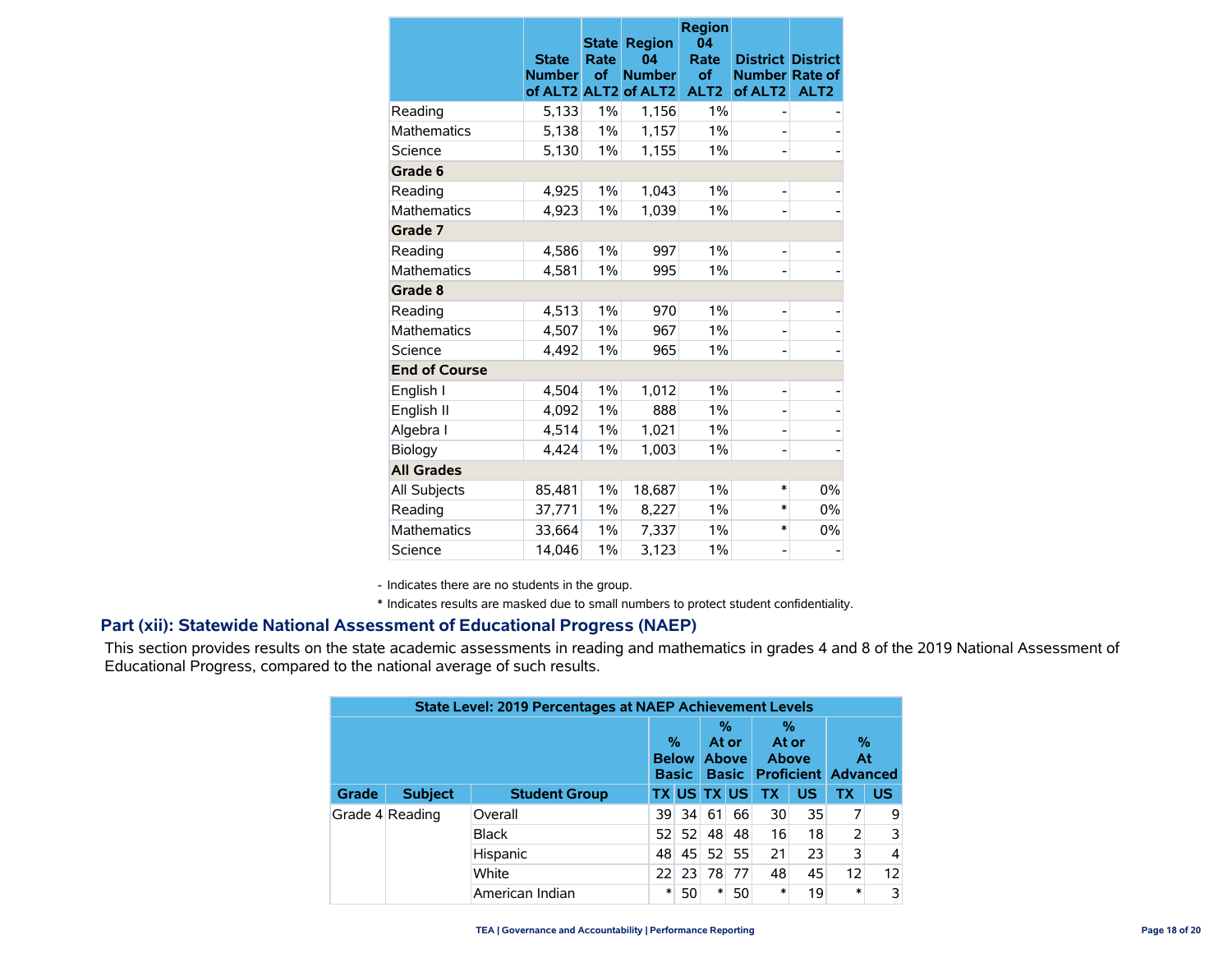|                 | State Level: 2019 Percentages at NAEP Achievement Levels |                                   |                 |                   |                    |                              |                                                 |           |                            |                |  |
|-----------------|----------------------------------------------------------|-----------------------------------|-----------------|-------------------|--------------------|------------------------------|-------------------------------------------------|-----------|----------------------------|----------------|--|
|                 |                                                          |                                   | <b>Basic</b>    | %<br><b>Below</b> | %<br>At or         | <b>Above</b><br><b>Basic</b> | ℅<br>At or<br><b>Above</b><br><b>Proficient</b> |           | %<br>At<br><b>Advanced</b> |                |  |
| <b>Grade</b>    | <b>Subject</b>                                           | <b>Student Group</b>              |                 |                   | <b>TX US TX US</b> |                              | <b>TX</b>                                       | <b>US</b> | <b>TX</b>                  | <b>US</b>      |  |
|                 | Grade 4 Reading                                          | Asian                             | 11              | 18                | 89                 | 82                           | 65                                              | 57        | 25                         | 22             |  |
|                 |                                                          | Pacific Islander                  | $\ast$          | 42                | $\ast$             | 58                           | *                                               | 25        | *                          | 4              |  |
|                 |                                                          | Two or More Races                 | 26              | 28                | 74                 | 72                           | 38                                              | 40        | 6                          | 11             |  |
|                 |                                                          | <b>Econ Disadv</b>                | 50              | 47                | 50                 | 53                           | 19                                              | 21        | 3                          | 3              |  |
|                 |                                                          | <b>Students with Disabilities</b> | 79              | 73                | 21                 | 27                           | 8                                               | 10        | 1                          | $\overline{2}$ |  |
|                 |                                                          | English Language Learners         | 61              | 65                | 39                 | 35                           | 12                                              | 10        | $\overline{2}$             | $\mathbf{1}$   |  |
|                 | Mathematics Overall                                      |                                   | 16              | 19                | 84                 | 81                           | 44                                              | 41        | 9                          | 9              |  |
|                 |                                                          | <b>Black</b>                      | 24              | 35                | 76                 | 65                           | 32                                              | 20        | 3                          | $\overline{2}$ |  |
|                 |                                                          | Hispanic                          | 19              | 27                | 81                 | 73                           | 35                                              | 28        | 4                          | 3              |  |
|                 |                                                          | White                             | 8               | 11                | 92                 | 89                           | 59                                              | 52        | 16                         | 12             |  |
|                 |                                                          | American Indian                   | $\ast$          | 33                | $\ast$             | 67                           | *                                               | 24        | *                          | $\overline{4}$ |  |
|                 |                                                          | Asian                             | 4               | 7                 | 96                 | 93                           | 82                                              | 69        | 45                         | 28             |  |
|                 |                                                          | Pacific Islander                  | $\ast$          | 36                | $\ast$             | 64                           | *                                               | 28        | $\ast$                     | 6              |  |
|                 |                                                          | Two or More Races                 | 9               | 16                | 91                 | 84                           | 51                                              | 44        | 9                          | 10             |  |
|                 |                                                          | <b>Econ Disadv</b>                | 21              | 29                | 79                 | 71                           | 32                                              | 26        | 3                          | 3              |  |
|                 |                                                          | Students with Disabilities        | 55              | 54                | 45                 | 46                           | 13                                              | 14        | 1                          | $\overline{2}$ |  |
|                 |                                                          | English Language Learners         | 24              | 41                | 76                 | 59                           | 29                                              | 16        | $\overline{2}$             | $\mathbf{1}$   |  |
| Grade 8 Reading |                                                          | Overall                           | 33              | 27                | 67                 | 73                           | 25                                              | 34        | $\overline{2}$             | 4              |  |
|                 |                                                          | <b>Black</b>                      |                 | 46                | 47                 | 54                           | 41                                              | 15        | n/a                        | 1              |  |
|                 |                                                          | Hispanic                          | 38              | 37                | 62                 | 63                           | 19                                              | 22        | 1                          | $\overline{2}$ |  |
|                 |                                                          | White                             | 20              | 18                | 80                 | 82                           | 35                                              | 42        | 3                          | 5              |  |
|                 |                                                          | American Indian                   | $\ast$          | 41                | $\ast$             | 59                           | *                                               | 19        | $\ast$                     | $\mathbf{1}$   |  |
|                 |                                                          | Asian                             | 8               | 13                | 92                 | 87                           | 59                                              | 57        | 11                         | 13             |  |
|                 |                                                          | Pacific Islander                  | $\ast$          | 37                | $\ast$             | 63                           | *                                               | 25        | $\ast$                     | $\overline{2}$ |  |
|                 |                                                          | Two or More Races                 | 26              | 24                | 74                 | 76                           | 25                                              | 37        | 1                          | 5              |  |
|                 |                                                          | <b>Econ Disadv</b>                | 43              | 40                | 57                 | 60                           | 15                                              | 20        | n/a                        | 1              |  |
|                 |                                                          | <b>Students with Disabilities</b> | 81              | 68                | 19                 | 32                           | 3                                               | 7         | n/a                        | n/a            |  |
|                 |                                                          | English Language Learners         | 66              | 72                | 34                 | 28                           | 4                                               | 4         | n/a                        | n/a            |  |
|                 | Mathematics Overall                                      |                                   | 32              | 31                | 68                 | 69                           | 30                                              | 34        | 7                          | 10             |  |
|                 |                                                          | Black                             | 48              | 53                | 52                 | 47                           | 16                                              | 14        | 2                          | $\overline{2}$ |  |
|                 |                                                          | Hispanic                          | 37              | 43                | 63                 | 57                           | 21                                              | 20        | 3                          | 4              |  |
|                 |                                                          | White                             | 20 <sup>°</sup> | 20                | 80                 | 80                           | 44                                              | 44        | 13                         | 13             |  |
|                 |                                                          | American Indian                   | $\ast$          | 49                | $\ast$             | 51                           | *                                               | 15        | $\ast$                     | 3              |  |
|                 |                                                          | Asian                             | 10 <sup>°</sup> | 12                | 90                 | 88                           | 71                                              | 64        | 36                         | 33             |  |
|                 |                                                          | Pacific Islander                  | $\ast$          | 45                | $\ast$             | 55                           | $\ast$                                          | 21        | $\ast$                     | 4              |  |
|                 |                                                          | Two or More Races                 | 25              | 27                | 75                 | 73                           | 41                                              | 38        | 11                         | 12             |  |
|                 |                                                          | Econ Disadv                       | 41              | 46                | 59                 | 54                           | 19                                              | 18        | 2                          | 3              |  |
|                 |                                                          | <b>Students with Disabilities</b> | 73              | 73                | 27                 | 27                           | 5                                               | 6         | 1                          | $\overline{2}$ |  |
|                 |                                                          | English Language Learners         | 60              | 72                | 40                 | 28                           | 8                                               | 5         | 1                          | $\mathbf{1}$   |  |